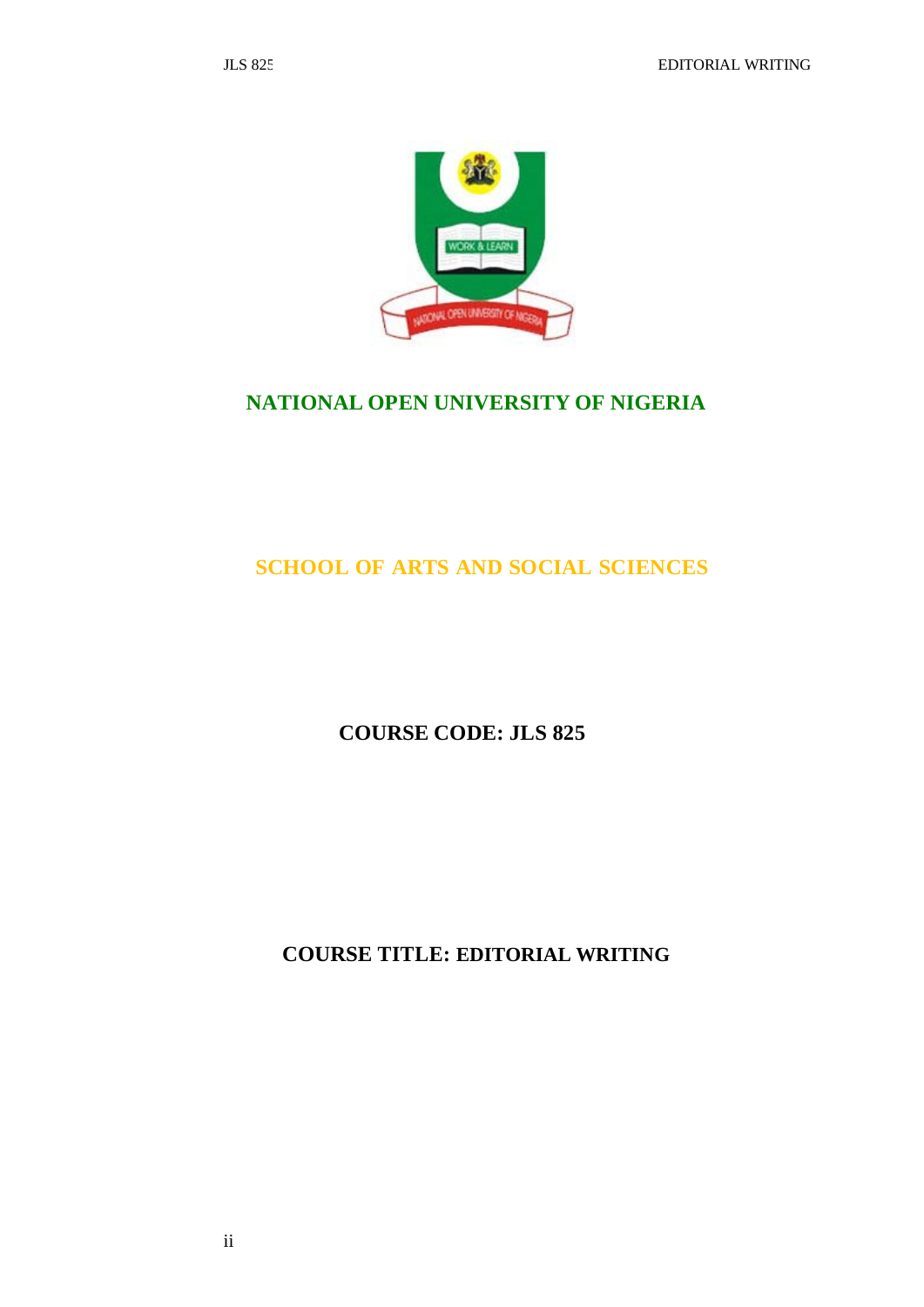| <b>Course Code</b>        | <b>JLS 825</b>                                                                              |
|---------------------------|---------------------------------------------------------------------------------------------|
| Course Title              | <b>Editorial Writing</b>                                                                    |
| Course Developer/Writer   | Andrew Asan Ate.<br>Igbinedion University, Okada,<br>Benin City.                            |
| <b>Course Editor</b>      | Mr Oloruntola Sunday<br>Department of Mass Communication,<br>University of Lagos,<br>Akoka. |
| <b>Course Coordinator</b> | Chidinma H. Onwubere<br>National Open University of Nigeria<br>Victoria Island, Lagos.      |
| Programme Leader          | Christine I. Ofulue, Ph.D<br>National Open University of Nigeria<br>Victoria Island, Lagos. |

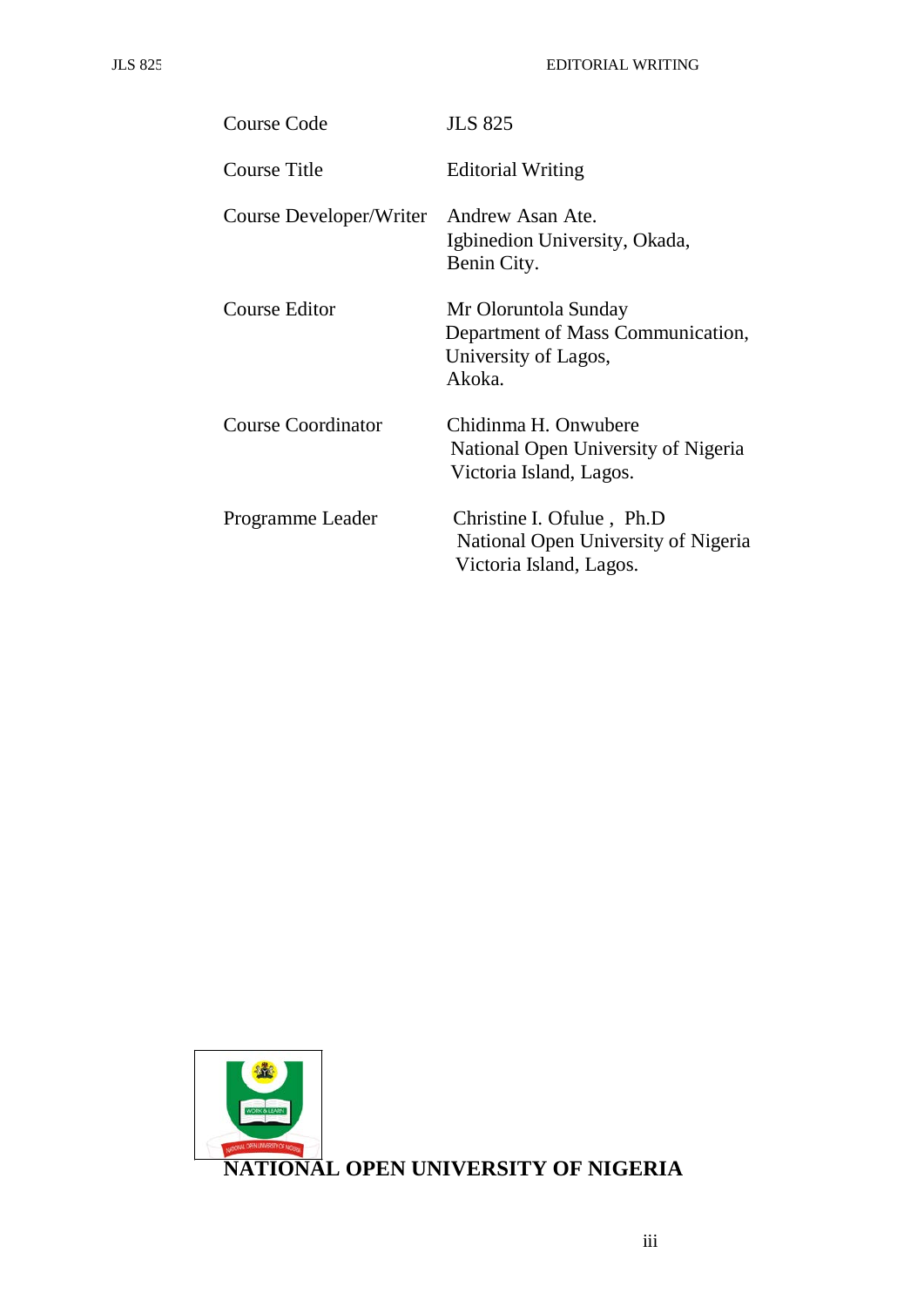National Open University of Nigeria Headquarters 14/16 Ahmadu Bello Way Victoria Island Lagos

Abuja Office National Open University of Nigeria 5, Dar Es Salaam Street, Off Aminu Kano Crescent Wuse 11 Abuja, Nigeria.

e-mail: [centralinfo@nou.edu.ng](mailto:centralinfo@nou.edu.ng) URL[:www.nou.edu.ng](http://www.nou.edu.ng/)

Published by: National Open University of Nigeria 2008

First Printed 2008

ISBN: 978-058-748-9

All Rights Reserved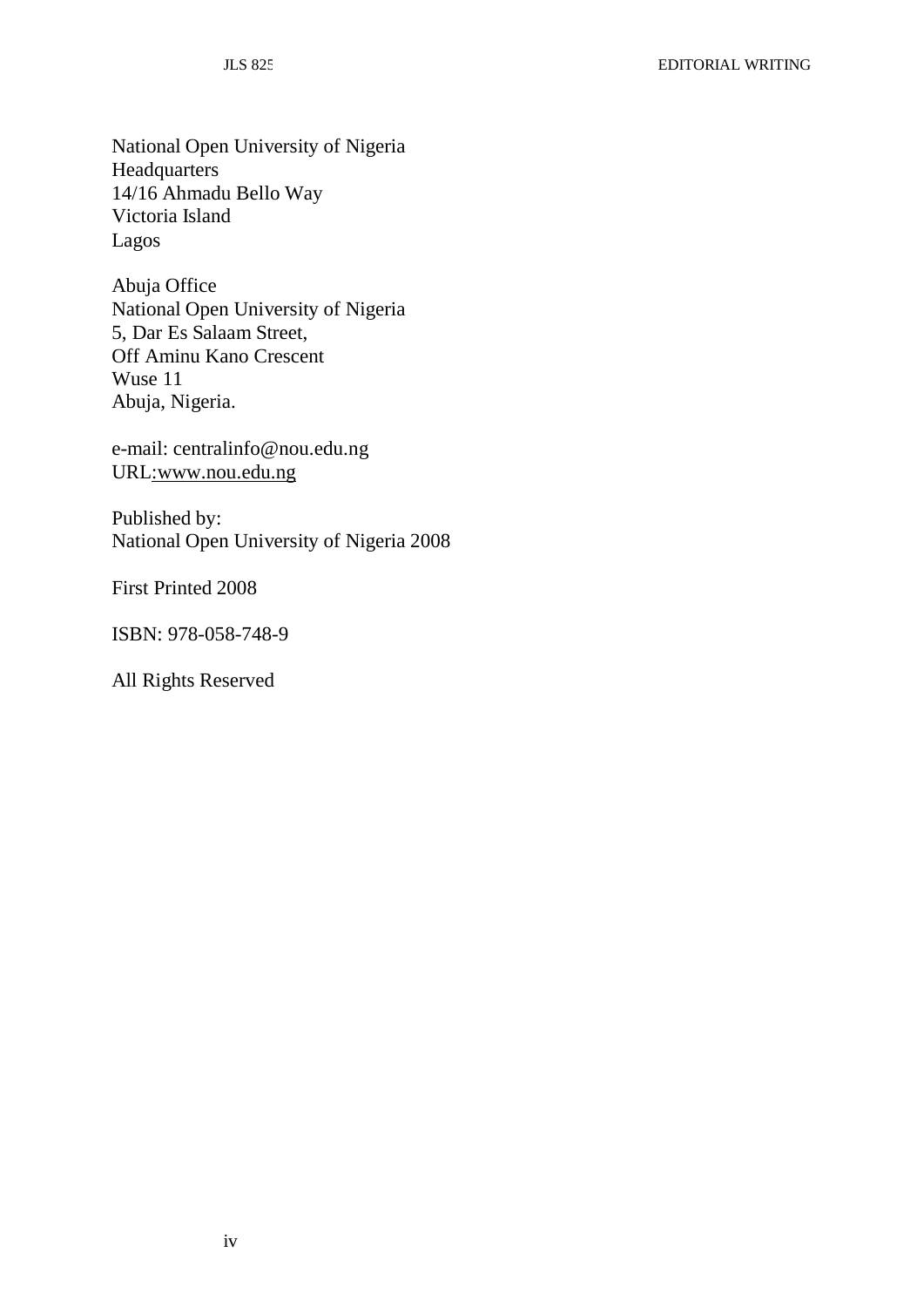### **CONTETS PAGE**

| Unit 1 | Meaning of Editorial and Qualities of Good           |           |
|--------|------------------------------------------------------|-----------|
|        |                                                      | $1-6$     |
| Unit 2 |                                                      | $7 - 14$  |
| Unit 3 | Editorials and other Forms of Writing<br>$15 - 21$   |           |
|        |                                                      |           |
| Unit 1 | Sourcing the Editorial Materials                     | $22 - 27$ |
| Unit 2 | <b>Editorial Audience and Qualities of Editorial</b> |           |
|        |                                                      | 28-34     |
| Unit 3 |                                                      | $35 - 40$ |
| Unit 4 | Techniques in Editorial Writing                      | 41-48     |
|        |                                                      | 49        |
| Unit 1 | Determinants of Editorial Subjects                   | 49-53     |
| Unit 2 |                                                      | 54-59     |
| Unit 3 | Structure of an Editorial and Pitfalls in Editorial  |           |
|        |                                                      | $60 - 67$ |
| Unit 4 |                                                      | 68-77     |
|        |                                                      |           |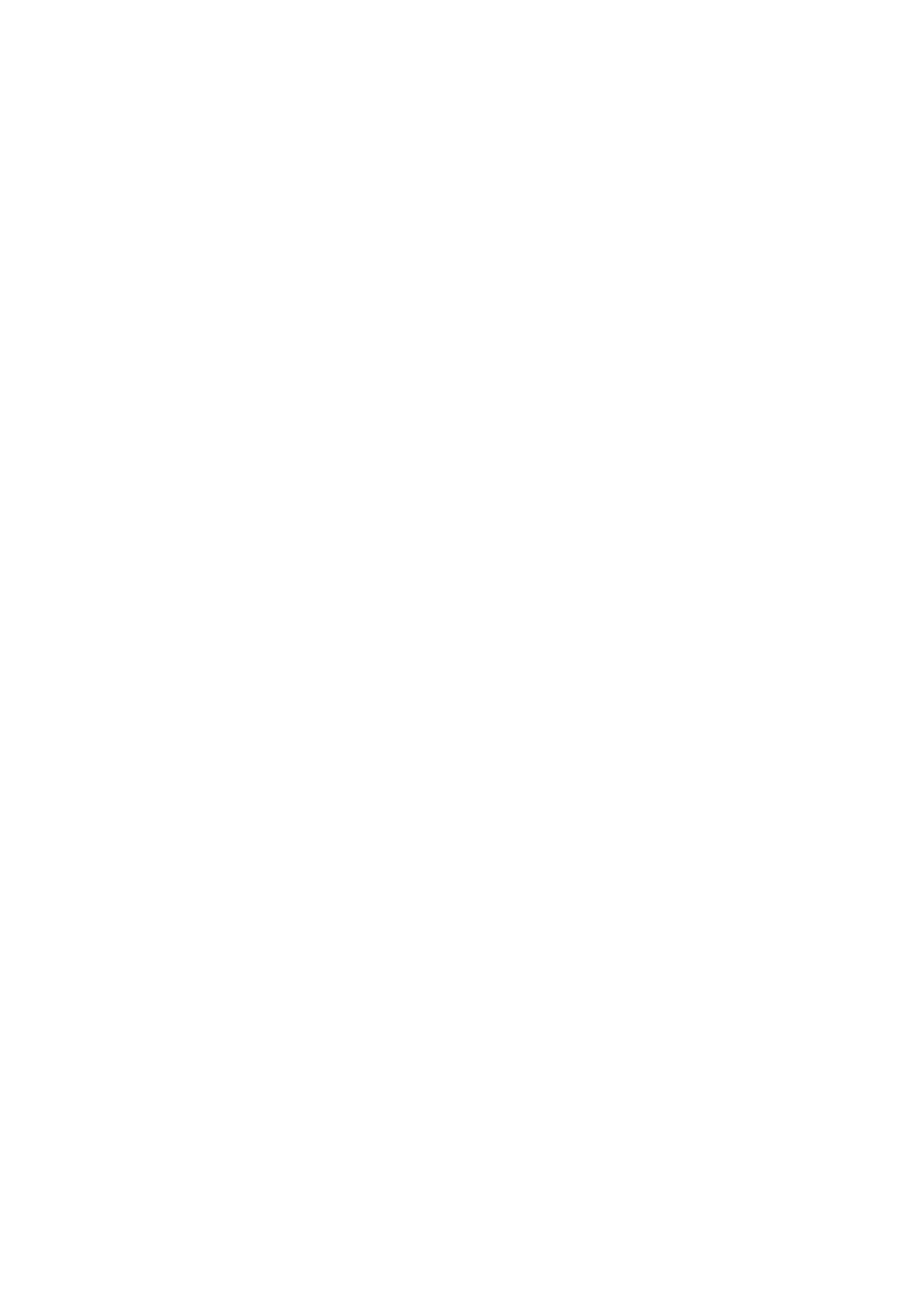# **MODULE 1**

- Unit 1 Meaning of Editorial and Qualities of Good Editorials
- Unit 2 Public Opinion and Editorials
- Unit 3 Editorials and other forms of writing

# **UNIT 1 MEANING OF EDITORIAL AND QUALITIES OF GOOD EDITORIALS**

# **CONTENTS**

- 1.0 Introduction
- 2.0 Objectives
- 3.0 Main Content
	- 3.1 Definition of Editorial
	- 3.2 History of Editorial
	- 3.3 Features of Editorial
	- 3.4 Nature of Editorial
	- 3.5 Self Assessment Exercises
- 4.0 Conclusion
- 5.0 Summary
- 6.0 Tutor-Marked Assignments
- 7.0 References/Further Readings

# **1.0 INTRODUCTION**

You will agree with me that Journalists and Mass Communicators are primarily saddled with the responsibility of informing, educating and entertaining members of the society. The mass media as an institution can set agenda for good governance of the society, preserve cultural heritage from one generation to another, and confer status on individuals or institutions in the society among other functions.

In achieving all of the above, different approaches like factual news reporting, features writing, news analysis, editorial writing and news commentaries among others are used by journalists.

This unit will explore Editorial Writing from the perspective of meaning, history, features and nature.

## **2.0 OBJECTIVES**

It is hoped that by the end of this unit, you should be able to:

Define extensively what an Editorial is Trace the history of Editorials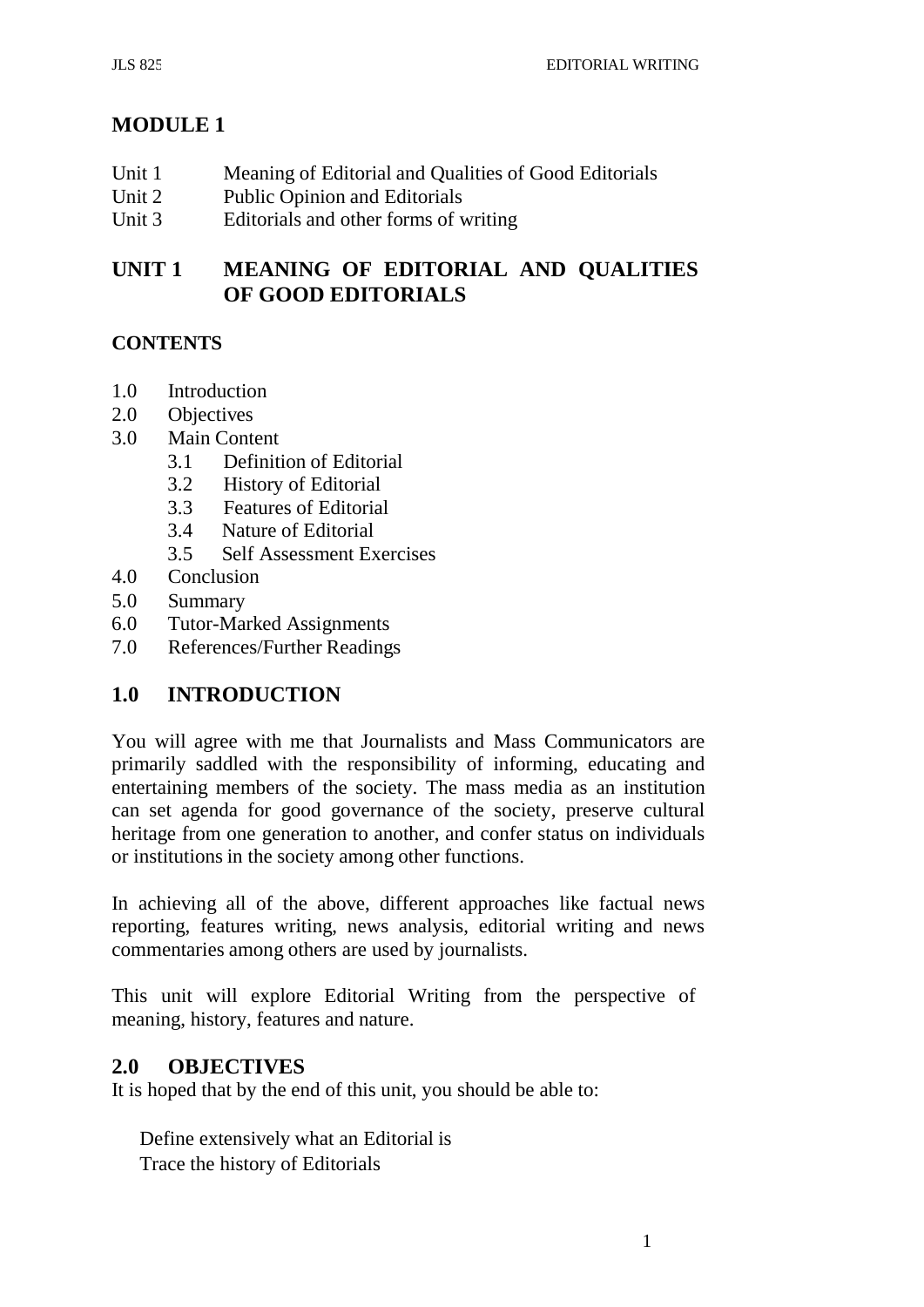Explain the features of Editorials Describe the nature of Editorial. Discuss the qualities of good Editorial

### **3.0 MAIN CONTENT**

### **3.1 Definition of Editorial**

An Editorial, by way of definition, is a corporate voice or position of a media organization on any given issue of public interest. The editorial is also known as the leader. The two synonymous terms according to Duyile (2005:63) are the "opinion of the newspaper simply written for the understanding of readers, leading them to take decisions on the issues being discussed".

Throwing more light on the issue of editorial or leader, the veteran journalist describes it as the explanatory texts, the opinions of the newspaper on any topic. Duyile (2005) defines editorial as a "comment or an argument in support of a particular policy, an action, or an idea whether expressed or latent. It can be an argument exhibiting the logical reasoning of the newspaper using the thoughts of the proprietor for the purpose of persuading the readers (audience) to kick against an idea, policy or an action based on facts available."

Okoro, N and B Agbo (2003:125) considered editorial as "a critical evaluation, interpretation and presentation of significant, contemporary events in such a way as to inform, educate, entertain and influence the reader."

Hoffman, M (2007:113) defines editorial as a "statement of opinion from an editor or publisher about you and your business. Media coverage generated by news staff".

In harmony with the above, Iyorkyaa (1996:14) defined an editorial as "a journalistic essay which attempts to:

- a. inform or explain;
- b. persuade or convince;
- c. stimulate insight in an entertaining or humorous manner."

Spencer, M in Iyorkyaa (1996:14) viewed the subject matter as "a presentation of facts and opinion in concise, logical, pleasing order for the sake of entertaining or interpreting significant news in such a way that its importance to the average reader will be clear."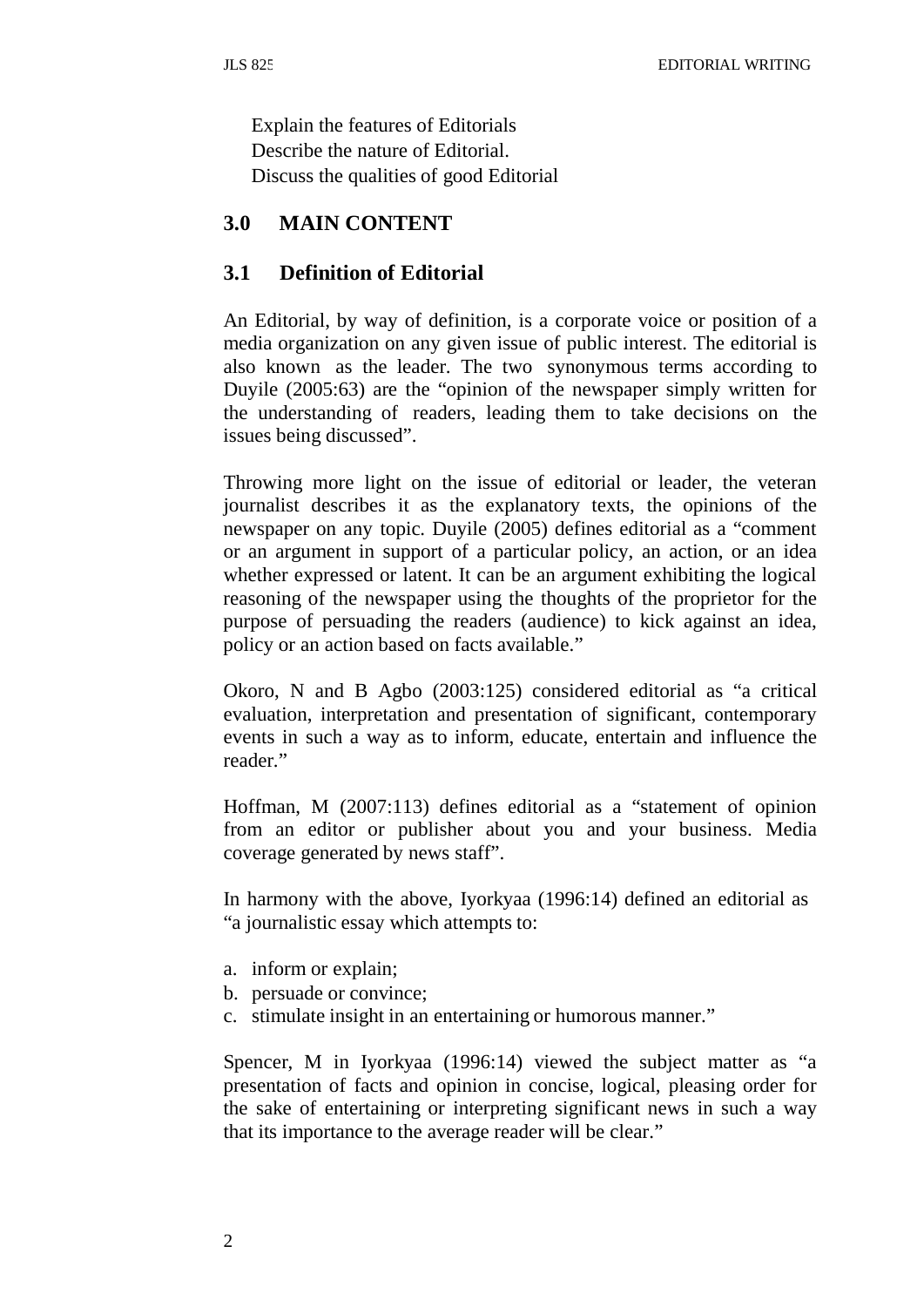From the definitions so far examined, it is clear that an editorial is based on expression or corporate opinion. It interprets issues from a deeper perspective and entertains the average reader with its substance and depth of analysis.

The opinion function of the mass media has made editorial writing a celebrated concept for serious-minded newspapers just as news commentary is to broadcast media. (Ate, 2006).

The posture of an editorial is influenced by the policy and philosophy of the newspaper, ownership structure and the political environment in which the newspaper is operating.

### **SELF ASSESSMENT EXERCISE 1**

Define editorial in your own words.

### **3.2 History of Editorial**

The origin of editorial can be traced as far back as 1830. (Yaasa, 1996:9) This was the period in which the term editorial was used as a label to designate a statement of the editor's opinion. The word editorial was used then to refer to an article written by the editor. However, in  $20<sup>th</sup>$  century, the coast of editorial became enlarged. This was so, because around this period, Newspaper across the world had designated a separate editorial page for editorials and letters to the editor. Also around this period, some newspapers started placing editorial in a left hand page, usually in front of the section.

It is inspiring to note that modern newspapers have expanded, dignified and enriched the editorial page to the extent that it is been used to face lengthier opinions by columnists and guest writers. This trademark is known as *op-ed*, meaning opposite the editorial page.

### **SELF ASSESSMENT EXERCISE 2**

Briefly trace the history of editorial and its trendy metamorphosis from individual to corporate expression.

### 3.3 **Features of an Editorial**

It is an established fact that virtually all editorial materials have news nuances. According to Ate (2006), an editorial topic or subject cannot emerge from the blues. It must be a topical issue that has been reported in the mass media (print and electronic) either by way of hard news or features. Such an issue must attract public attention and debate.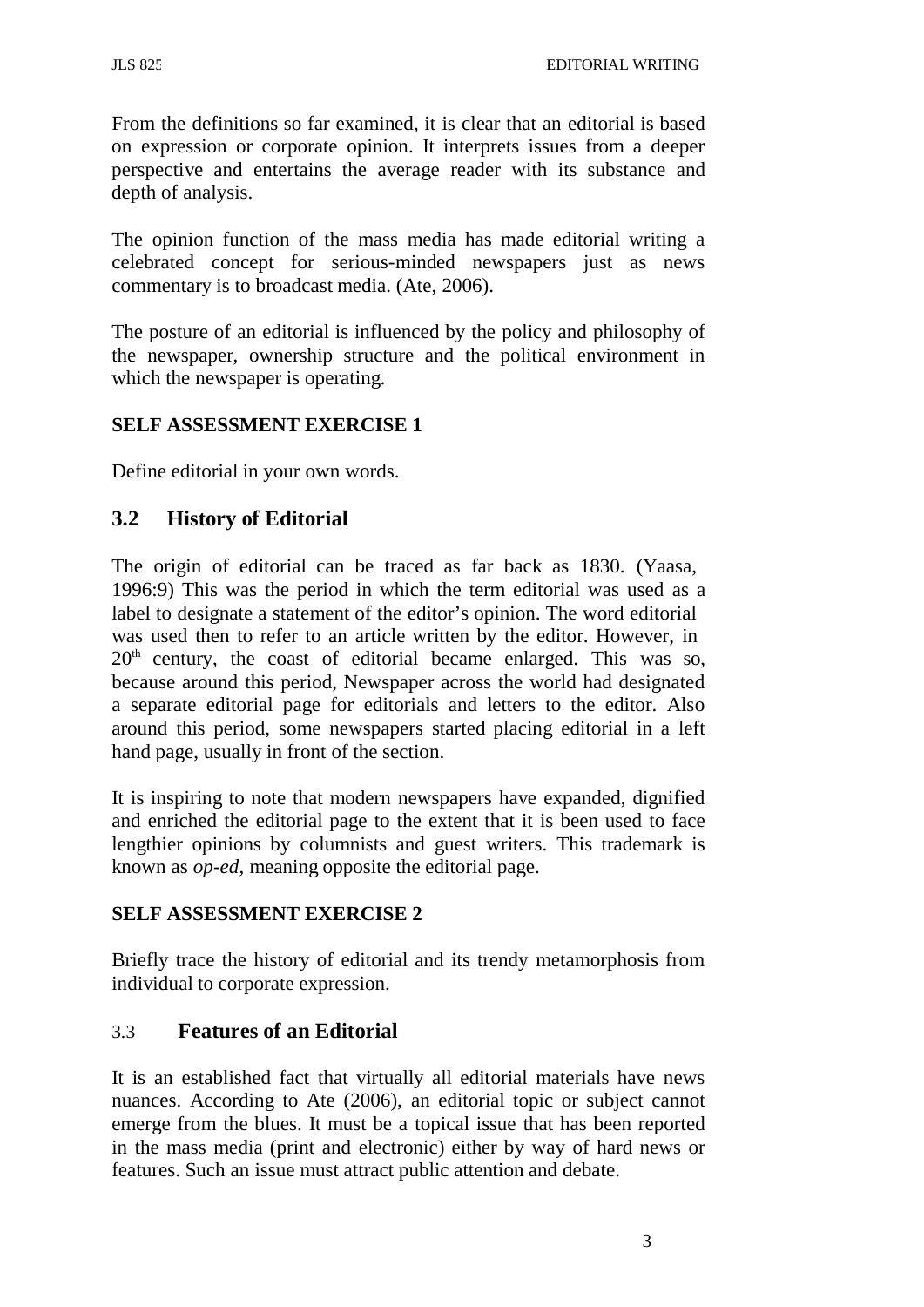It is therefore correct to say that an editorial comprises of news and features elements.

Ukonu (2005) described editorial as the melting pot for all kinds of journalistic writings. According to him investigative, interpretative and hard news reporting are incorporated into editorials. Objectivity, precision, specialism and advocacy are also styles adopted in treating editorial topics.

An editorial also has some features of a story because of its subjectivity posture. In some cases, thought-provoking letters to the editor are often used to gauge public opinion. When critically exploited, letters to the editor could serve as useful raw materials in writing an editorial. This is because letters to the editor can give some useful insights into emerging controversial and topical issues of public significance (Ate, 2006).

Because of the melting pot posture of an editorial, it can be argued that its components are drawn from the components of other journalistic write-ups.

### **SELF ASSESSMENT EXERCISE 3**

Discuss the features of an editorial.

## **3.4 Nature of Editorial**

Editorial writing belongs to the print media genre. While other opinion pieces like articles, columns and essays are credited to individuals or joint writers, the editorial belongs to newspaper as an institution  $-$  a social institution (Ukonu 2005).

By nature, an editorial carries an institutional flavour. That is why in writing an editorial, terms like "we" or the name of the newspaper is often mentioned rather than "I" or the name of the writer.

It is an organizational affair and therefore all the credits or blames accruing from it must go to the institution or organization and not an individual.

## **3.5 Qualities of a Good Editorial**

Every editorial writer must know the general hints guiding the concept of editorial writing. Some of these hints are: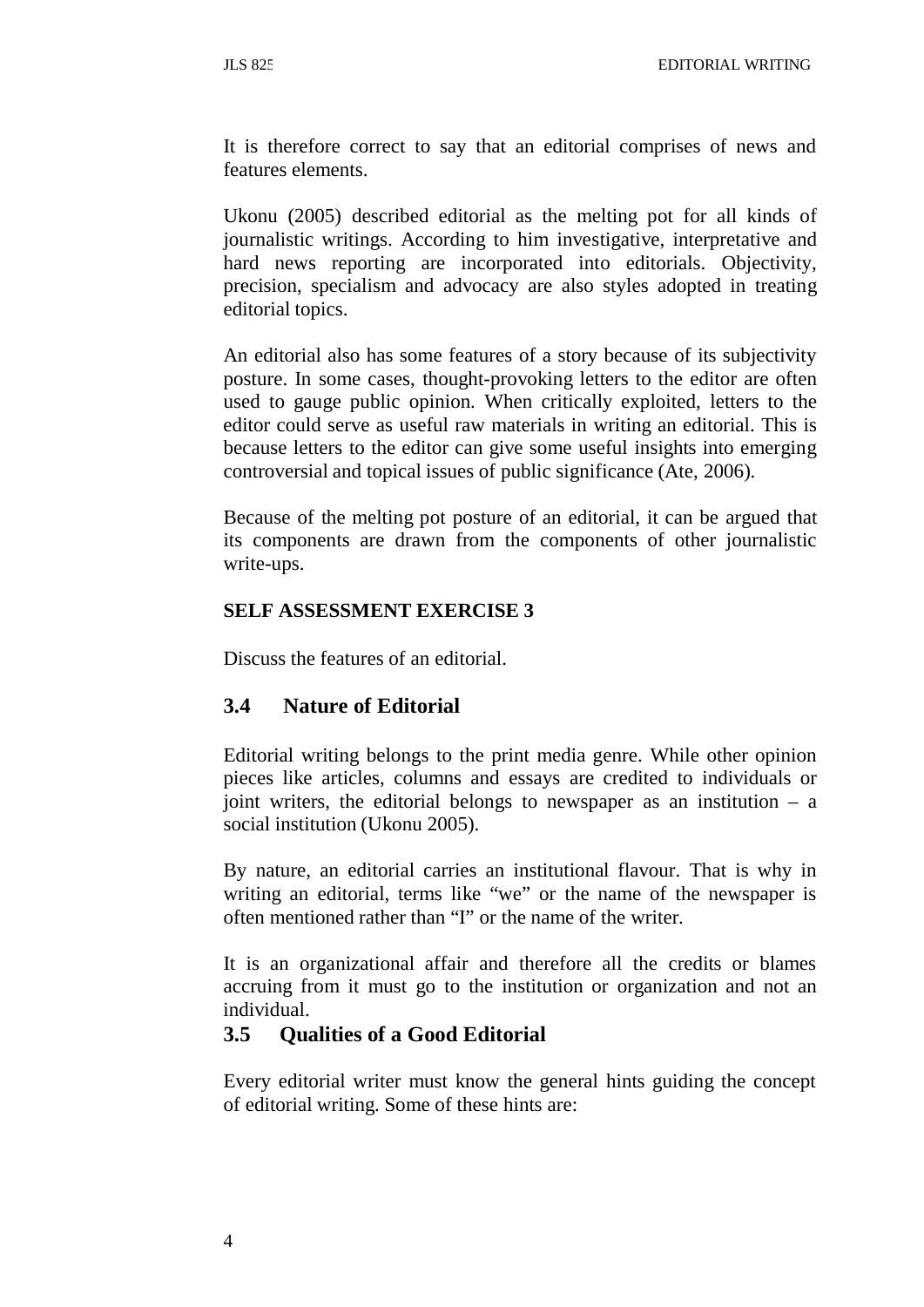- 1) An editorial must carry an institutional flavour. The media establishment should be heard "speaking" in an editorial and not an individual business.
- 2) The language of the editorial should be plain and unambiguous. Whether the purpose of an editorial is to influence the audience, educate or entertain them, the language must be understood by the target audience. If not, the mission of an editorial will not be accomplished.
- 3) In writing an editorial, the editorialist should always be exact. Say what you want to say without beating about the bush. There should be no room for verbosity and circumlocution.
- 4) An editorial must be rich in human interest. This is because people are interested in the affairs of their fellow human beings
- 5) An editorial or leader must be catchy and attention arresting. Dull and weak editorials cannot create the desired effects on its target audience. Persuasive techniques and other appeals can be used for this purpose.
- 6) Every editorial must be original in tone and substance. A newspaper house should not go and dub another paper's editorial in the name of being trendy.
- 7) An editorial must be well researched. Newspapers should factor timeliness or recency into qualitative and quantitative research if an editorial master piece is to be produced.
- 8) Editorials must be based on concrete facts, not speculations. An editorial writer who knows his/her onions must endeavour to cross check his/her facts so as to ensure high credibility of the editorial.

### **SELF ASSESSMENT EXERCISE 4**

Explain the distinctive nature of an editorial and enumerate the qualities of a good editorial.

### **4.0 CONCLUSION**

We have X-rayed the concept of editorial writing from diverse perspectives and established the fact an editorial is an admixture of other journalistic elements. However, an editorial is distinctively unique because of the institutional toga it wears. That makes an editorial a powerful weapon in shaping public opinion. We have equally looked at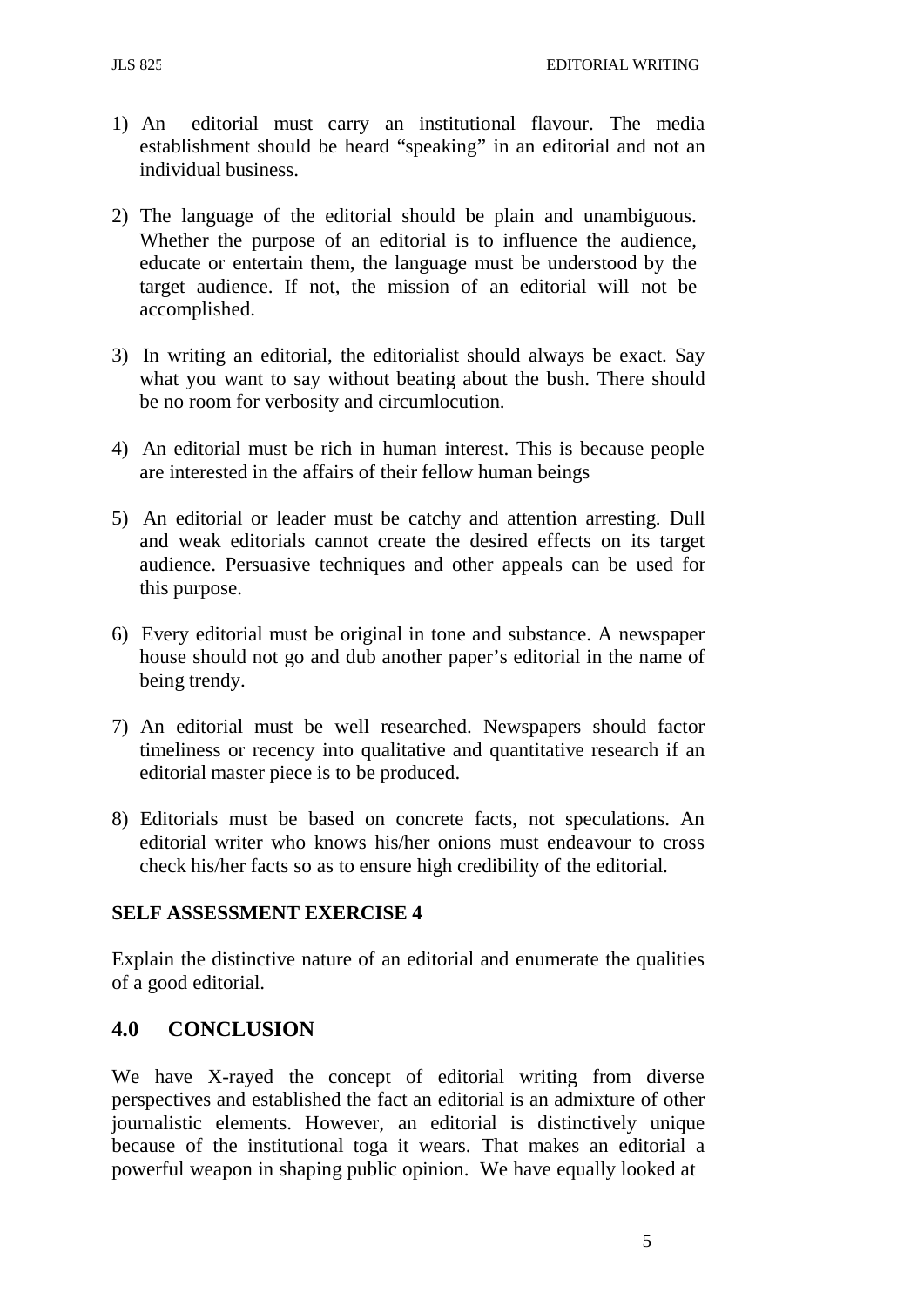the qualities of a good editorial as a matter of necessity as this will help you internalize the skills of editorial writing.

### **5.0 SUMMARY**

In this unit, we tackled the meaning and history of editorial. We also delved into the features and nature of the subject matter, as well as study the key qualities that one needs to look out for in a piece of editorial writing.

### **6.0TUTOR-MARKED ASSIGNMENTS**

- 1 a. Define the term editorial.
	- b. Discuss the features of an editorial and relate your discussion to the nature of editorial.
	- c. What are the main items you need to look out for in an editorial?

### **7.0 REFERENCES/FURTHER READINGS**

- Duyile, D (2005). *Writing For the Media – A Manual for African Journalists.* Lagos: Gong Communication.
- Ukonu, M (2005). *Fundamentals of Editorial Writing.* Nsukka: Multi Educational and Services Trust.
- Okoro, N. and B. Agbo (2003). *Writing For the Media Society.* Nsukka: Prize Publishers.
- Hoffman, M. (2007). *Academic's Dictionary of Mass Communication.* New Delhi: Academic.

Yaasa, A. (1996). "History of Editorial." Unpublished work.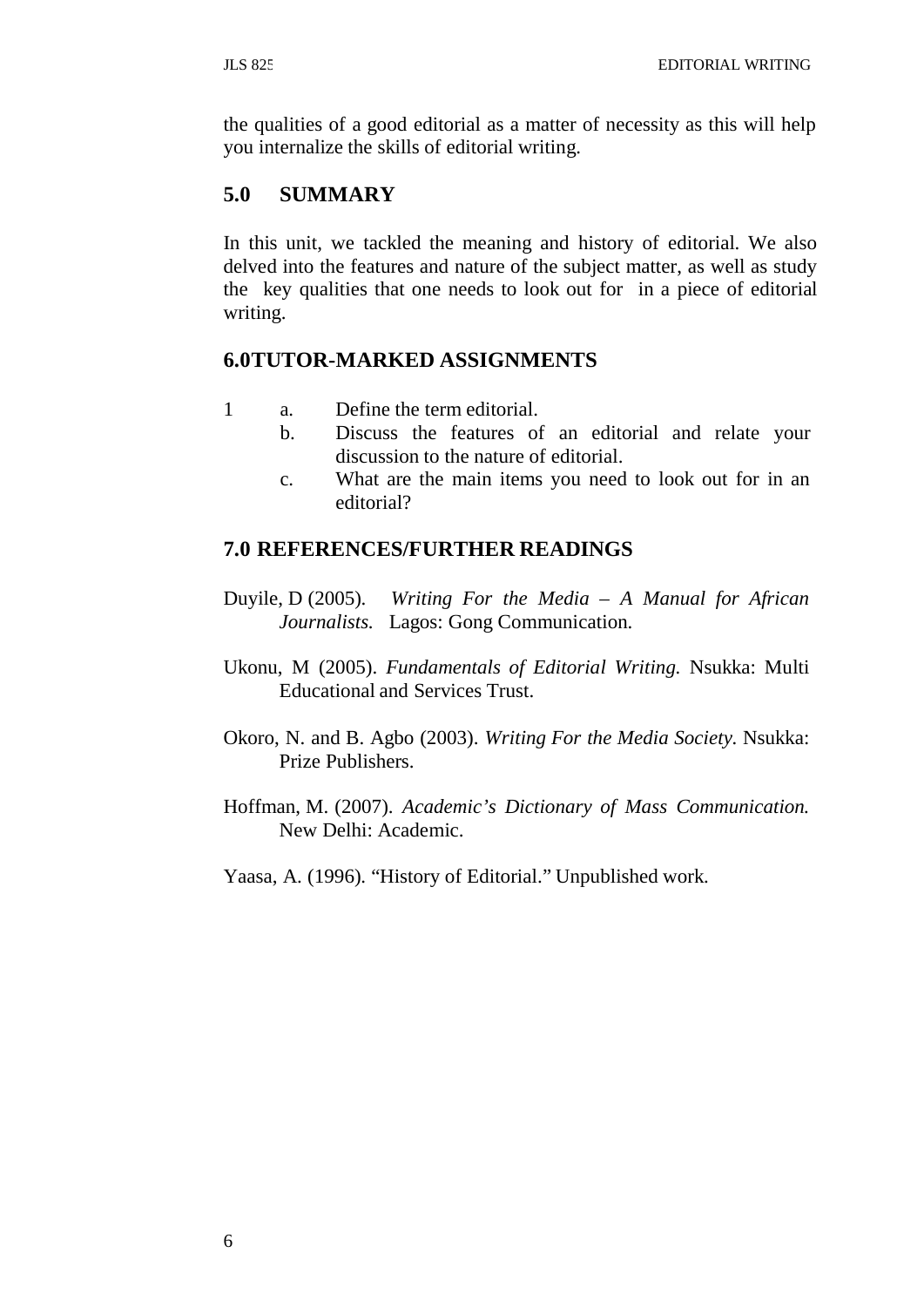# **UNIT 2 PUBLIC OPINION AND EDITORIALS**

### **CONTENTS**

- 1.0 Introduction
- 2.0 Objectives
- 3.0 Main Content
	- 3.1 Definition of Public Opinion
	- 3.2 Importance of Public Opinion
	- 3.3 Formation of Public Opinion
	- 3.4 Opinion Functions of Editorials
- 4.0 Conclusion
- 5.0 Summary
- 6.0 Tutor-Marked Assignments
- 7.0 References/Further Readings

# **1.0 INTRODUCTION**

The mass media has been playing a crucial role in the molding of public opinion. Indeed, the leading role of the mass media in the formation of public opinion has earned the fourth estate of the realm the title of the court of public opinion. Issues that revolve around the importance of public opinion and its formation would be examined in this unit. Above all, the opinion functions of editorials would be thoroughly examined to enable the student appreciate the desirability and inevitability of editorials in modern day newspapers.

## **2.0 OBJECTIVES**

At the end of this unit, the student should be able to:

Define public opinion

Discuss the importance of public opinion

State the factors that are responsible for formation of public opinion Discuss the opinion functions of editorials.

# **3.0 MAIN CONTENT**

## **3.1 Definition of Public Opinion**

Pubic opinion is the aggregate of the views of members of the society on a given issue. It is the harvest of the views and feelings of members of the public on topical and germane issues of the day. The issue could be political, social or an economic one but it must be of public significance and public views must be sought on it. That is when you have public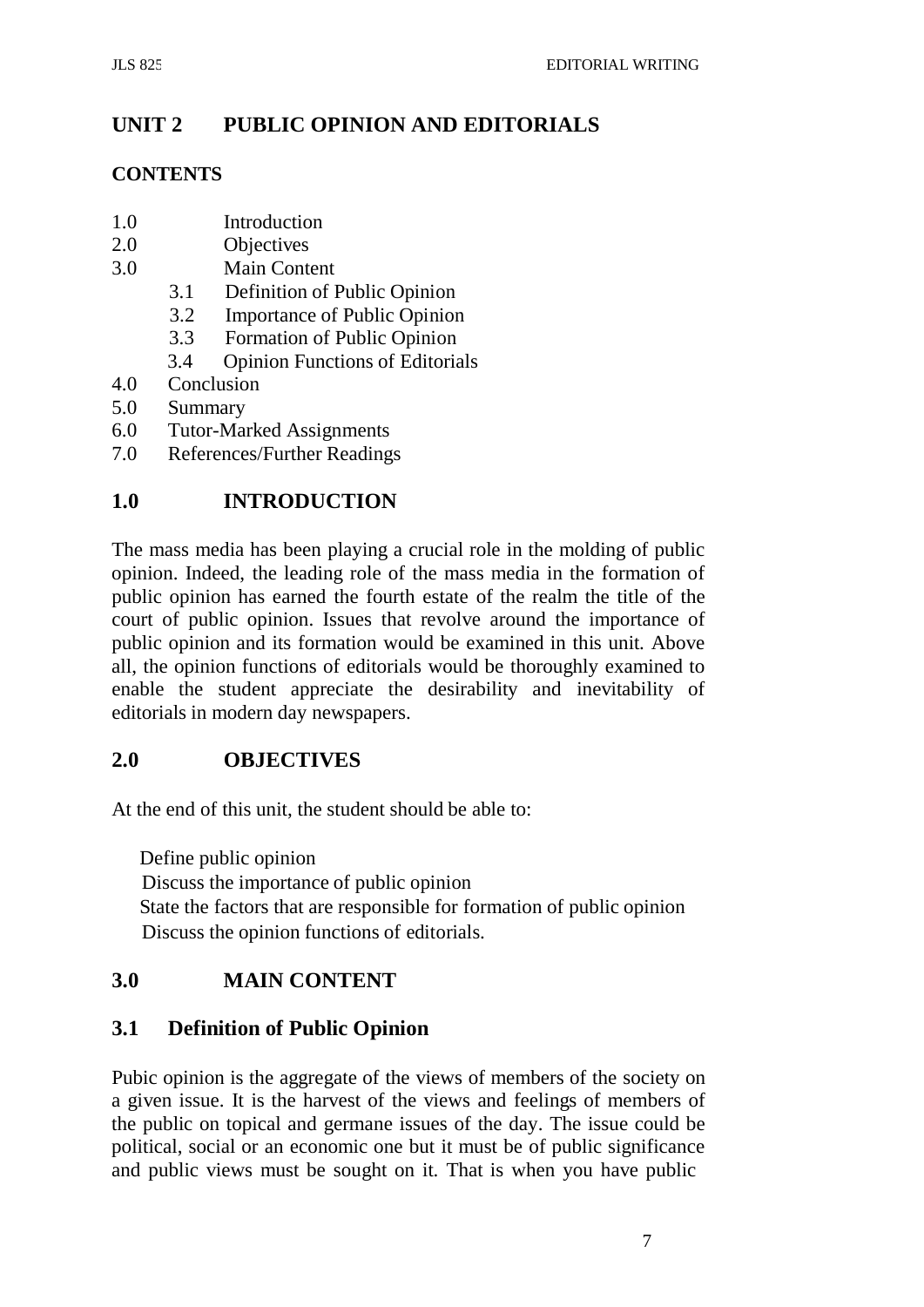opinion. Take for instance, the voting pattern of 2007 election. Public views can be harvested on the issue and the position of the public can be made known via the mass media.

#### **SELF ASSESSMENT EXERCISE 1**

Define Public opinion.

#### **3.2 Importance of Public Opinion**

The mass media is indisputably the mouth piece of the society. Because of the aggressive expansion of societies in recent times as a result of population explosion, the mass media remain the only sure voice or platform whereby members of the society will express their feelings, views, opinions, etc.

Public opinion is useful or beneficial in the following ways:

- i. Provides the resources for determining the current image of an individual or organization. If for instance a political office holder wish to measure or test his/her popularity, public opinion will be the way forward. The media will only take the individual concern to the court of public opinion and either the vote of confidence or no-confidence would be passed on the person. The same thing could be applicable to an organization that wishes to measure its profile in the eyes of the public.
	- ii. Reveals need for social change. Social change according to Wilmot (1985:174) in Ojo (2004) is the "alteration in the sources or organization of society or its component parts overtime. Mac Gee et al (1977:589) describes social change as the transformation in patterns of social organization or activity.

An adage says nothing is permanent except change. The mass communicator through his interaction with diverse members of the society is an agent of change. The mass communicator keeps a tab on human and organization behaviours and in line with public position or opinion may champion the course of social change in a society.

- iii. Predicts financial and developmental future of an organization. The mass media may keep its watchful eyes on a particular organization and predict the organization's future financial status through the help of public opinion.
- iv. Provides raw materials for research purposes. By exposing some grey areas of a phenomenon through public opinion or debate,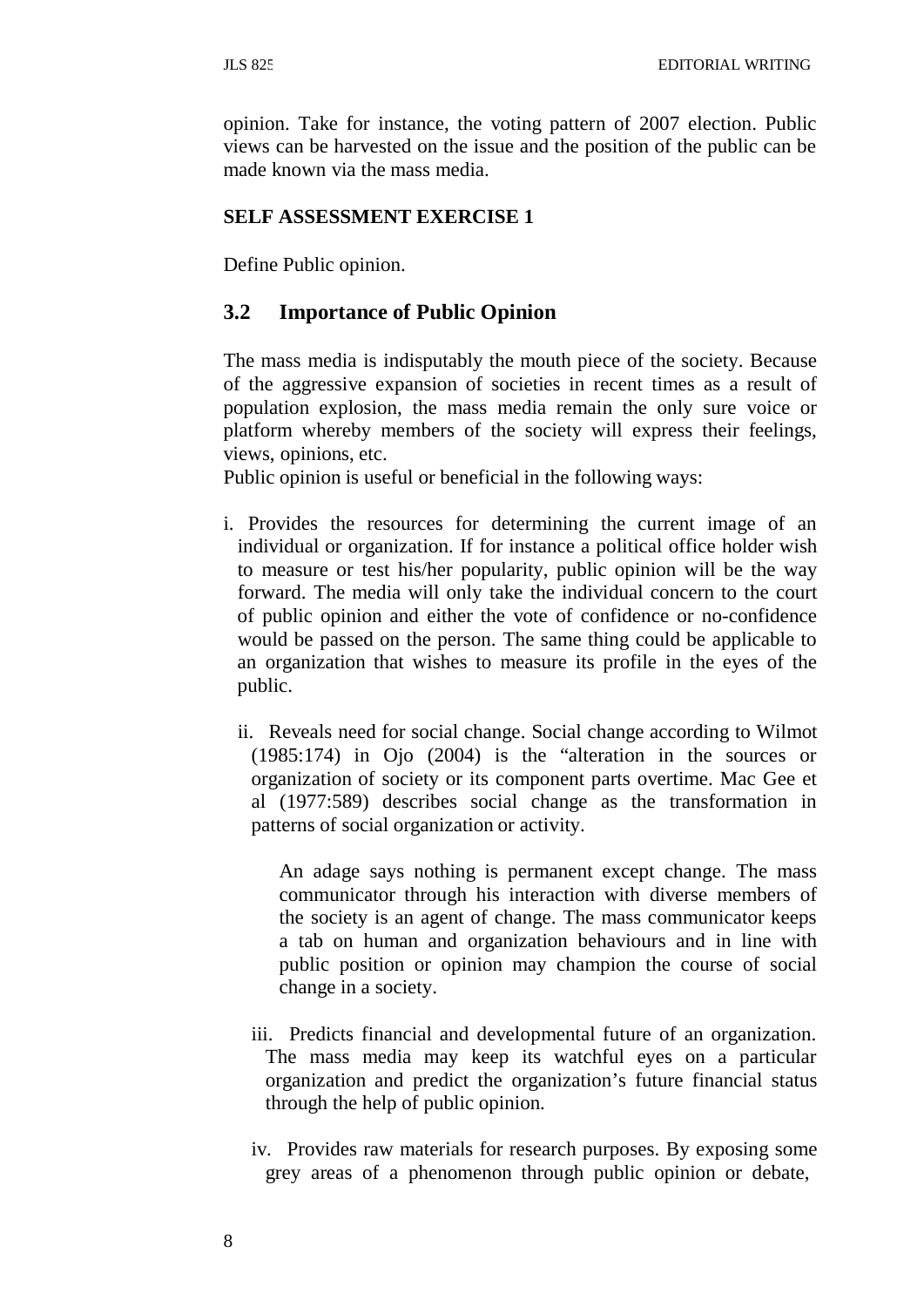JLS 825 EDITORIAL WRITING

researchers could benefit much in the art and science of public opinion.

- v. Aids policy formulation and planning in society. Through public opinion, government can know the views of the people and can formulate policies for their good governance.
- vi. Sets agenda for the society. One of the major functions of the press is to set agenda for the good governance of the society. The journalist without getting in touch with the views of members of the society cannot set any effective agenda. Acknowledging the agenda setting power of the press, Cohen (1963:13) in Daramola (2003:60) said:

The press may not be successful much of the time in telling people what to think, but they are stunningly successful in telling them what to think about. The ability of the media to determine public thinking is an agenda setting exercise.

According to Daramola (2003:61) "when the press seizes a great issue to thrust unto the agenda of talk, it moves action on it." That underscores the importance of the agenda setting function of the press which is only made possible through public opinion.

It is important to note that public opinion can be measured through opinion polls, elections, referendum and by meeting with the people.

### **SELF ASSESSMENT EXERCISE 2**

Outline the importance of public opinion.

### **3.3 Formation of Public Opinion**

Generally, controversial issues are batteries for formation of public opinion. However, public opinion can be formed in other diverse ways. These include:

Through the mass media. That is the expression of people's views through radio, TV, newspapers, magazines.

Peer groups. A group of young people moving together and sharing common ties and influences.

Pressure group and political parties. Pressure group, professional leanings and political parties provide a bazaar of information that forms and shapes public opinion.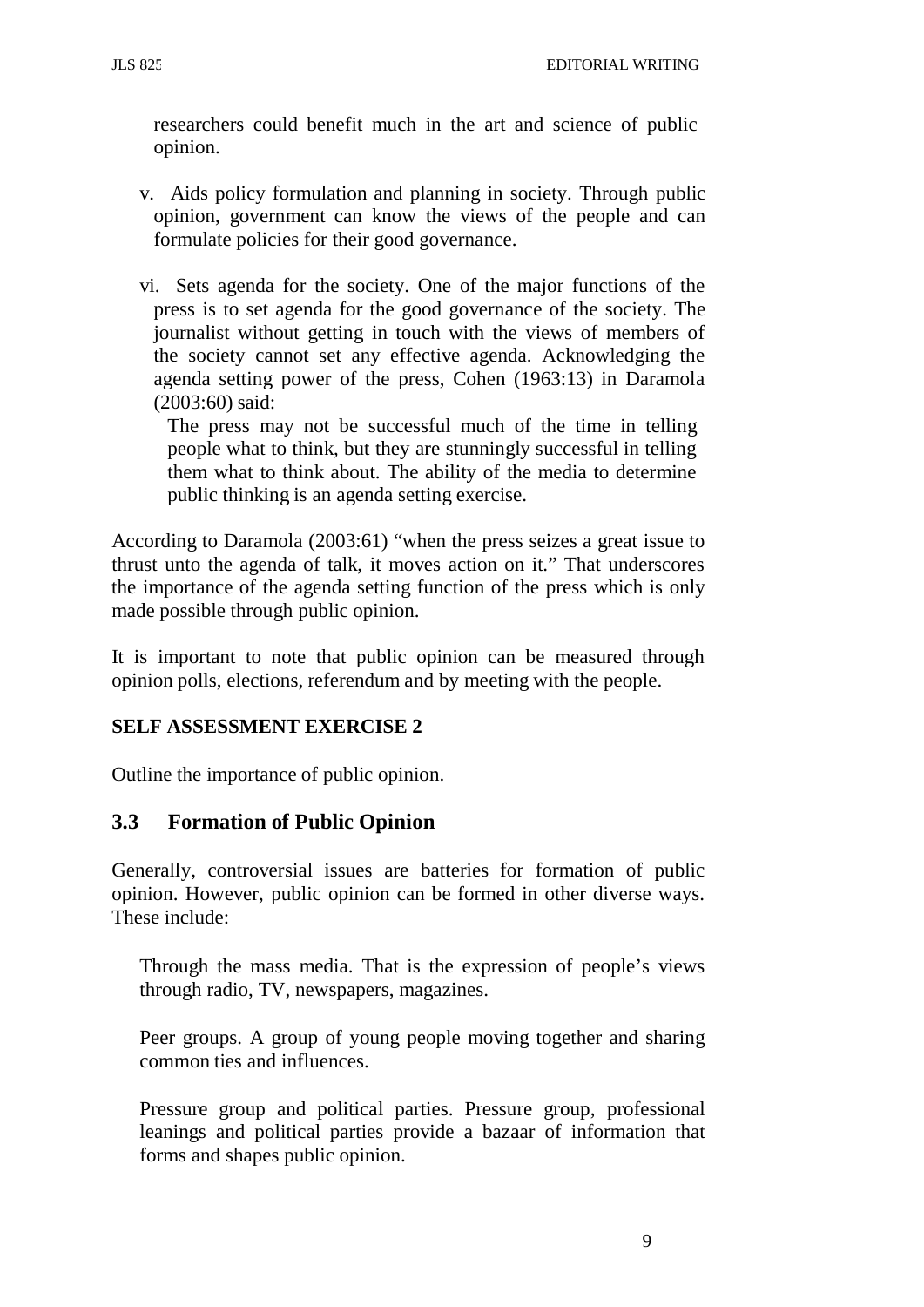Symposia and lectures. Symposia and public lectures provide avenues for brainstorming on ideas whose molecules can be used in constructing public opinion.

Election – Political advertisements and other kinds of electioneering campaigns often provoke important public issues that result in formation of public opinion.

Individual orientation or background. A person who, by geographical, professional or social background is thoroughly exposed to public issues or debates can serve as a useful resource in the formation of public opinion.

### **SELF ASSESSMENT EXERCISE 3**

Identify at least six factors that can be used in the formation of public opinion.

### **3.4 Opinion Functions of Editorials**

There is a striking relationship between public opinion and editorial writing. Issues in the mass media, you will agree, may start at the running-fever level (insignificant level) but later explode into public knowledge. It is at this stage that the editorial writer comes in either to support or oppose the vexed issue in the court of public opinion.

Editorials in modern newspapers and magazines according to Ate (2006) perform the following functions:

- I. Criticize or attack socio-political' economic and moral dilemmas of the society. An editorialist sometimes performs, the job of a human rights activist raising alarm on blatant abuse or annihilation of certain norms and acceptable social order in the society. Exploitative and autocratic government policies can be attacked by editorials. On the side of the governed, when a particular section of the society decides, for instance, to take laws into its hand, editorials are bound to criticize such an anomaly.
	- II. Illuminate the day's intelligence. By throwing more light to complex issues of the day, editorials often try to look at the two sides of an issue. They highlight and analyze the strengths and weaknesses of public issues while proffering solutions to complex issues of public concern.
	- III. Bring to fore debatable issues and provide an intellectual compass for society to discuss and resolve burning issues.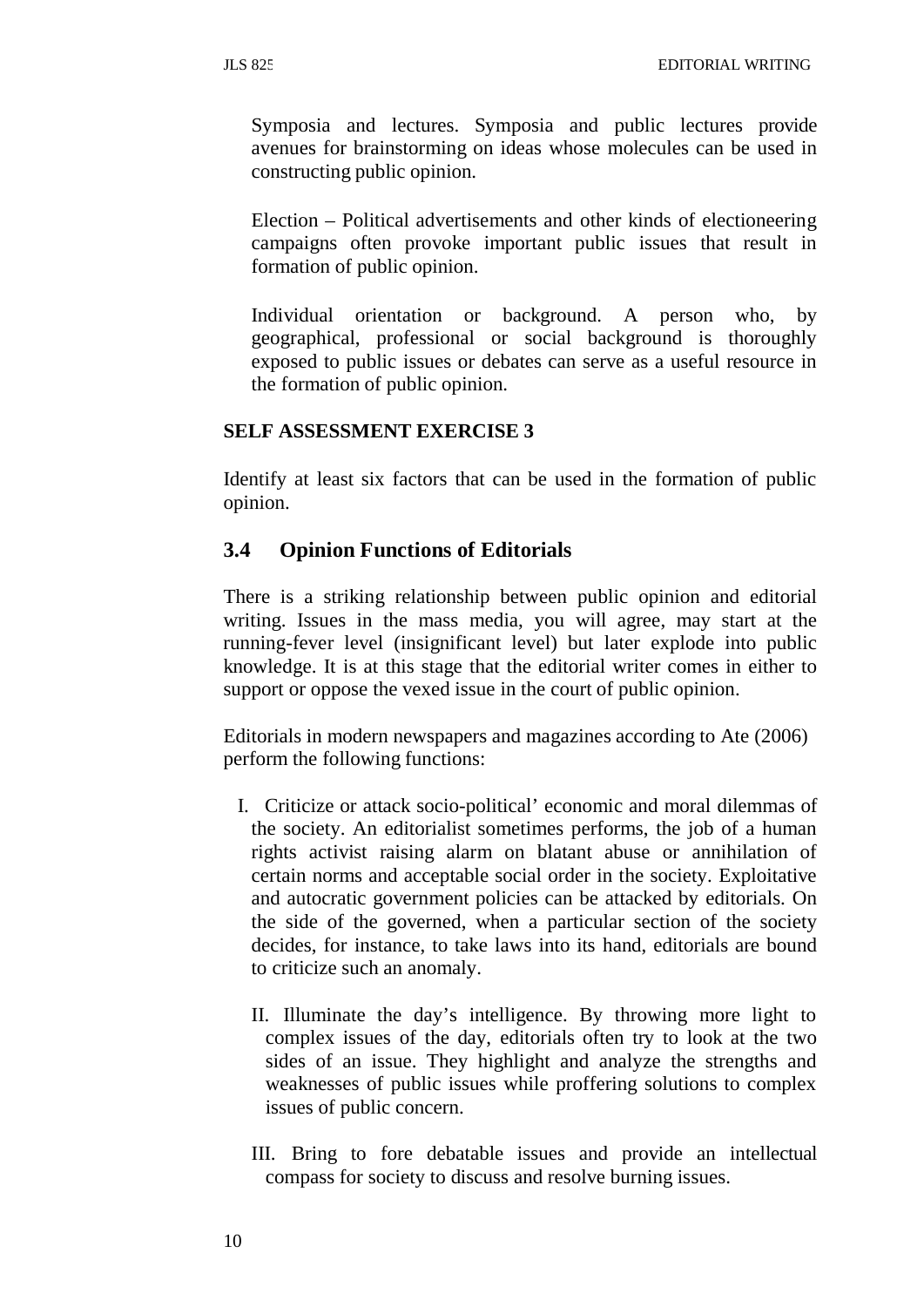- IV. Defend the underdogs in the society. In every given society, there exist different dimensions of natural and artificial economic gaps between the rich and the poor, the powerful and the powerless, the educated and the uneducated, etc. When the rich for instance, tend to unjustifiably exploit and manipulate the poor, editorials rise up in defense of the latter. The relationship among different members of the society is often monitored by the media and an advocacy role played by editorials to defend the course of the wretched of the earth.
- V. Endorse or support an issue of public significance. Editorialists are not dogmatic set of barking and biting professionals, whose stock in trade is only attacking. Editorials can also support noble causes of public concern. For instance, any time policy formulators and executors are on the right track, some editorials acknowledge their efforts. In supporting or endorsing a policy, there might be some grey areas where the "supportive" editorials may call for fine-tuning. Nigerian government owned media establishments are fond of supporting the policies of their proprietors through their opinion columns for public acceptability.
- VI. To influence policy formulation or decision making on certain issues. Editorials galvanize policy makers to set proactive agenda for good governance of the society.

Capturing the characteristics of editorial in harmony with the aforementioned functions, Idemili (undated) in Onyeka (2005) observes:

That the editorial helps the reader to bring order out of chaos of news.

That on the editorial page, special reporters or columnists have a place for explaining behind-the-scene events and that freedom of style and deep back grounding is permitted

That the editorial can fight battles for the newspaper reader.

That the editorial plays agenda setting functions or role; exposes public debate, the good and bad ideas in circulation.

That the editorial page should give readers the opportunity to air their views by providing space for letters to the editor.

That the editorial makes room for the editor to express his views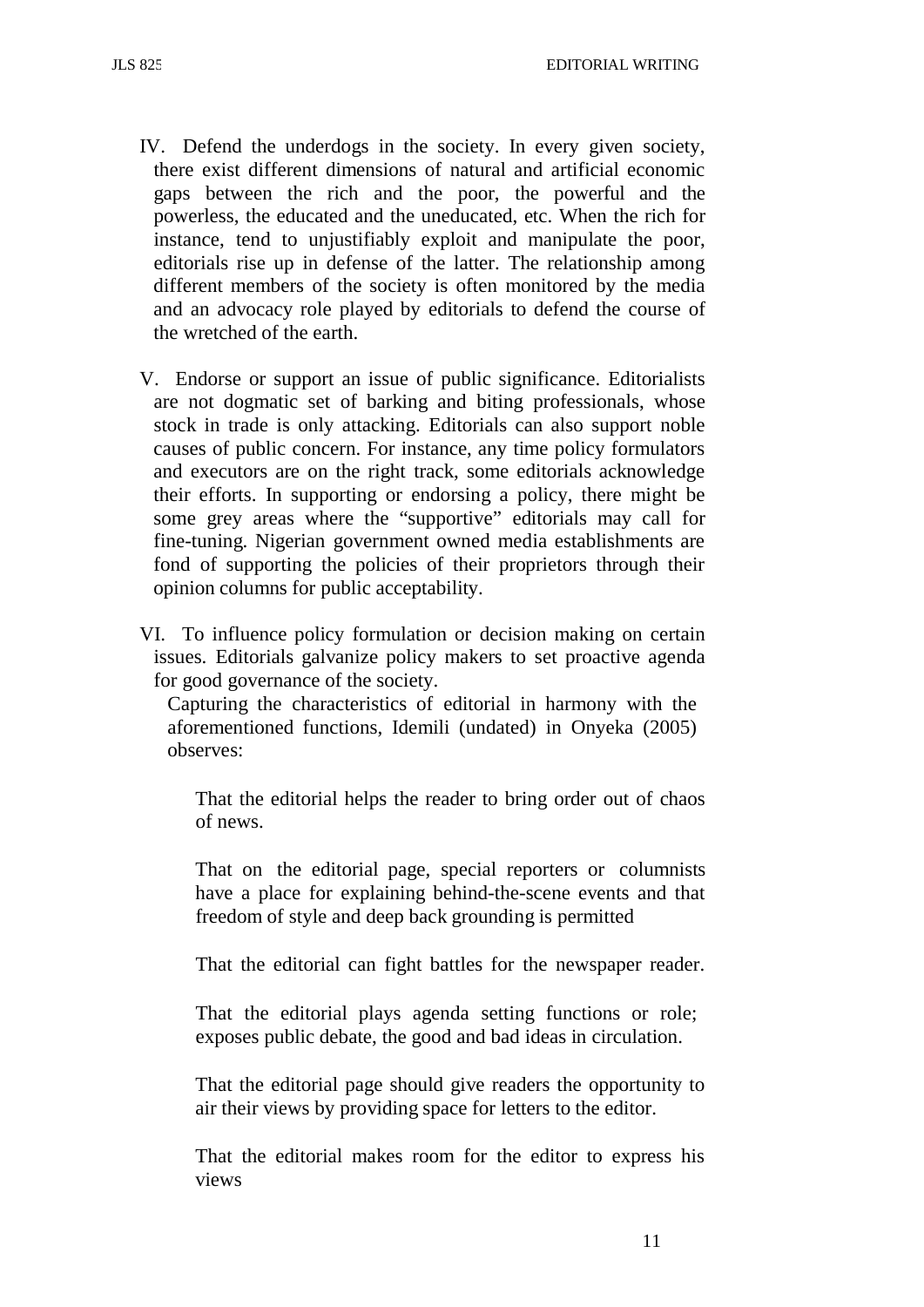VII. Appeal or Persuade. Editorials appeal or persuade the readers to accept the rightness or wrongness of an issue. Some editorials often woo individual members of the society, corporate bodies or government to accept a particular course of action for the interest of the society. Such editorials are sandwiched with concrete facts and spiced-up with tantalizing persuasive techniques which create indelible marks on the psyche of readers.

A good and powerful editorial usually have impact. In Nigeria for instance, good editorials often galvanize policy formulation on the side of government and relevant stakeholders for the betterment of the society. On the side of the governed, editorials mobilize them either to reject or accept a policy or a burning issue of the day.

Editorials can in a detailed manner, indicate, inform and entertain members of the public on divergent issues in the society. Ideas harvested from editorials can also help in preserving the nation's sacred institutions like marriage, religion, etc.

Through broadcast commentaries, members of the community can be mobilized to participate in meaningful developmental projects in the society. Such projects may include head count, election, and immunization exercise, to mention only a few.

Editorials can create a pathway for law makers for instance, to initiate bills that would eventually become laws in the nation's statute book. If an editorial is to create impact on its audience, it must reflect the wisdom, integrity and voice of the society.

An impact creating editorial must represent the hopes and aspirations of the community in which the newspaper is located or published.

Okoro and Agbo (2003) did a compendium of an impact-driven editorial. Such an editorial in their views must intend to do the following:

Create and sustain a high culture for humanity

Mobilize the populace to support a good cause

Uncover inefficiency, maladministration and corruption in both public and private sectors of the economy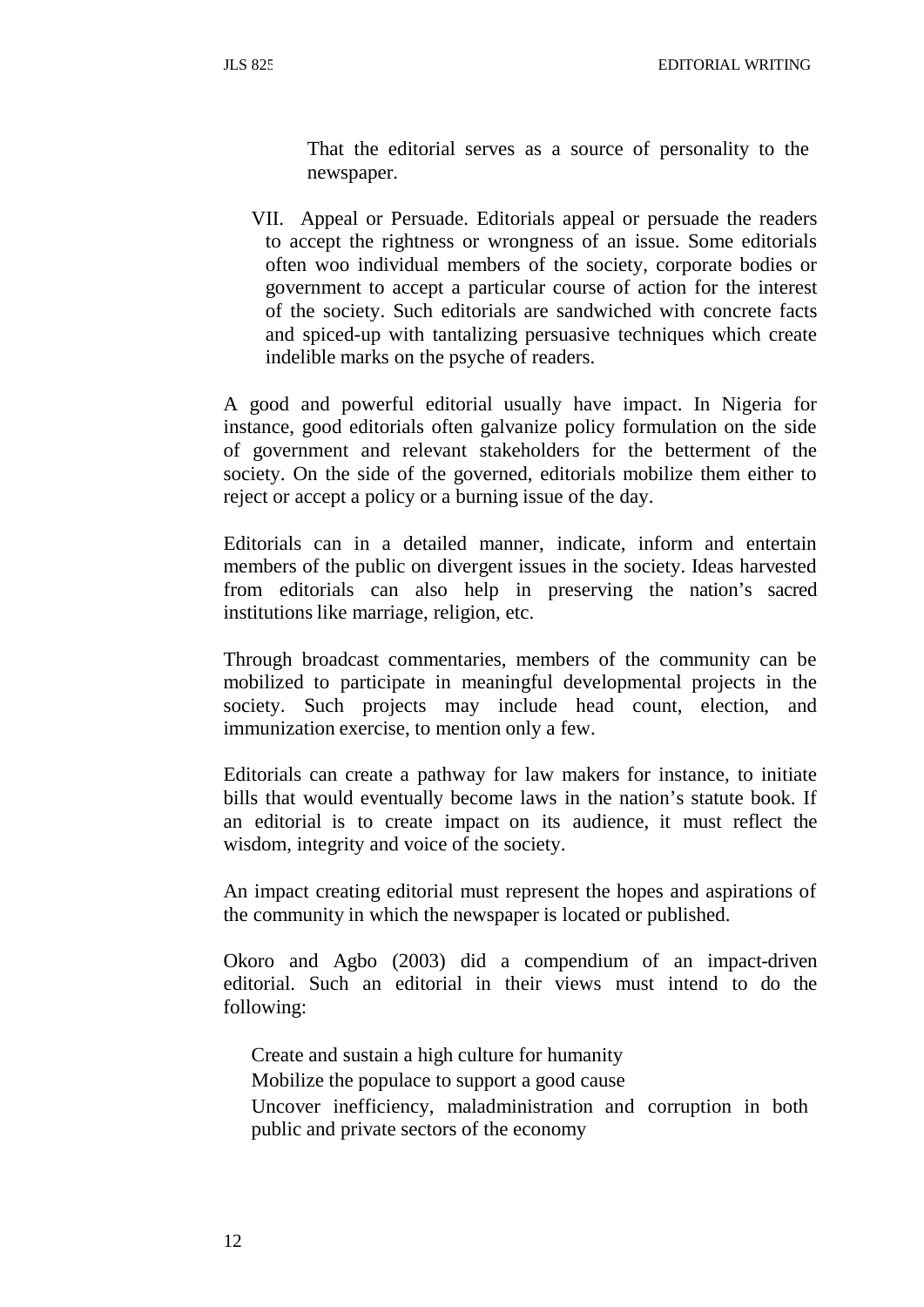Expose brutality by law enforcement agents or in mental institutions or home for juvenile delinquents or fight the evil of child abuse, drug, destitution, etc.

Fight intolerance and make the nation a better place to live

Support civic projects to build up a better citizenry

Simplify the complexities of modern society

Help puzzled readers to find their way in the maze of complex economic developments and baffling statistics

Promote interactional goodwill, understanding and acceptance

Instill a sense of patriotism/nationalism for the survival of nationhood

Become the articulate voice of the populace

Be the vanguard for the formation and crystallization of public opinion

Promoting and sustaining good government

It is crucial to stress at this juncture that any editorial or broadcast commentary that is constructed or built in the light of the above guidelines is bound to have an overwhelming impact on readership and viewing.

It is an indisputable fact that the style, tone, language coupled with the substance of an editorial are needed ingredients in packaging effective editorials both for print and broadcast media.

### **SELF ASSESSMENT EXERCISE 4**

Account for the desirability and inevitability of editorials in modern day newspapers.

## **4.0 CONCLUSION**

Editorials perform potent opinion functions in the mass media. This, of course, empowers the mass media to function as one of leading forces in the formation of public opinion. As long as the views of members of the society remain important, editorials, purveyors of public opinion will continue to be relevant across ages.

### **5.0 SUMMARY**

In this unit, we considered the meaning of public opinion, its importance and factors that are responsible for its formation. The unit particularly feasted thoroughly on the opinion functions of editorials in contemporary society.

### **6.0 TUTOR-MARKED ASSIGNMENT**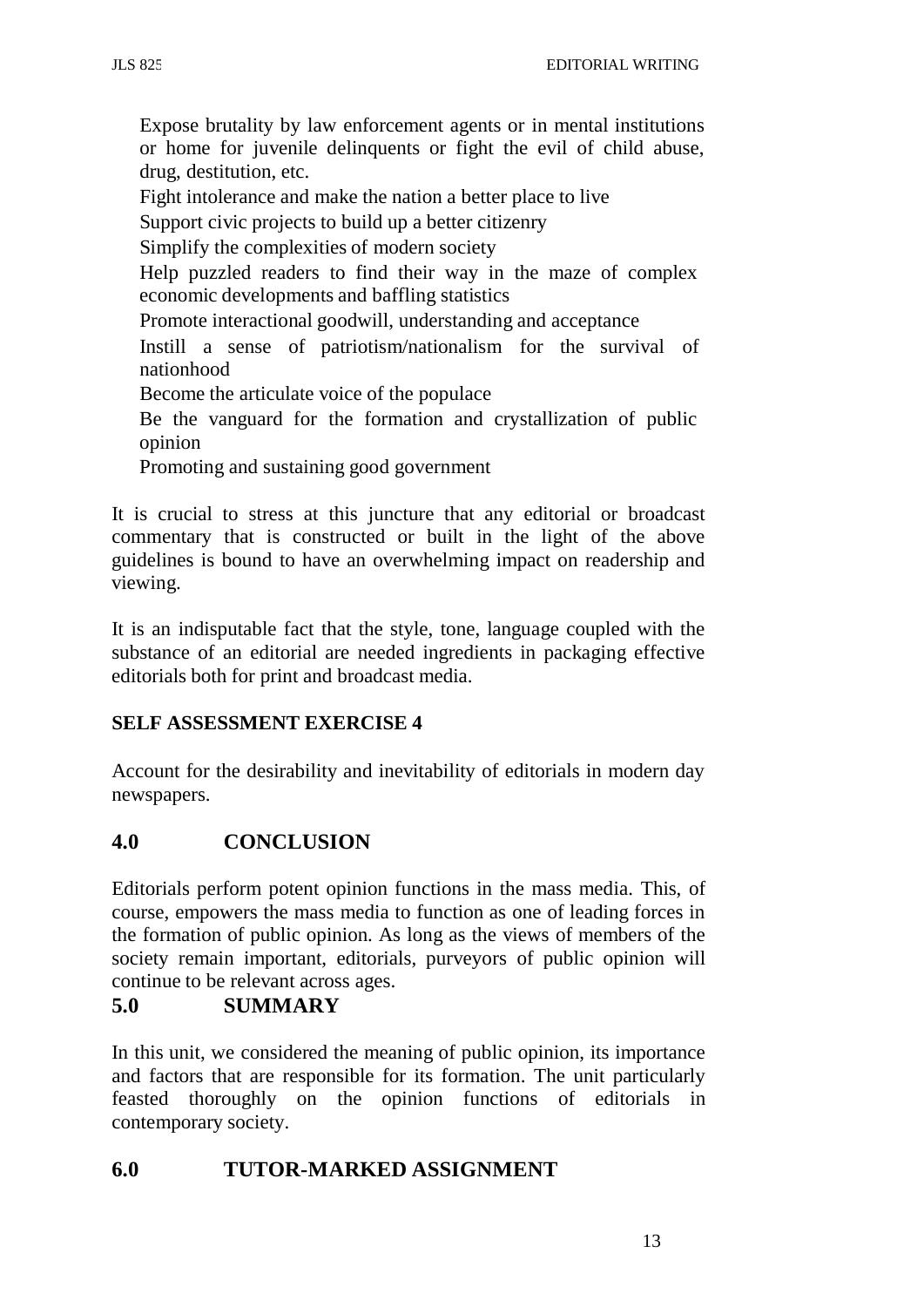An editorial is the spinal cord of serious-minded newspapers. Justify this statement with particular emphasis on the Nigerian media environment.

### **7.0 REFERENCES/FURTHER READINGS**

- Daramola, I. (2003). *Introduction to Mass Communication* .2nd edition. Lagos: Rothan Press.
- Giddens, A (1993). *Sociology: An Introduction.* 2nd edition. Oxford: Polity Press in Association with Blackwell Publishers.
- Agbonlahor, F.I., et al (1995). *Issues &Perspectives in Sociology. Ibadan*: Sam Bookman Educational and Communication Services.
- Ojo, S. (2004). *Introduction to Sociology.* Lagos: Heinemann for NOUN.

Onyeka, U. (2005). *Media Writing & Reporting.* Enugu: Cecta.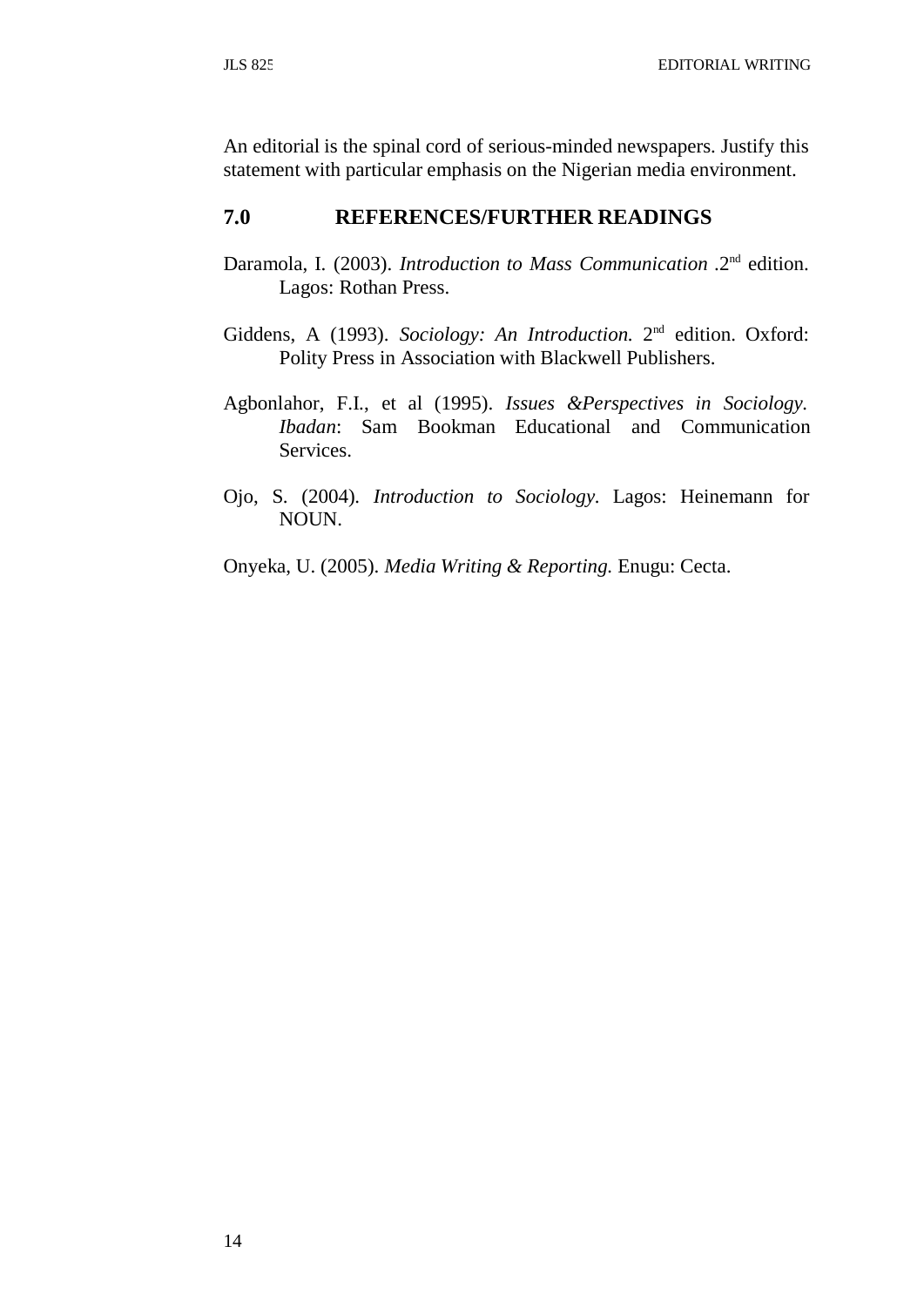# **UNIT 3 EDITORIALS AND OTHER FORMS OF WRITING**

### **CONTENTS**

| 1.0 | Introduction |
|-----|--------------|
|     |              |

- 2.0 Objectives
- 3.0 Main content
	- 3.1 Editorials and News
	- 3.2 Editorials and Features
	- 3.3 Editorials and Columns
	- 3.4 Types of Editorial
- 4.0 Conclusion
- 5.0 Summary
- 6.0 Tutor-Marked Assignments
- 7.0 References/Further Readings

# **1.0 INTRODUCTION**

Editorials are write-ups from newspapers that give the paper's opinion about something, rather than objective reporting which is based on facts.

This unit examines the relationship between editorials and factual news reporting; editorials and features as well as the affinity between editorials and columns. It equally distinguishes the various types of editorials.

### **2.0 OBJECTIVES**

At the end of this unit, the student should be able to:

Discuss the relationship between editorials and factual news reporting Appreciate the relationship between editorials and features State the relationship between editorials and columns

Enumerate the different types of editorial

## **3.0 MAIN CONTENT**

## **3.1 Editorial and News**

Much has been discussed about editorial, the corporate expression of media organizations on given issues of public significance. Here, we shall examine editorials and news. News deals with objective materials while editorials deal with subjective stuffs.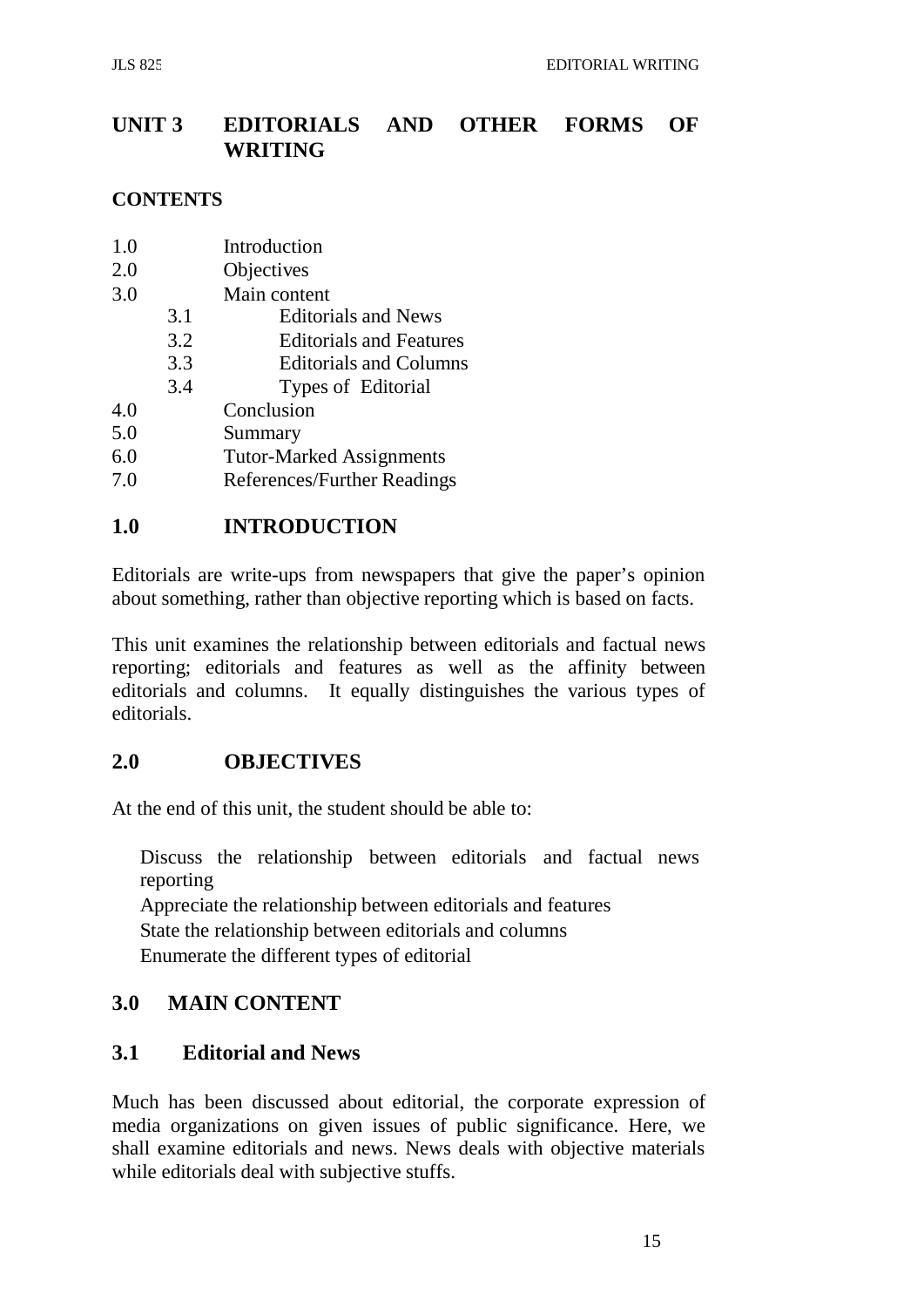Editorials can arouse public opinion in favour or against topical issues of importance.

News is the recounting of factual and timely events to enable man cope with himself and his environment. News is influenced by event, report and the audience among other factors. The following factors are determinants of news:

Timeliness Proximity **Oddities** Prominence **Consequences** Human interest

#### **Timeliness**

This is also known as immediacy. Immediacy of an event means closeness in time. An event that happened last week for instance, is less newsworthy than an event of the same proportion that occurred last night because of the distance in time.

#### **Proximity**

This is also known as propinquity. Proximity means nearness in space. Residents of Lagos for instance would be concerned about an accident which claimed 20 lives in Lagos than that which claimed 50 lives in Kano because of proximity.

Proximity could also be viewed from a psychological perspective. For instance, an HIV/AIDS patient in Ghana would be thrilled by the news of discovery of the cure of the dreaded disease in New York despite the distance. That is psychological proximity.

#### **Oddities**

News can be weird and bizarre. Odd occurrence like war, natural disasters, coup d'etats, etc often attract screaming headlines in our newspapers and magazines. News is about the bad, the ugly and the odd.

#### **Prominence**

Big people, big events make instant news. Presidents, Bishops, Senators and other top shots in the society make news in what they do and say.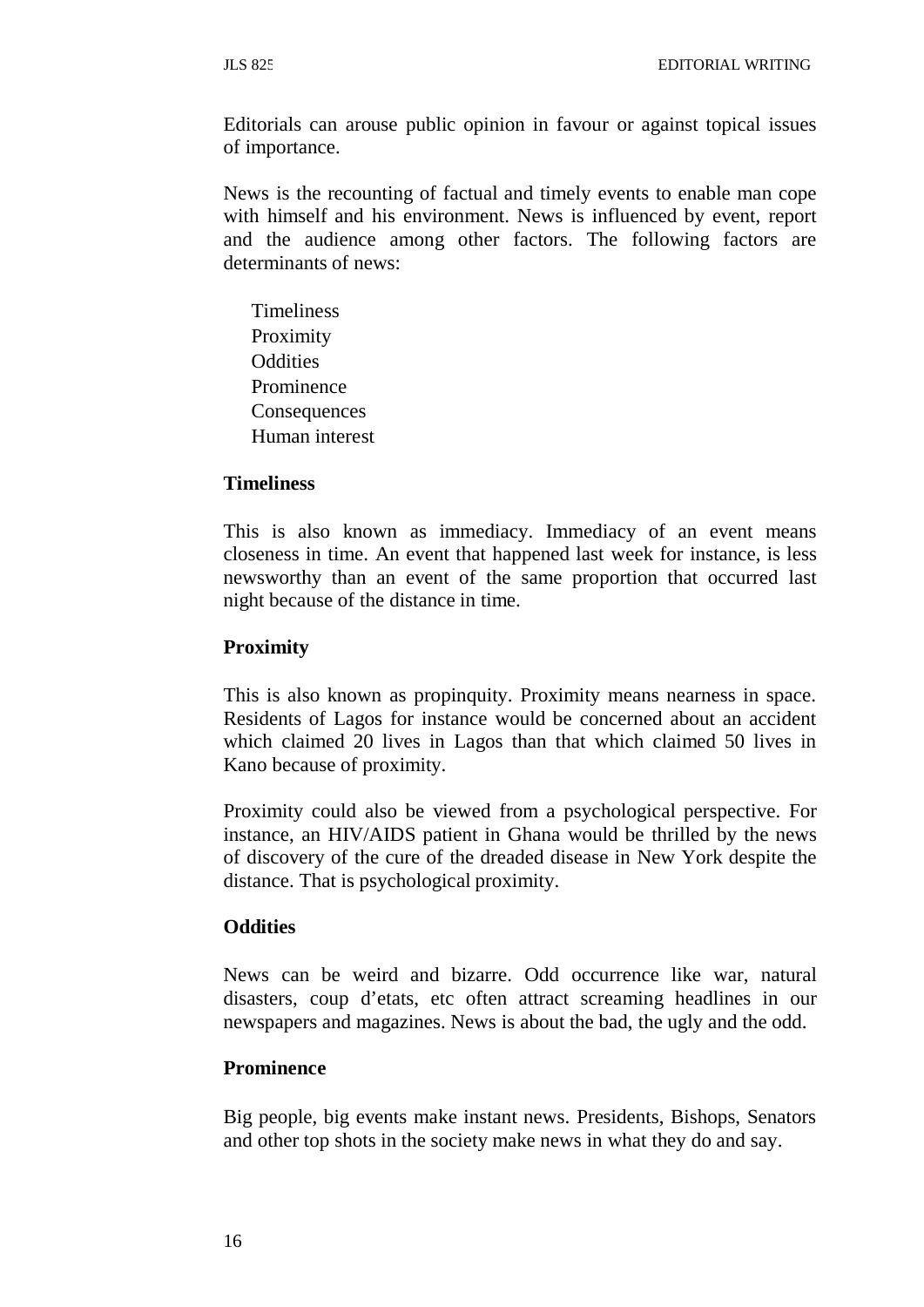### **Consequences**

There is no gainsaying the fact that the audience always takes interest in events that have implications or effects on their lives, both now and in the future. Things like hike in the price of fuel, salary increment to mention only a few are bound to attract the attention of the prospective readers/viewers anytime they are in the news.

### **Human Interest**

Some events are news worthy because they make an average reader to empathize with the victims. Events like armed robbery, deaths, accidents, etc have human interest nuances because they can happen to anybody.

Straight forward news reporting or factual news is a kind of report that says it as it is. News reports provide platform for features and editorial writing. Before any editorial can be written on any issue, it must first of all be reported by way of news either for broadcast or print media. It is therefore the job of the editorialist to interprete news, analyze it and advance public opinion on crucial matters in the news.

### **SELF ASSESSMENT EXERCISE 1**

Describe the relationship between editorial writing and factual news reporting.

### **3.2 Editorial and Features**

Editorial writing is research oriented. The same thing is applicable to features writing.

A feature is a creative journalistic article which informs, explains, analyzes, interprets, and exposes issues for the sake of readers.

Awoyinfa and Igwe (1991:5) describes feature as a "colourful story about people, event, place, life… It is written in an interesting and creative manner with information drawn from people involved, eyewitnesses, experts on the subjects and those affected by the subjects". Both features and editorials give room for deeper and logical analysis of issues. However, Okoro and Agbo (2003:96) provide the parting point between features and editorials as follows:

- (a) Most features carry bylines, i.e. they are signed by their writers. Usually, editorials do not carry bylines.
- (b) Features can be accompanied by illustrations. In most cases, editorials are not illustrated (photographic illustrations).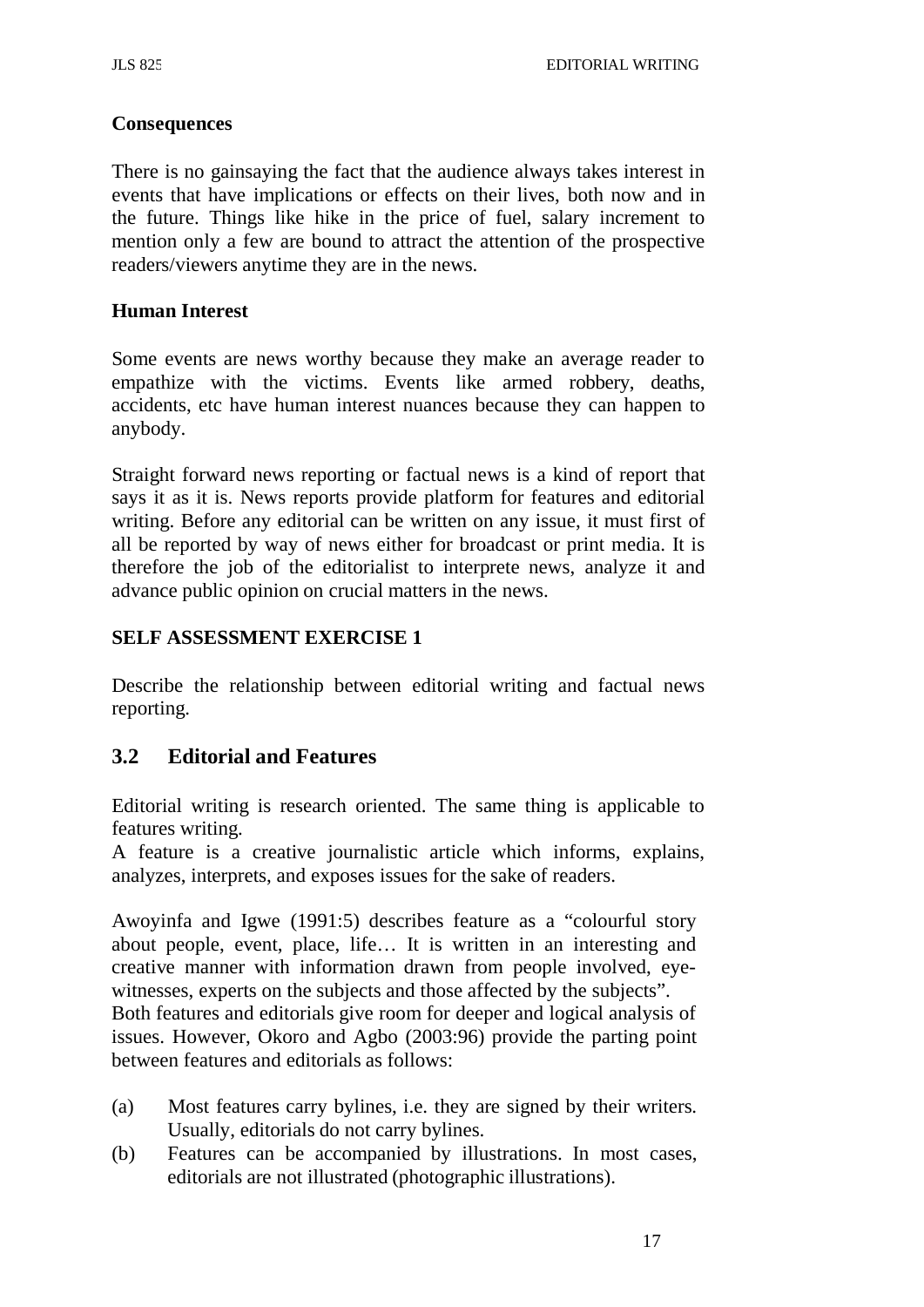(c) Features are usually the result of individual effort, while editorials are the result of group effort, that is, the editorial board.

### **SELF ASSESSMENT EXERCISE 2**

Describe the meeting and parting points of features and editorials.

### **3.3 Editorials and Columns**

An editorial is a journalistic article or essay which critically and rationally informs, educates and entertains its target audience on sociopolitical and economic issues of the day.

A column on the other hand is an article which carries the personality, style, and corporate identity of the writer. The Longman Dictionary of Contemporary English defines a column as an article on a particular subject or by a particular writer that appears regularly in a newspaper or a magazine.

Editorials and columns have striking resemblance in tone and substance especially public affairs columns. That notwithstanding, columns and editorials have some demarcation lines.

According to Onabajo (2000), most editorials have institutional flavours while columns have personal flavours, a distinction that goes beyond the use of "we" and "I".

In writing an editorial, the word "we" or the name of the newspaper or magazine is often used as an attestation of the corporate concern while "I" is use in columns to showcase personal appeal.

In columns, the author's byline and style is made manifest in the writeup. This is opposed to editorial writing where all credits, glories and blames as the case may be go to the media establishment and not to an individual.

Duyile (2005:69) gives the demarcation line between columns and editorials. According to him, "writing a column is not writing an editorial. It is a kind of features which express your personality expressively to readers. The readers will always remember you for your expressions, your styles, and your treatment of issues from your own personal ways."

Under columns, the writer's names or pseudonym can be used but this is not applicable to editorial writing.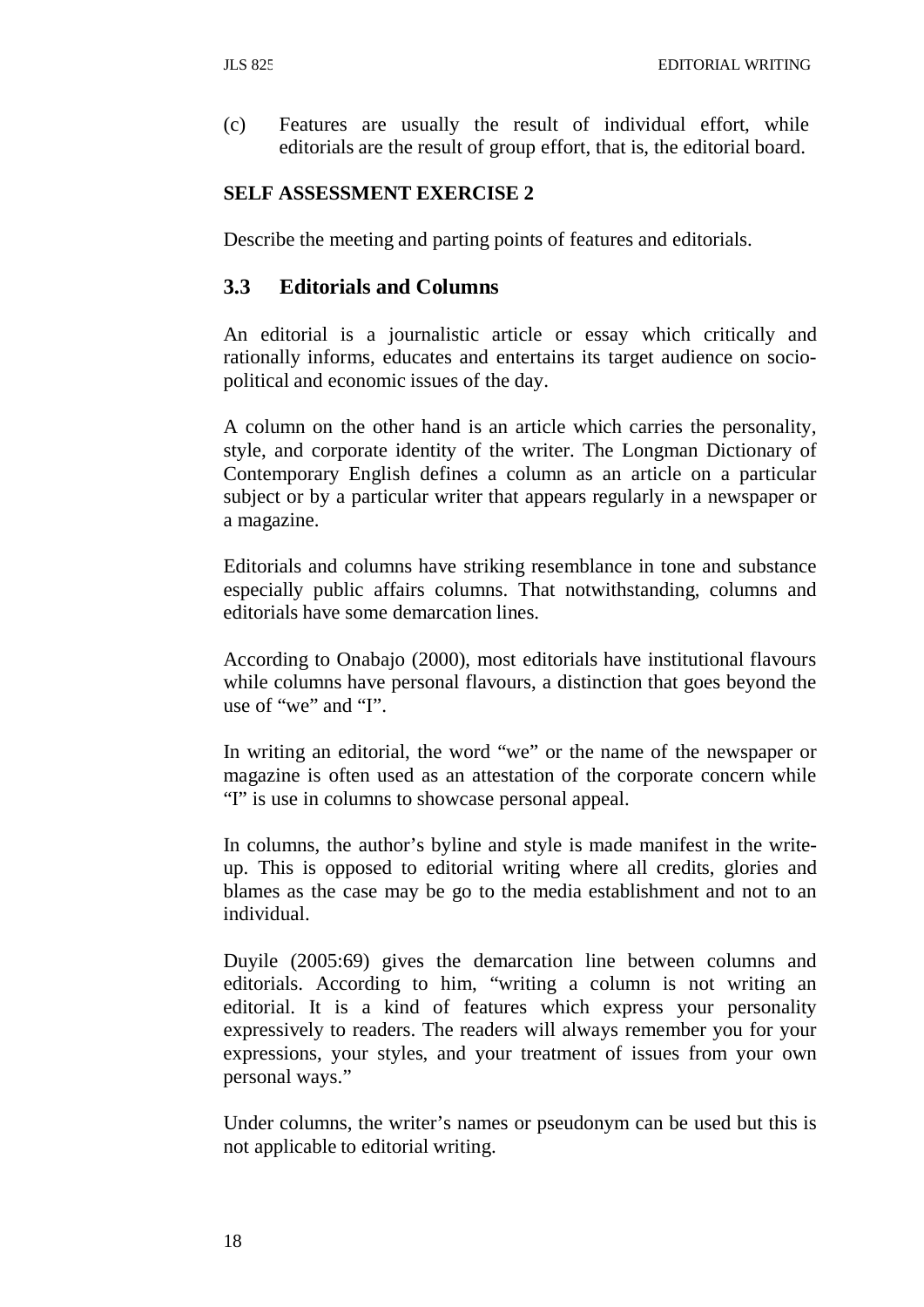### **SELF ASSESSMENT EXERCISE 3**

Explain the differences between editorials and columns.

### **3.4 Types of Editorial**

Editorial Writing, a concept that deals with case making has different approaches and types. This unit examines the various types of editorials. Basically, there are three types of editorials namely:

- i. Interpretative Editorials
- ii. Controversial Editorials
- iii. Explanatory Editorials.

Let us take a closer look at each of the types.

## **Interpretative Editorial**

These kinds of editorials are chiefly written with a major mission to explain issues at stake by placing facts and figures at the door post of readers for proper illumination of the day's intelligence.

Interpretative editorials could be positive, negative or even neutral in approach or posture depending on the circumstances and the treatment of the subject matter by the editorial writers.

## **Controversial Editorials**

These kinds of editorials are packaged with the particular mission or mandate to propagate a particular or specific point of view. Controversial editorials' stock in trade is to convince the reader on the desirability or inevitability of a particular issue while presenting or painting the opposite side in bad light. These kinds of editorials have no place for neutrality and can vehemently oppose a cause or out rightly support it.

## **Explanatory Editorials**

Explanatory Editorials only present the vexing issues of the day for the judgment of the reader. These kinds of editorials only open-up thoughtprovoking issues of socio-political and economic interest for the attention of the readers and allow them to judge. Such editorials identify a problem, explain it and allow the reader to find solution to it.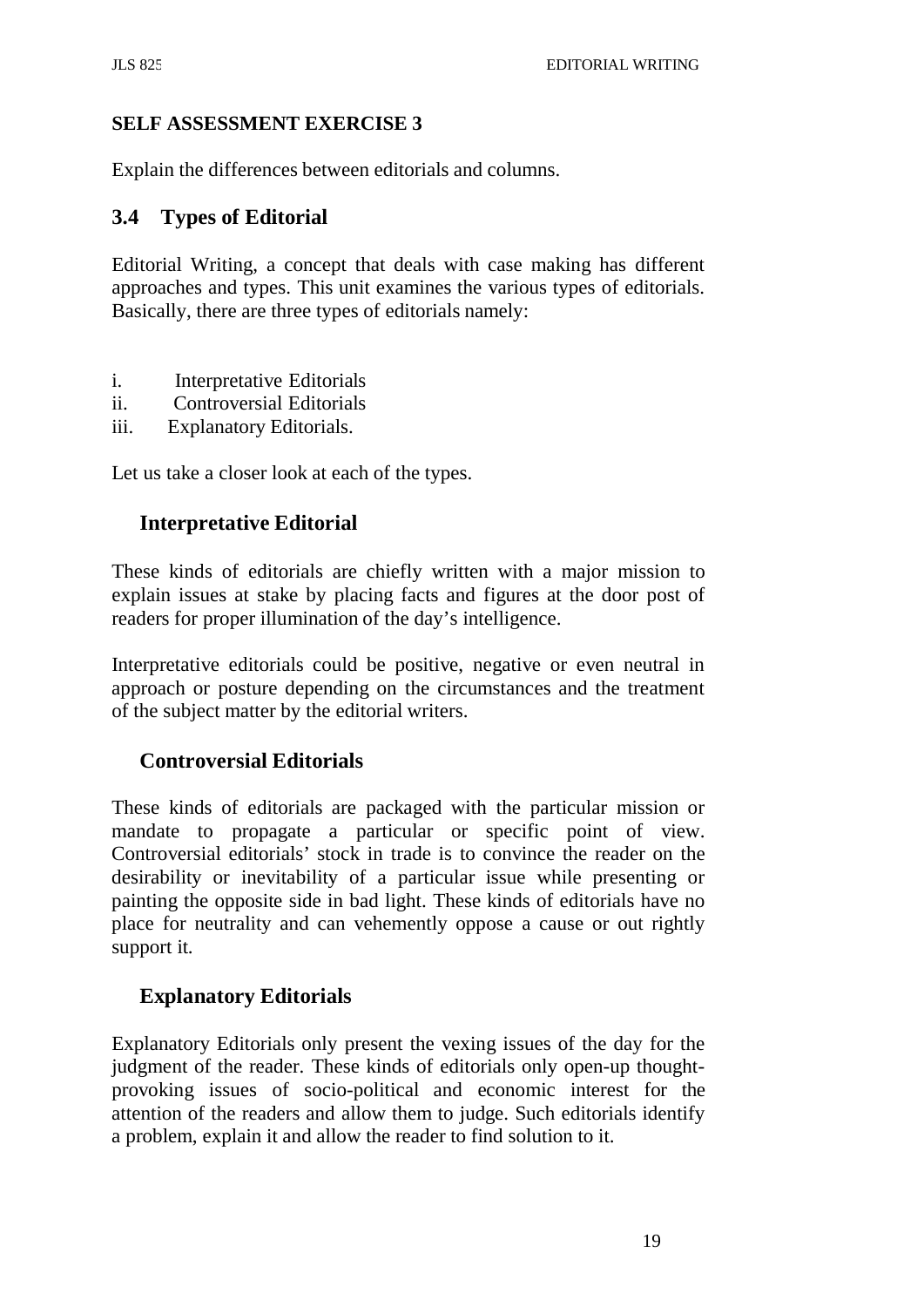In an era when problem solving is the in-thing, explanatory editorials are seen by most media experts as no editorials because they only photocopy problems as they appear and leave the entire headache to the reader. These kinds of editorials are gradually fading out of the mass media because of their structural deficiency of non-proffering of solutions to identified problems. (Ate, 2006).

It is crucial to point out at this juncture that some people view types of editorials from the perspective of the functions editorial performs. Viewed from that angle, we have editorials that attack, editorials that defend and editorials that support issues. We also have editorials that amuse or amaze the audience among other types.

### **SELF ASSESSMENT EXERCISE 4**

Carefully outline three types of editorials you know.

### **4.0 CONCLUSION**

In this unit, we looked at editorials and news, editorials and features as well as editorials and columns. Specifically, we x-rayed the relationship between editorial and the afore-mentioned forms of writing. We have also explained that there are three basic types of editorials – Interpretative, controversial and explanatory editorials.

### **5.0 SUMMARY**

This unit focused on editorial and other forms of writing. The unit exploited the relationship between editorials and news, editorials and features as well as editorials and columns. It equally treated the types of editorial.

### **6.0 TUTOR-MARKED ASSIGNMENTS**

- 1. Discuss the meeting and parting points of columns and editorials. OR
- 2. Identify and review three types of editorial in any Nigerian Newspaper

#### 7.0 **REFERENCES/FURTHER READINGS**

*Longman's Dictionary of Contemporary English.*

Onabajo, O. (2000). *Fundamentals of Broadcast Journalism.* Lagos:Gabi Concept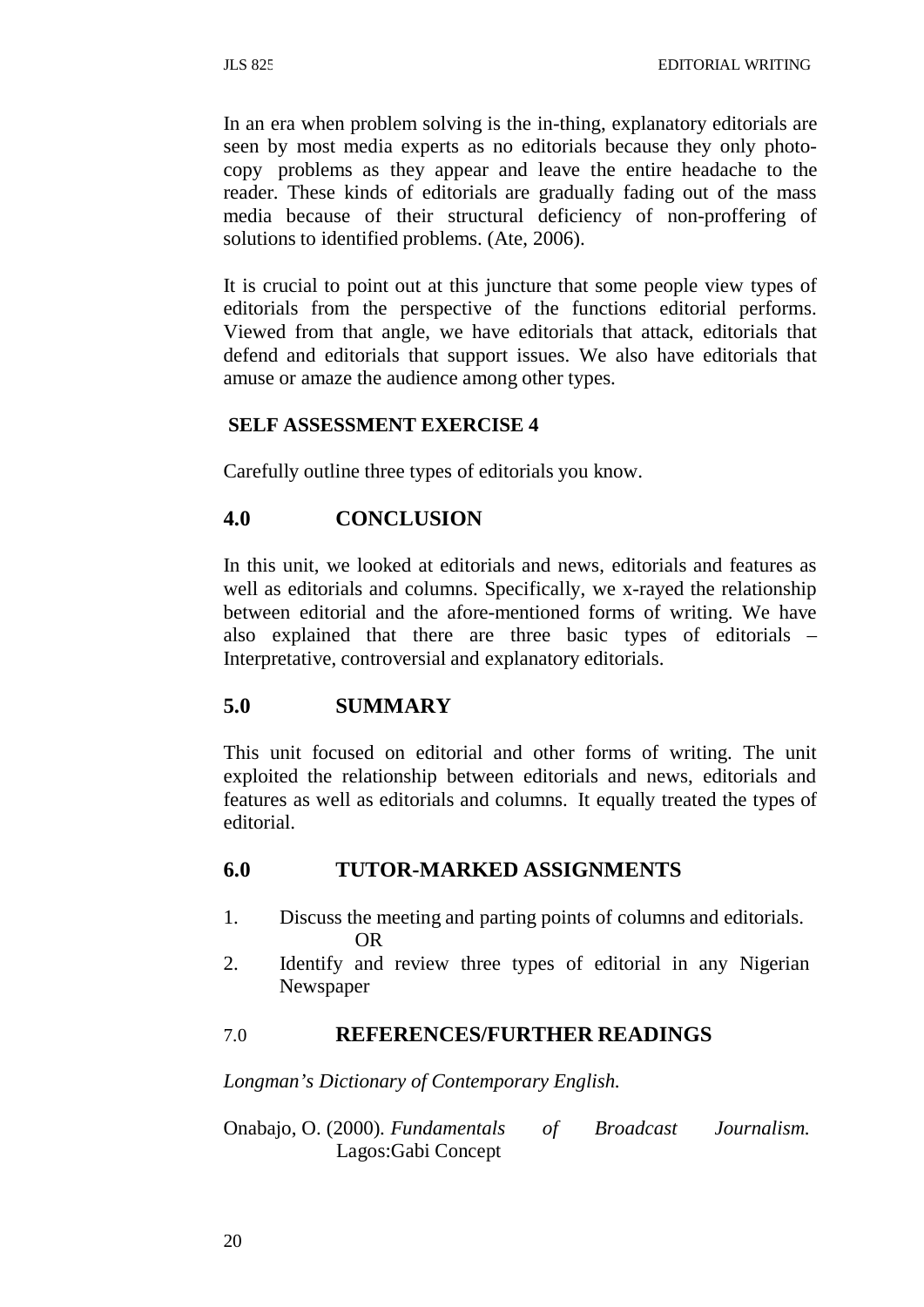- Duyile, D. (2005). *Writing For the Media A Manual for African Journalists.* 2nd Edition*.* Lagos: Gong Communication.
- Awoyinfa, M and D.Igwe (1991). *The Art of Features Writing for Newspaper and Magazine.* Ibadan: Shaneson C.I
	- "The Whole Truth." Selected Editorials of *The Guardian* (1983 2003).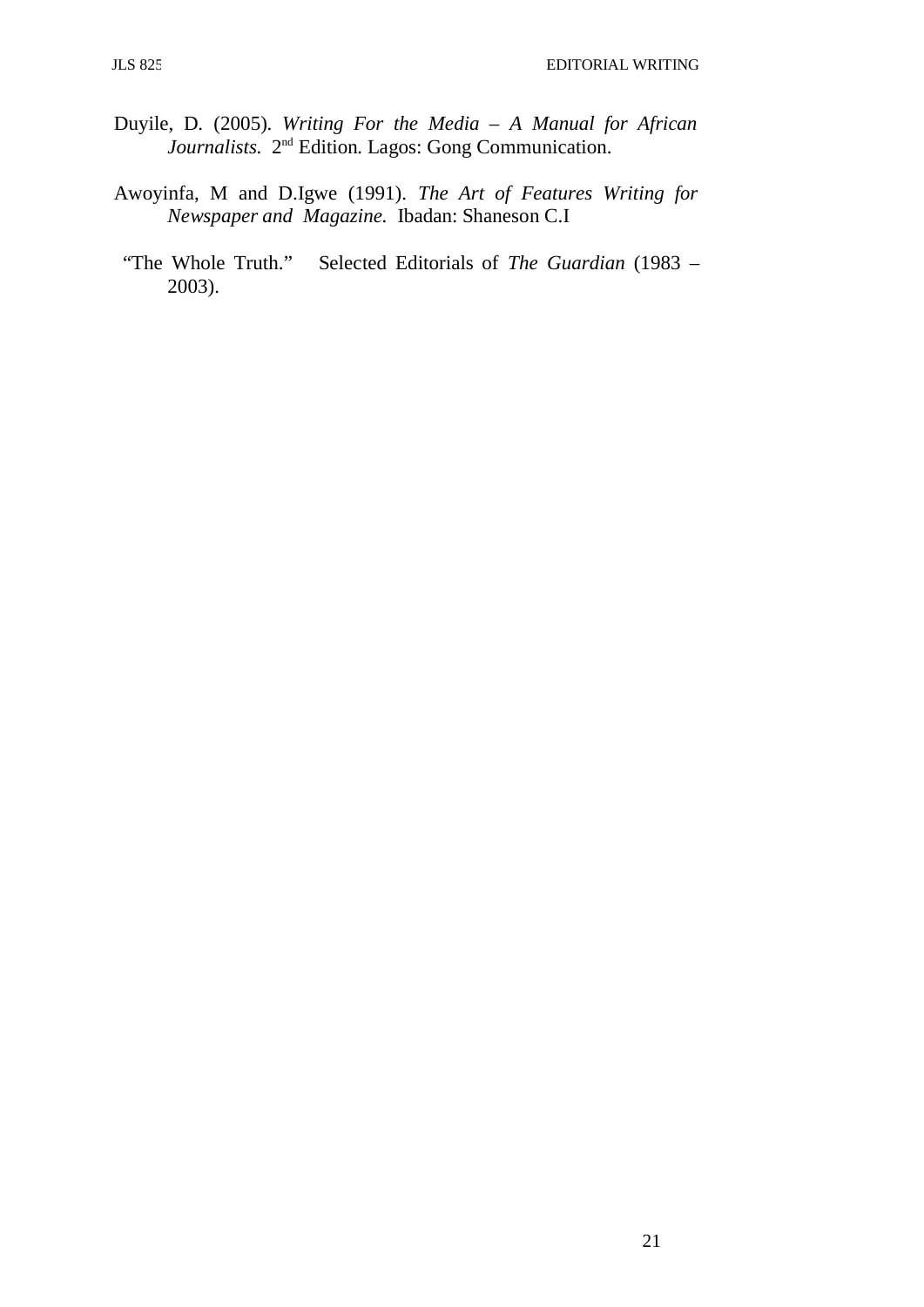### **MODULE 2**

- Unit 1 Sourcing the Editorial Materials
- Unit 2 Editorial Audience and Qualities of Editorial writers
- Unit 3 Editorial Board
- Unit 4 Techniques in Editorial writing

### **UNIT 1 SOURCING THE EDITORIAL MATERIALS**

### **CONTENTS**

- 1.0 Introduction
- 2.0 Objectives
- 3.0 Main Content
	- 3.1 Importance of Research in Editorial Writing
	- 3.2 Sources of Editorial Materials
	- 3.3 Testing the Materials
- 4.0 Conclusion
- 5.0 Summary
- 6.0 Tutor-Marked Assignments
- 7.0 References/ Further Readings

## **1.0 INTRODUCTION**

Editorials as you know have an excellent combination of news and features elements. In sourcing for editorial materials, such synergy must be taken into account.

In editorial writing, a thorough and comprehensive research is needed to interpret or analyze a news phenomenon from the perspective of an editorial. Editorials are research oriented and effort must be put in place by the editorial writer in eliciting information or data for the sake of the editorial project. A good editorial writer must be a legman and socially literate among other factors for him to cultivate credible sources for editorial writing.

## **2.0 OBJECTIVES**

At the end of this unit, the student should be able to:

Outline the importance of research in editorial writing Discuss the sources of editorial materials Enumerate the procedures for testing the materials.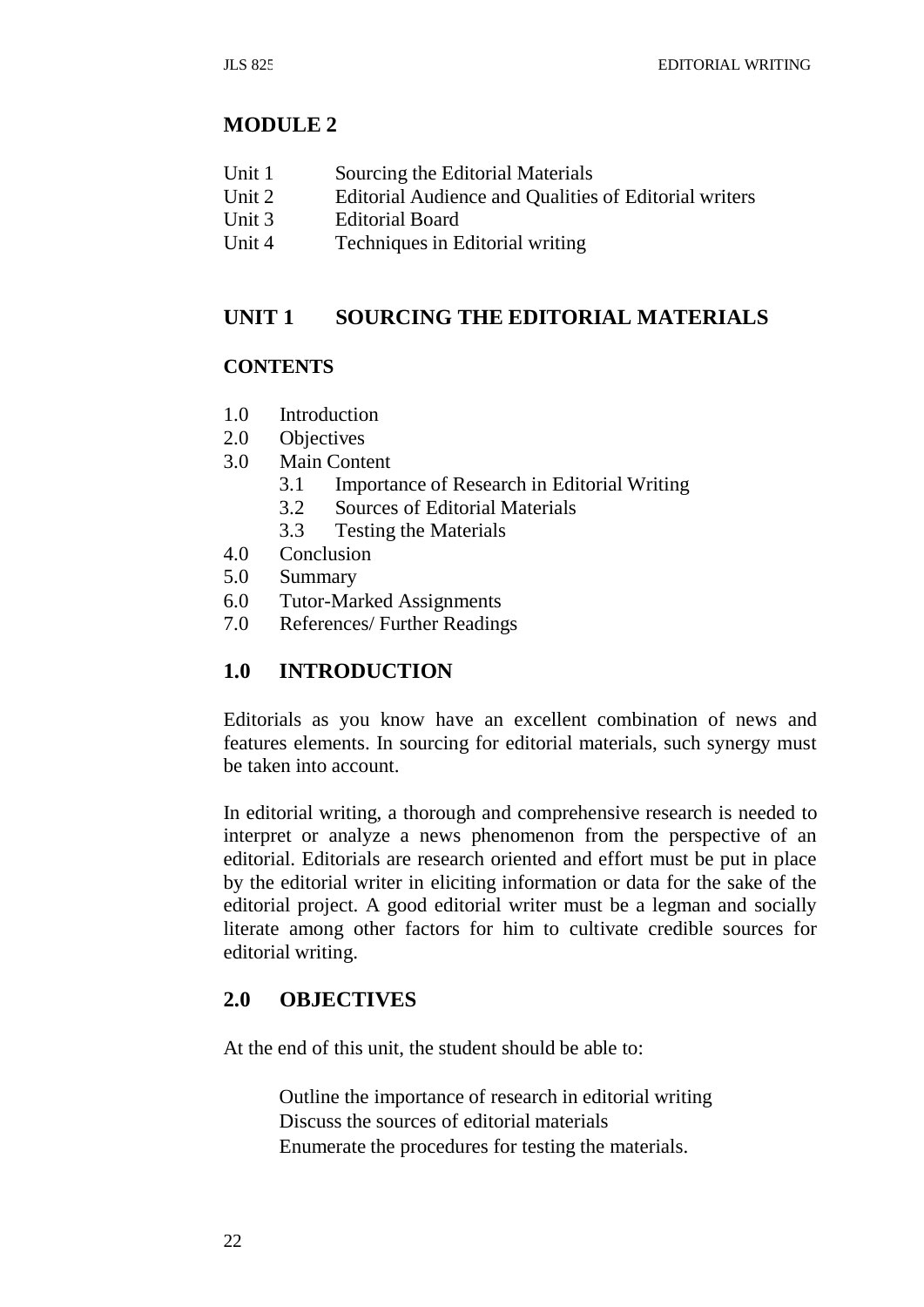## **3.0 MAIN CONTENT**

### **3.1 Importance of Research in Editorial Writing**

Research is the focal point of editorial writing. No journalist can successfully editorialize on any issue of the day unless he/she has concrete facts or data at his/her disposal. Those facts can only be gotten through research.

Because editorial deals with deep back grounding of an issue, the leader writer has to device different ways of reaching for relevant data before writing. For instance, it is not possible to write a good editorial on the death of a prominent personality in the society without peeping through the man's profile or resume. Again, it is not possible for one to conveniently editorialize upon an issue without understanding the intrigues that led to its emergence in the news report. Such intrigues can only be understood through research.

The editorial writer can make use of survey research in the course of his investigation. That is to say that he can gather data from a target population through the use of research instruments like questionnaire, face-to-face interview and would subject such data for statistical analysis for the purpose of reaching conclusion on the issue and providing solution to identified problems.

Field research which calls for direct observation of social phenomenon in their natural habitat or environment can also assist the editorial writer in the course of his/her data gathering business.

What about descriptive research which helps the researcher to explain or describe a given phenomenon? The editorial writer can benefit from such research as it helps him/her in understanding what is happening at present; giving him/her an idea about possible cause and effects, trends among other advantages.

An editorial writer who embarks on historical research would get a vivid picture or perspective of what happened in the past to guides him/her in analyzing the present and predicting the future. An editorial is databased and therefore editorial writer must be good in research for concrete and sound editorial to be constructed.

#### **SELF ASSESSMENT EXERCISE 1**

Discuss the relevance of research in editorial writing.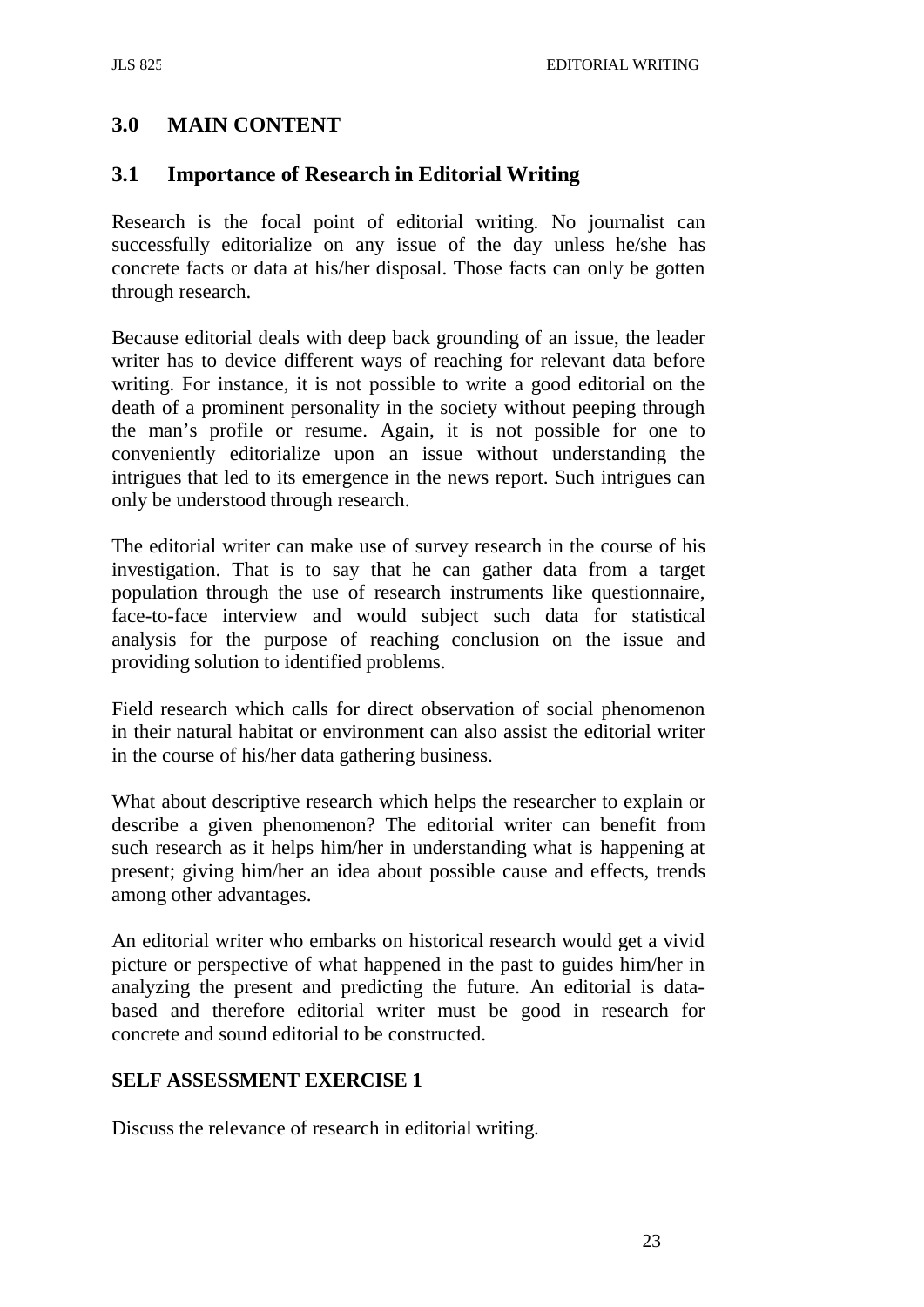#### **3.2 Sourcing the Editorial Materials**

Editorial materials can be sourced primarily from topical events that are reported in the mass media. The reported events must be explosive and of public interest (Ate, 2006). Other sources are as follows:

- Internet: Editorial writers in a computer-minded society can browse through the net and download relevant materials to write or enrich an editorial.
- **EXECUTE:** Public and Printed Records: It is important to note that catalogue of records exist documenting society's doings and misdoings. The editorial or leader writer can reach out to such records e.g. taxes, marriages, books, journals, government gazettes, biographies, assembly proceedings, constitutions, etc.

Little wonder, an anonymous reporter in Botch, J and Muller, K (1978:78) justified the importance of printed records thus: "*Do anything from records that you can, because the records will stand and they will be there when people run out on you".*

- Social functions: A good editorial writer is not supposed to be a social illiterate. He/she must be reach in human relations and mix freely with people of different classes in order to get insight into the goings in the society. Attending parties, conferences, seminars, etc with the top shots in the society would help the editorial writer to understand their likes and dislikes and that would assist the editorialist in make profound analysis concerning the people in question.
- **EXECUTE:** An editorial writer can get additional information on his subject matter from the law enforcement officers like policemen, state security service men, etc if the issue under probe demands their attention.
- **Experts:** professional and highly technical issues would compel the editorial writer to contact the appropriate experts. For instance, it will be necessary for an editorial writer to clear a controversial legal issue from a lawyer before writing. That would prevent the editorial writer from committing a costly mistake.

Medical doctors, engineers, educationalists, etc can also be contacted for scoops in their own disciplines by the editorial writer.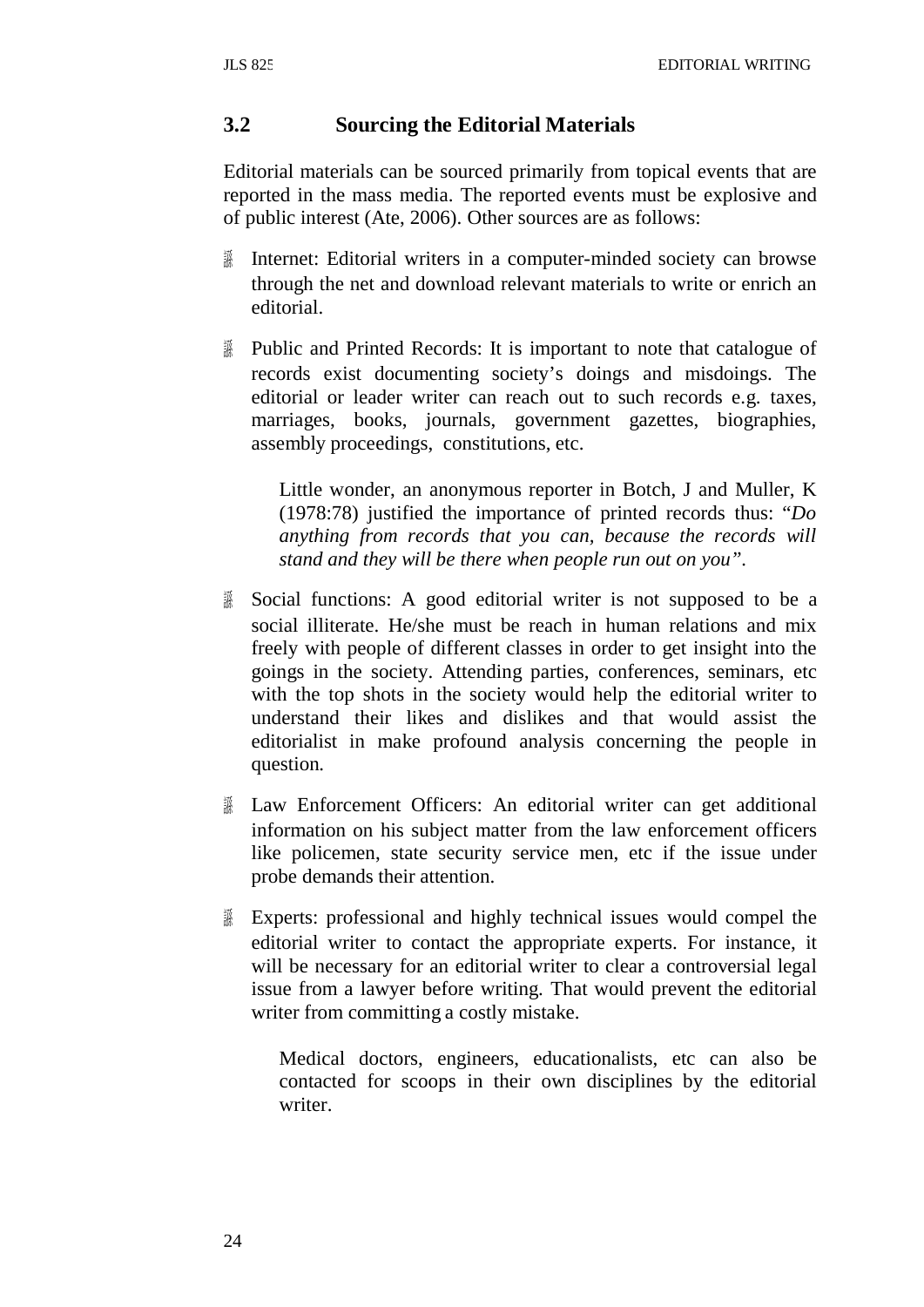**K** Files: Here, you have things like press clips which are usually classified according to subject matter for bibliographical exactitude.

The editorial writer can also keep files of important events and related materials carefully dated and arranged for easy referencing.

- **Example 3.1** Libraries: Books of all kind; thesauruses, dictionaries, encyclopedias almanacs, maps and charts etc can be obtained from the library for use in the course of writing an editorial.
- **If Specialized Sources: E.g. Embassies, Nigerian Office of Statistics,** INEC, Population Bureau, etc.

### **SELF ASSESSMENT EXERCISE 2**

As an editorial writer, enumerate the sources you can use in obtaining your data.

### **3.3 Testing the Materials**

After obtaining the materials from relevant sources, editorial writer has to test the materials to ascertain whether they are rich or not.

Duyile (2005:66) identified the testing of materials procedures up to the point of writing an editorial. The stages of procedures are:

Give your materials a stiff test by reading them thoroughly again slowly and comprehend the aspect to be used.

Write down, first, your main points, the facts of the topic before considering what comment to add.

Now, begin to form an opinion using the contributions of your colleagues who have either participated in a group editorial discussion of the topic, or who share another view on the matter. You have to rely on your paper's editorial policy for proper guidance.

Check your points, facts and opinions again for slips in logic. Now write the editorial.

Always be on the side of professional ethics and submit yourself to ethical consideration in your editorial judgments, prescriptions, suggestions and remedies.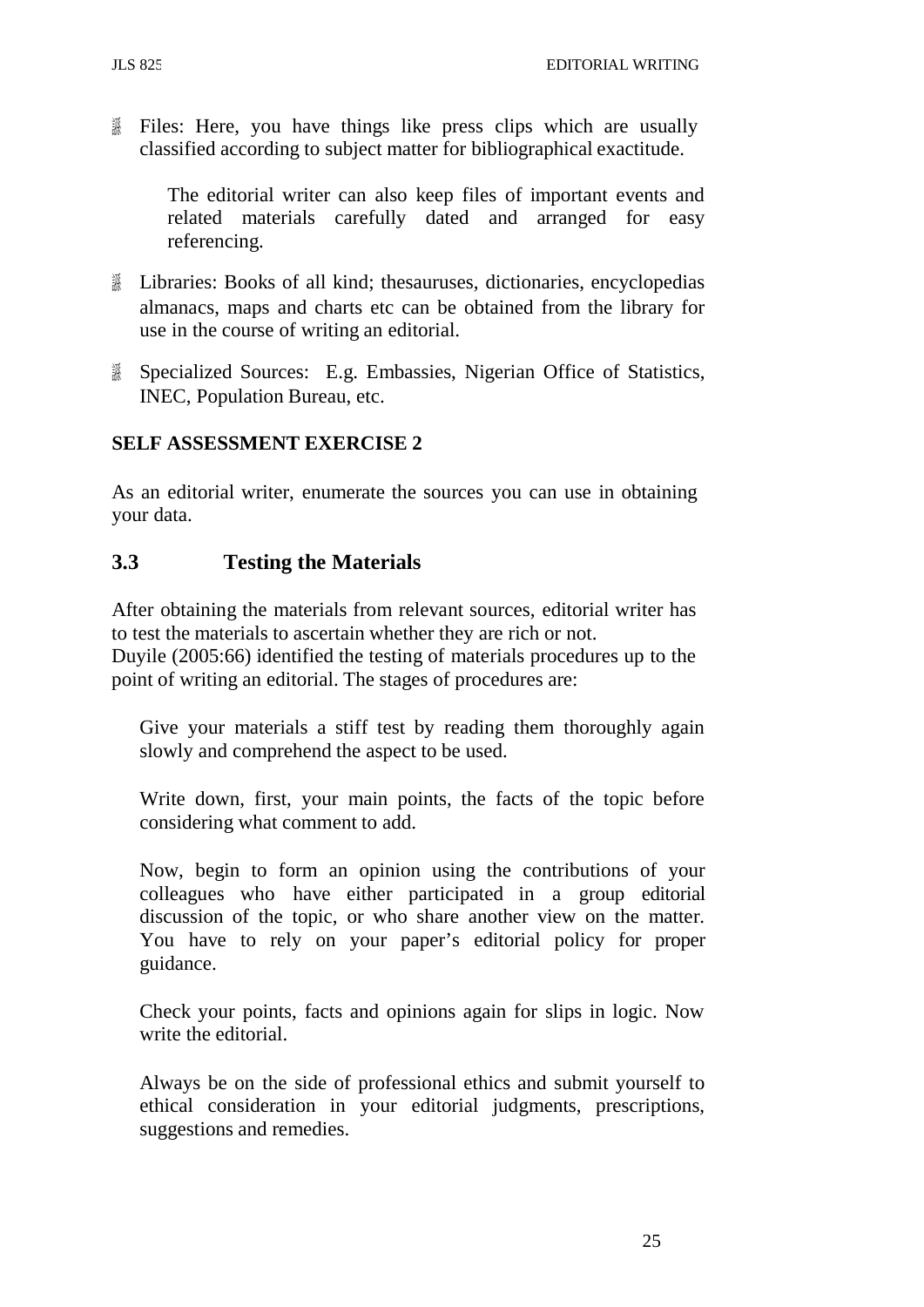While writing your comment, be brief in your background information which must precede the body of the editorial. Treat all references in brief… Avoid repeating yourself. Go straight to the issue at hand. Do not be too wordy… Say what you want to say intelligently and withdraw. Be polite in your choice of words: be positive in your application of word; be forceful and make valid statements. Do not leave your readers in doubt where your newspaper stands on the issue. Be categorical.

#### **SELF ASSESSMENT EXERCISE 3**

X-ray the procedures or stages under which the editorial materials can be tested, from the gathering of information up to the writing point.

### **4.0 CONCLUSION**

It has been discussed in this unit that the editorial or leader writer can cultivate his/her sources of data collection through diverse research methods. However, after cultivation of sources, the materials ought to be tested and certain procedures followed before arriving at a profound editorial.

It has been concluded here that an editorial is a data based journalistic write-up which can only be effective in the place of sound research.

## **5.0 SUMMARY**

This unit discusses the relevance of research in editorial writing and the various data collection sources available for editorial writers. It also provides a road map for testing of editorial materials before and during writing.

### **6.0 TUTOR-MARKED ASSIGNMENT**

Justify the importance of research in editorial writing in Nigeria taking into account some nagging problems confronting mass communication research in the country.

### **7.0 REFERENCES/FURTHER READINGS**

Okoro, N. and B. Agbo (2003). *Writing For the Media Society.* Nsukka: Prize Publishers.

Duyile, D. (2005). *Writing For the Media – A Manual for African Journalists.* 2nd edition. Lagos: Gong Communication.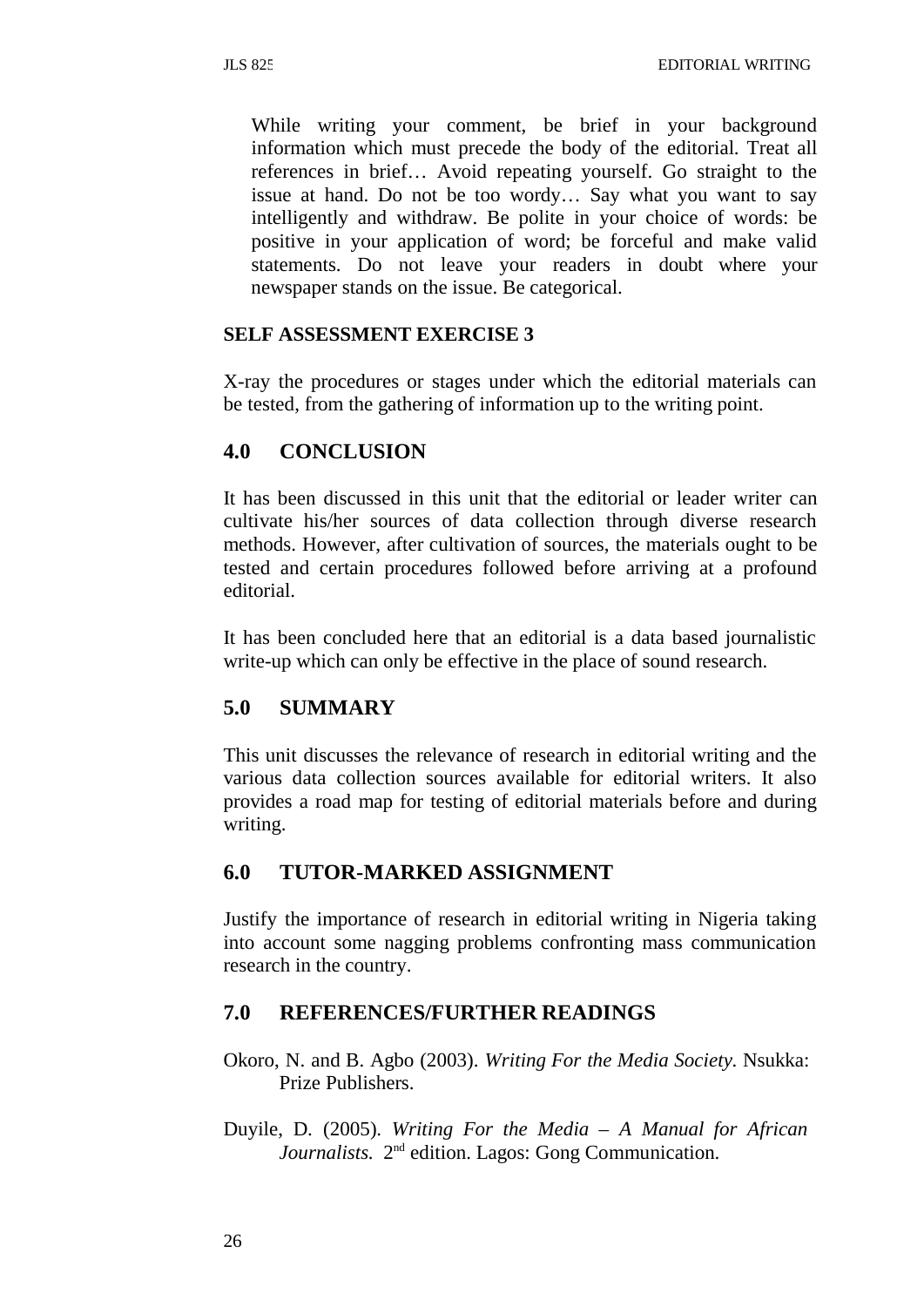Botch, J and K. Miller (1978). *Investigation and In-depth Reporting.* New York: Hastings House Pub.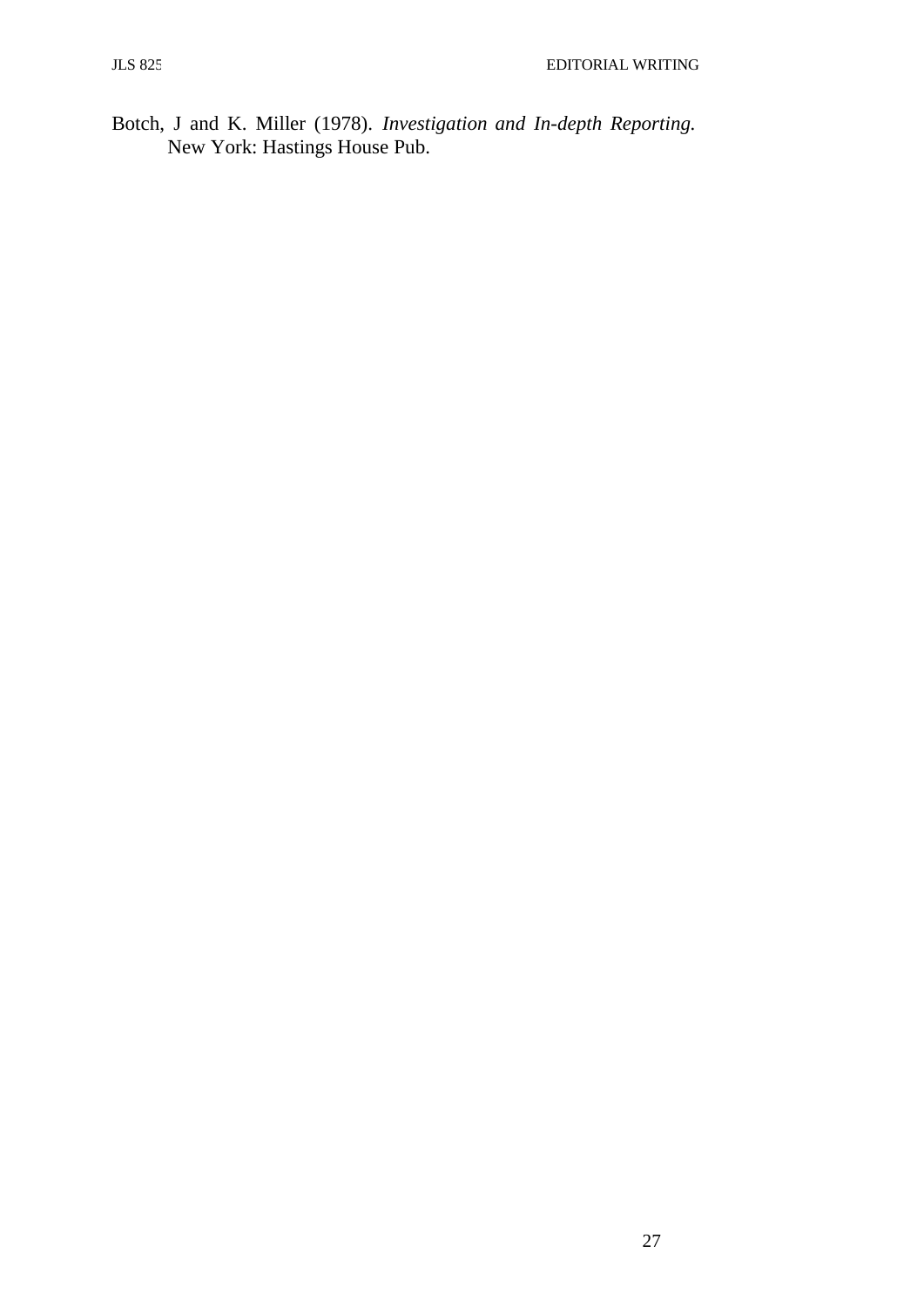#### **UNIT 2 EDITORIAL AUDIENCE**

#### **CONTENTS**

- 1.0 Introduction
- 2.0 Objectives
- 3.0 Main Content
	- 3.1 How to Write an Editorial
	- 3.2 Editorial Audience
	- 3.3 Definition of Editorial Writer
	- 3.4 Qualities of Editorial Writers
- 4.0 Conclusion
- 5.0 Summary
- 6.0 Tutor-Marked Assignments
- 7.0 References/Further Readings

### **1.0 INTRODUCTION**

Editorials cannot be written in a vacuum. There must be a probing issue of public significance and such an issue must be treated for a target audience. In this unit, we shall be addressing some crucial issues. How can one write a sound editorial that would have an impact on readership and viewer-ship? Who are the editorial audience? This unit is designed to provide answers to the above questions. Editorial writing is an art, therefore it requires some good writing skills. Hence the qualities of a good editorial writer will be discussed so as to prepare you for the task ahead. Editorial writing is a challenging task that involves team work. It is not a one-man show but a product of collective deliberations which are arrived at through the consensus of editorial board members. An editorial is regarded as the backbone of every serious-minded newspaper and therefore editorial writers are expected to have certain skills and qualities that would enable them effectively discharge their fundamental responsibilities. As a corporate voice or expression of newspaper establishment, editorials are not supposed to be written by just anybody but by experienced and tested professionals who are well groomed in the art and science of writing.

#### **2.0 OBJECTIVES**

At the end of this unit, you are expected to do the following:

Know how to write an editorial Describe editorial audience. Define an editorial writer Identify the qualities of an editorial writer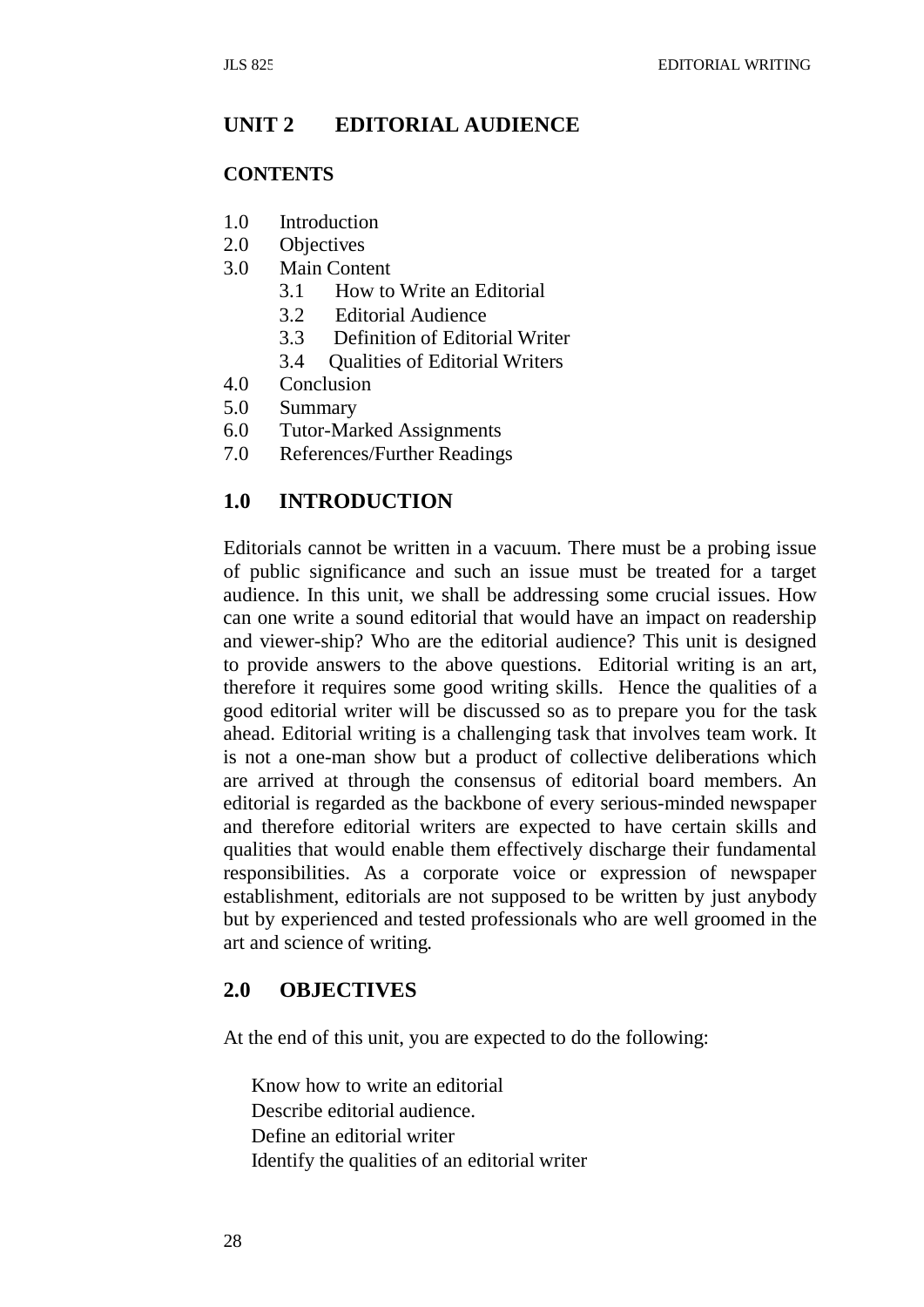### **3.0 MAIN CONTENT**

### **3.1 How To Write An Editorial**

Writing an action packed editorial is a herculean task. It is an exercise that calls for diligence, originality and craftsmanship on the side of the writer

Sourcing for relevant materials for editorial writing alone is not enough guarantee for construction of a good editorial superstructure.

The editorial writer must be sound and logical in presentation and analysis of his/her data.

The arguments in an editorial must be valid and the write-up must be authoritative. The editorialist must take into cognizance the philosophy and editorial policy of his newspaper while taking a position on any issue of the day.

Editorial topics should be topical and must carry weight in terms of socio-political and economic value.

In writing an editorial, the writer should be disciplined in choice of words. He/she must be focused and maintain a bearing in terms of ideas. This gesture will prevent the editorial writer from veering into overgrown forest of ideas.

Irrespective of the target audience, the language of the editorial writer must be patronizing, lucid, simple but mature in style and substance. There should be no room for verbosity and circumlocution as these would impede the fidelity of the editorial message.

### **SELF ASSESSMENT EXERCISE 1**

Explain what is involved in writing an editorial.

### **3.2 Editorial Audience**

An editorial writer has three major categories or audience to contend with. A clear understanding of these audience will enable the editorial writer to tailor his message to appropriate readers with high level of fidelity and impact, this gesture would discourage the issue of reaching out to people who are not qualify to feed on editorial diet.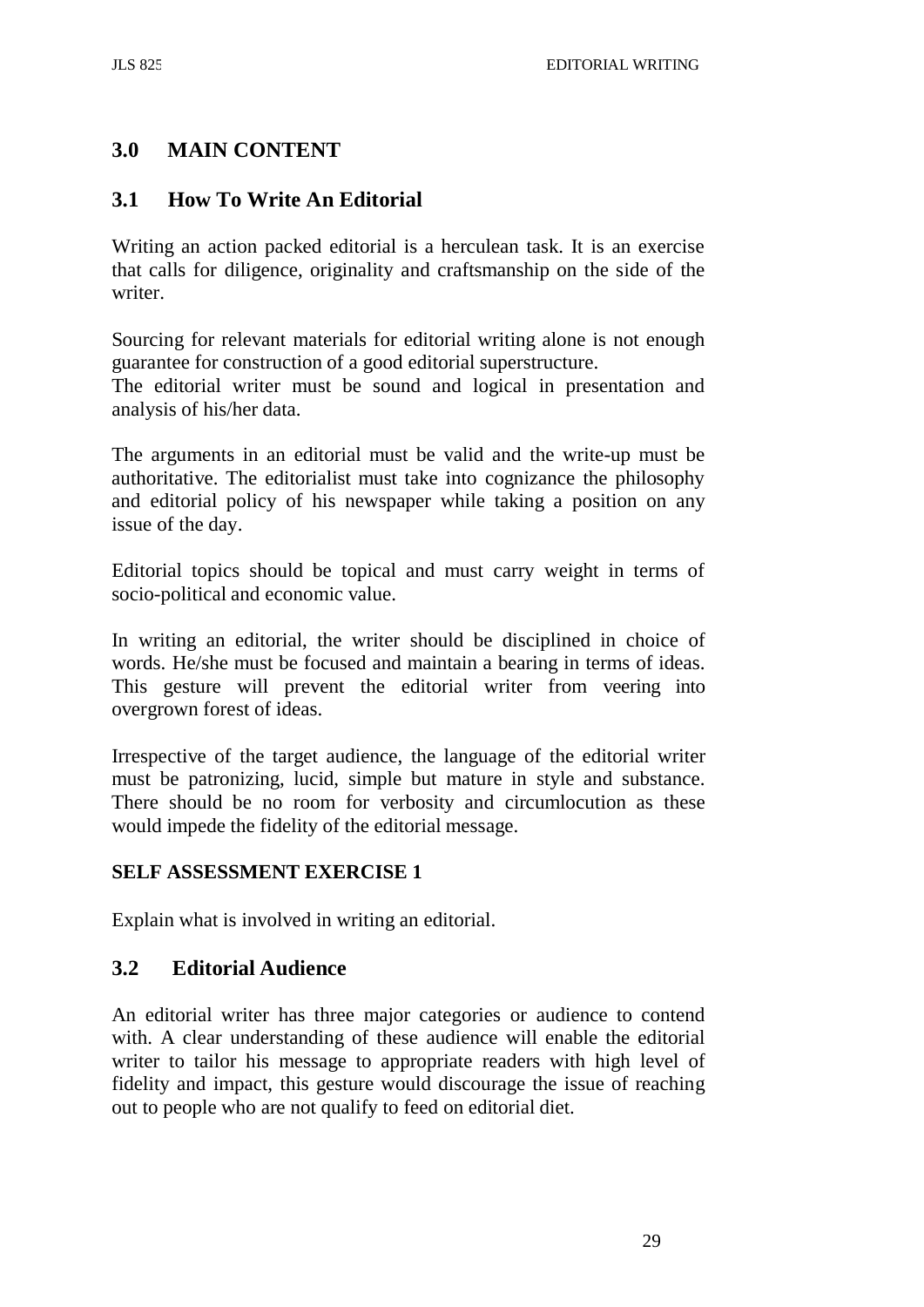JLS 825 EDITORIAL WRITING

In other words, by knowing his audience, the editorialist would be saved from the costly mistake of empty reach. That would make the task of editorial writing a more rewarding exercise.

For the sake of this study, we shall be considering three types of editorial audience. These are:

- i. The very skeptical audience
- ii. The very selective audience
- iii. The obscure or obstinate audience.

Ate, (2006) examined these audience in details.

The very skeptical audience: These are sophisticated audience with high aura of excellence. They question facts, figures, grammar, tone, style and content of every editorial until they are satisfied. They are the learned and curious beings who are conscious of their fundamental human rights. They believe in the power of public opinion.

The editorial writer should therefore recognize this group of audience and tailor his/her message to meet their standard and idiosyncrasies.

The very selective audience: These are specialized audience who care only about what goes on in their chosen fields. They are addicted to the knowledge in their fields or disciplines and are glued to same without bothering about things outside their areas of interest or professional attachment.

For an editorial writer to meet the yearnings and aspirations of this group of people, he/she has to segment his market (editorial) in tandem with the selectivity of this audience.

Experts argue that an editorial can hardly be for everybody at the same time. The editorial writer must mentally define his audience before writing his piece.

The obscure or obstinate audience: This group of people is blind critics. Anything that is said outside their frame of reference by someone else is wrong. Their worldview is very limited and does not go beyond their local assemblies where they often feed on rumour mongering and worthless *abracadabras* of the day. These groups of people are more of intellectual lumpen and they believe that holding an opinion is a transgression against public order. They are mere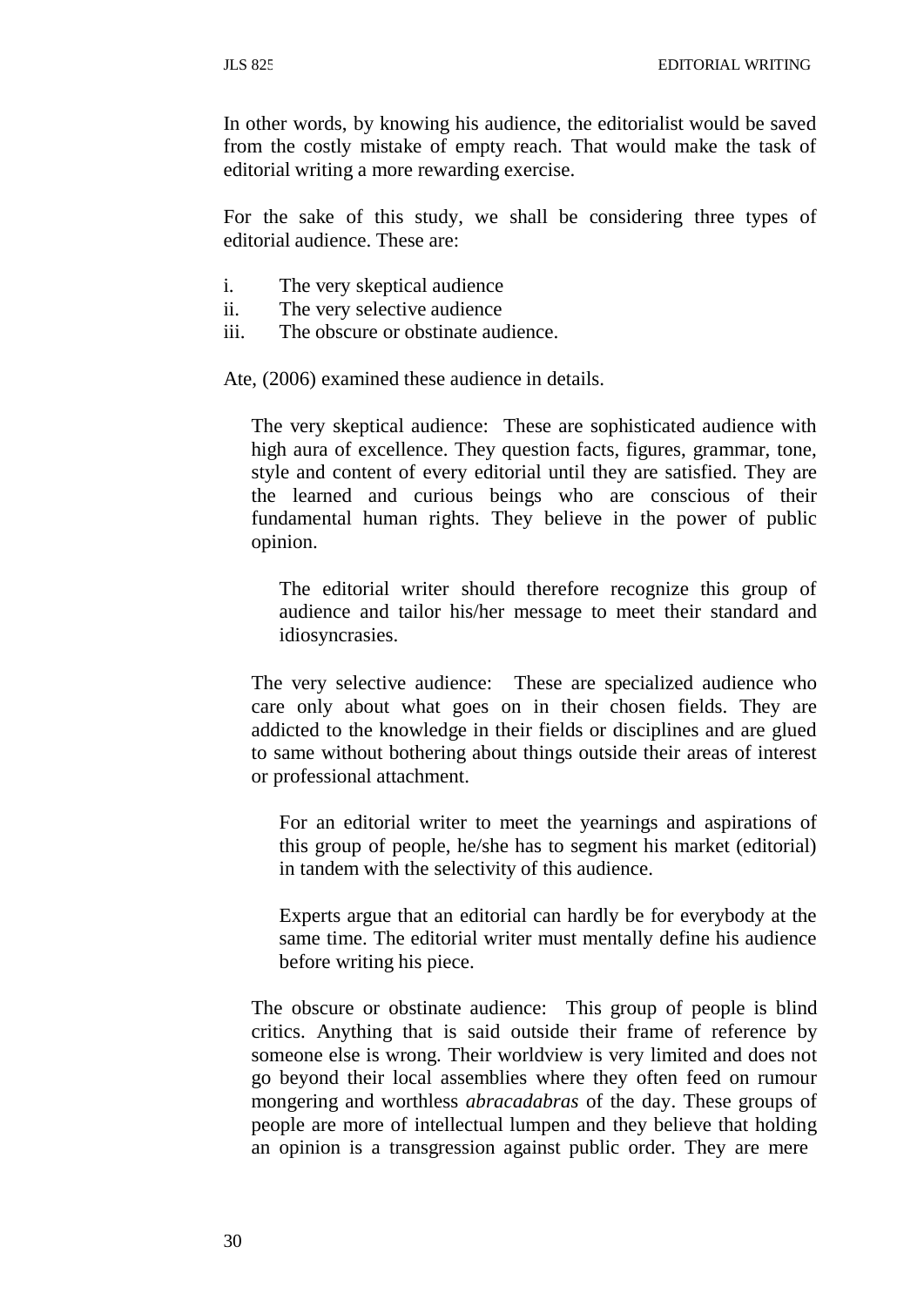chatter-boxes who read editorials not to learn anything but to attack the writers with blind and worthless criticisms.

According to Iyorkyaa, this group "does not belong to power. It does not belong to the group shaping Beer Parlour Policy (BPP)."

That means that this group of people is irresponsible and uncoordinated members of Homo sapiens who are fond of analyzing public policies from the shallow and alcoholic perspective.

In writing an editorial, the writer should wholly jettison this group of people. This is because, obstinate audience are no audience and cannot appreciate the robust illumination of public policies and case making stuff which editorials often deal with.

### **SELF ASSESSMENT EXERCISE 2**

Explain what you know about editorial audience.

## **3.3 Definition of Editorial Writers**

An editorial writer is a professional journalist who chronicles a journalistic essay or opinion expressing the corporate position of a newspaper or media establishment on a topical issue in the society.

In most newspapers in Nigeria, editorial writers are usually drawn from different professional and intellectual backgrounds. *The Guardian, Punch, Nigerian Tribune, This Day,* to mention only a few newspapers, are good examples. Editorial writers are usually pooled together under the auspices of editorial board members. Most of these men are intellectual giants who are appointed to the board by media organizations due to their reputation and analytical powers of complex and topical issues.

The editorial board usually has a chairman who often presides over editorial board meetings. The main responsibility of the editorial board chairman is to assign topics to other editorialists based on their area of specialization or competence. The board chairman also edits some writeups written and submitted to him by other editorial writers. He also guides the house, that is, the board members with his wealth of experience in choosing editorial topics that would not betray the philosophy and policy of their newspapers.

Some newspapers have internal editorial board members while others have external board members. The external board members are entitled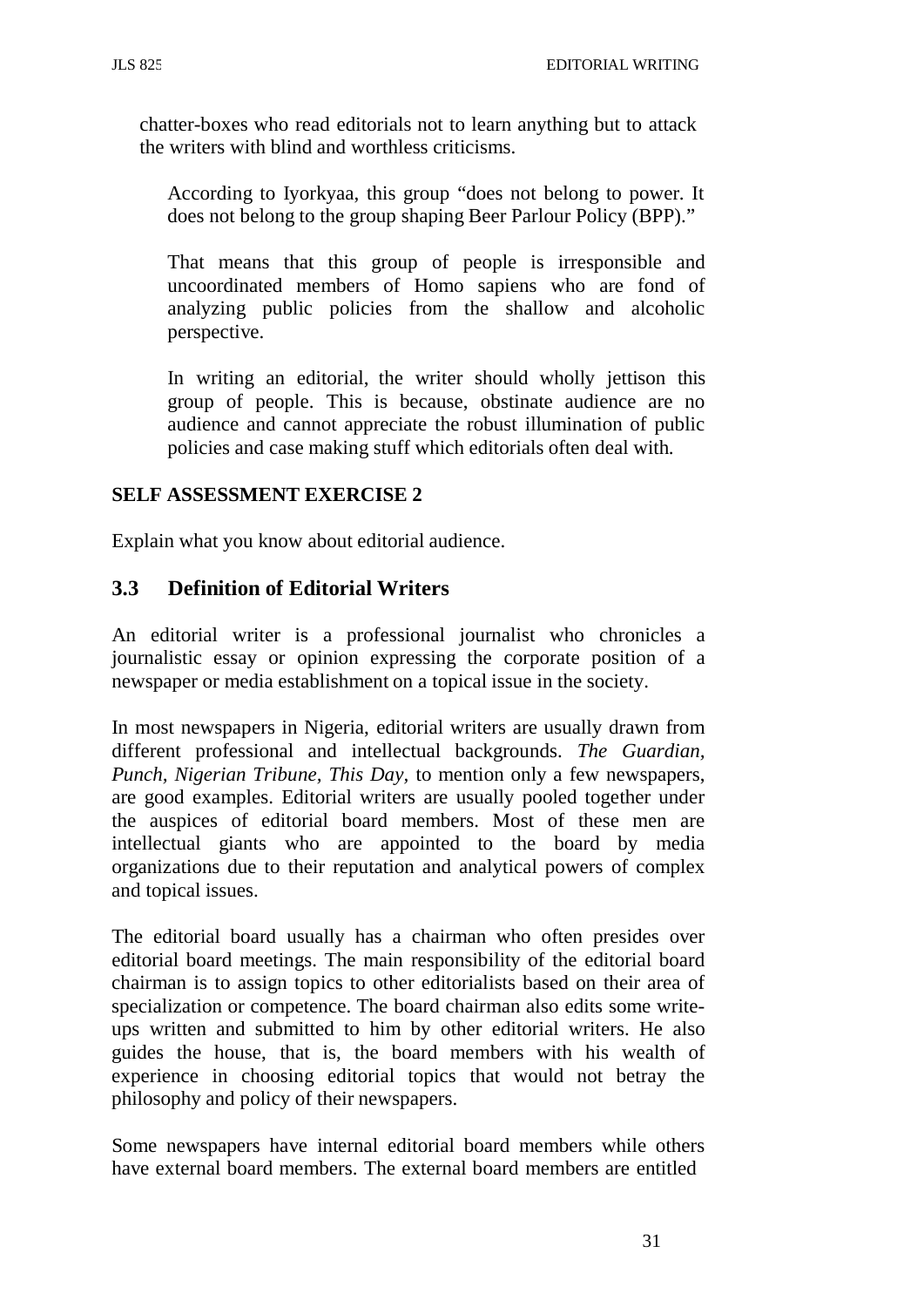to some allowances or honorariums depending on the financial stand of the media establishment.

Topics at editorial board meetings are selected, brainstormed and endorsed by editorial board members after passing through the require professional due process.

#### **SELF ASSESSMENT EXERCISE 3**

Who is an editorial writer? Describe the team and process that binds editorial writers together.

#### **3.4 Qualities of Good Editorial Writers**

As already established earlier in this course, editorial writing is not a bread-and-butter affair that could be feasted upon by just anybody. It is a professionally tasking and advanced kind of write-up whose domain can be traced in the highest layer of reporting-layer three. Be that as it may, a good editorial writer must possess certain qualities in other to live above board. Ate (2006) identified some of the qualities:

- a) Intellectual curiosity: This refers to ability to probe issues from academic and critical point of view.
- b) Analytical mind: The editorial writer must be able to look deep at the pros and cons of an issue and harmonize both the opposing and supportive variables in an editorial superstructure.
- c) Mastery of language: An editorialist must have a good command of the language in which the editorial is to be written. For English speaking audience for instance, a good command of English language is a non-negotiating factor. It is, indeed, a child of necessity.
- d) Care for details: In editorial writing, issues are supposed to be logically and meticulously trashed. It is only people who care for details that can unveil tiny but significant molecules underlying any conceptual phenomenon under probe.
- e) Good knowledge and professional skills of writing for the mass media: The fact that somebody is a professor or doctorate degree holder in an area does not automatically make him/her a good editorial writer.

In fact, there are some academics that can make a monumental mockery of editorial writing if they are not drilled in the art of writing for the mass media. An editorial writer needs to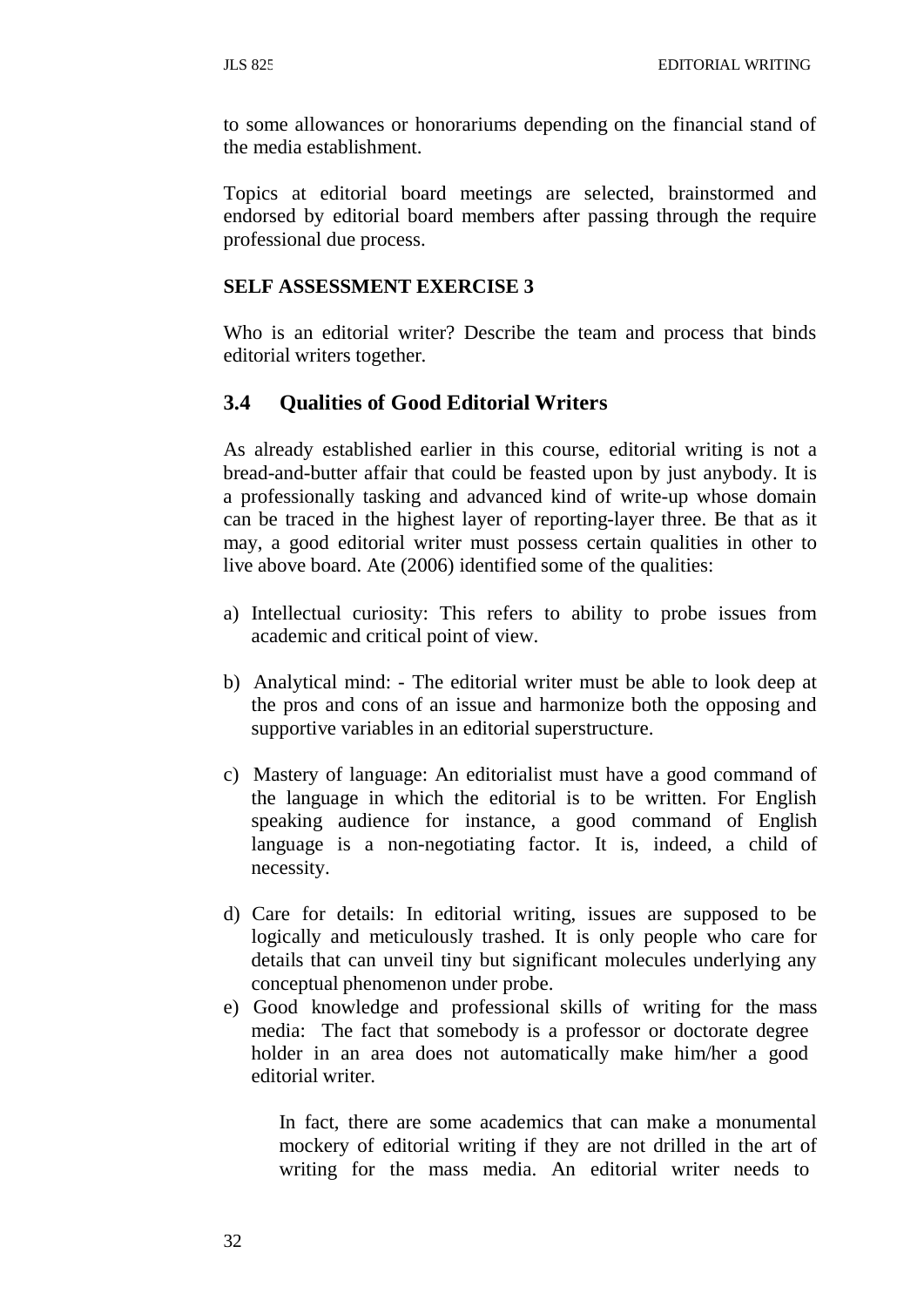understand the workings of mass media outfits including the house style of the establishment he/she is writing for. The knowledge of writing for the mass media is very crucial for any editorial writer.

- f) Rational Reasoning: Editorial Writing is a serious-minded business for serious-minded people. It is a house that cannot be built on bricks of emotionalism which cannot stand erect in the sea of reasoning. Strong and profound editorials can only be built on rational and logical raw materials mixed with concrete facts.
- g) Knack for research: Editorial writing is research oriented and therefore an editorial writer must love the art and science of research. He/she must be a curious and searching being with good leg work.
- h) Nose for news: Since most editorials emerged from the controversies surrounding some news stories, it is expedient for an editorial writer to have nose for news. The understanding of what constitute "good" news by an editorial writer, would in no small measure add a cubit in the analysis.

### **SELF ASSESSMENT EXERCISE 4**

State and discuss qualities of good editorial writers

## **4.0 CONCLUSION**

For an editorial to have impact on readership and viewership, we have discussed in the study that it must be well written; be rich in substance, tone and style and must be targeted at the right audience. the task of writing an editorial is a daunting and challenging one. Therefore, the editorial writer needs to possess certain qualities to enable him perform effectively.

## **5.0 SUMMARY**

This unit considered the major things involved in editorial writing; the impact of editorials on readership and viewership vis-à-vis editorial audience. As well as define editorial writing, while reviewing the qualities of a good editorial writer.

## **6.0 TUTOR-MARKED ASSIGNMENTS**

- 1. Appraise the concept of editorial audience.
- 2. Discuss the qualities of a good editorial writer.
- **7.0 REFERENCES/FURTHER READINGS**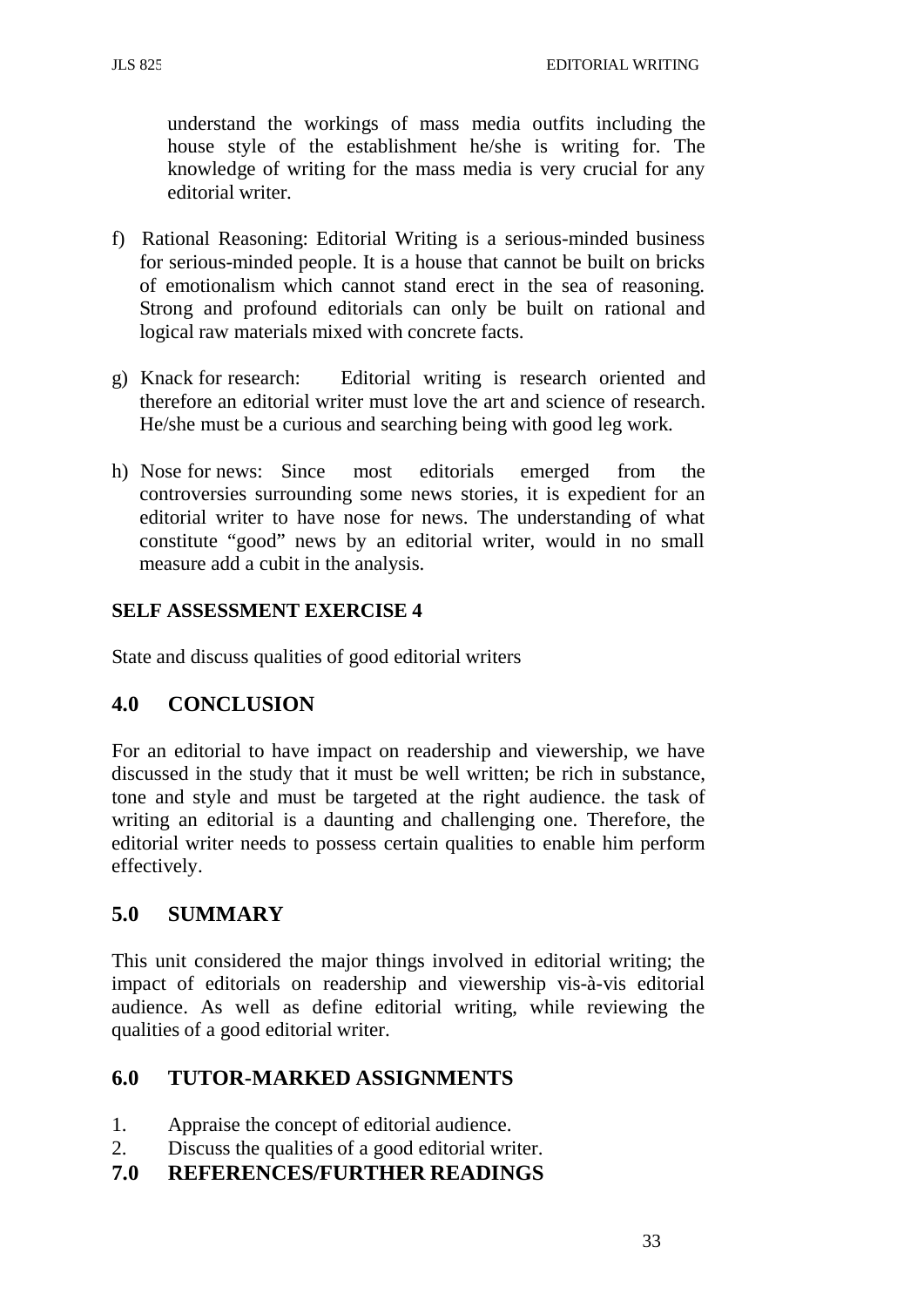- Okoro, N. and B. Agbo (2003). *Writing For the Media Society.* Nsukka: Prize Publisher.
- Ukonu, M. (2005). *Fundamentals of Editorial Writing.* Nsukka: Multi Educational And Services Trust.
- Duyile, D. (2005). *Writing For the Media A Manual for African Journalists.* 2nd edition. Lagos: Gong Communication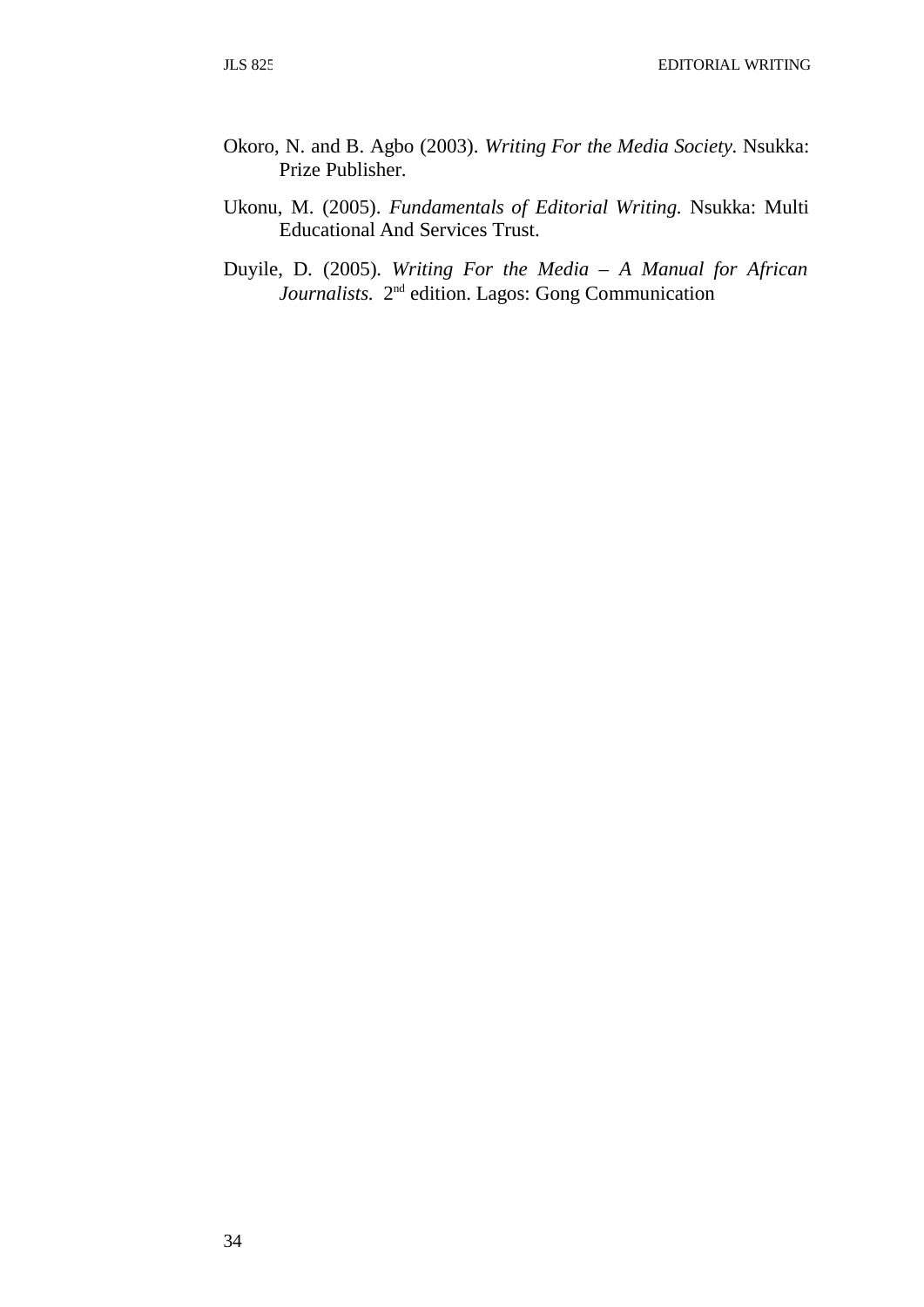# **UNIT 3 EDITORIAL BOARD**

### **CONTENTS**

- 1.0 Introduction
- 2.0 Objectives
- 3.0 Main Content
	- 3.1 Key Concepts in editorial writing
	- 3.2 Editorial Board
- 4.0 Conclusion
- 5.0 Summary
- 6.0 Tutor-Marked Assignments
- 7.0 References/Further Readings

# **1.0 INTRODUCTION**

Editorial writing is a complex and cumbersome job. It is a task that is carried out by a team and not a single individual. The team (editorial board members) must understand some concepts guiding the general operations of editorial writing for them to communicate effectively. This unit takes a look at some key concepts in editorial writing. The unit prominently featured the editorial board, the think-tank behind editorial writing.

## **2.0 OBJECTIVES**

At the end of this unit, you should be able to:

Outline editorial concepts Discuss editorial board

## **3.0 MAIN CONTENT**

# **3.1 Key Concepts In Editorial Writing**

There are some many things that are usually taken into account while writing an editorial. In this unit, we shall take a look at some of the concepts that directly or remotely influence or define the posture of an editorial. These include:

- 1. Editorial Policies & Orientations
- 2. Editorial Credibility
- 3. Editorial Appeal
- 4. News Peg
- 5. Editorial Contact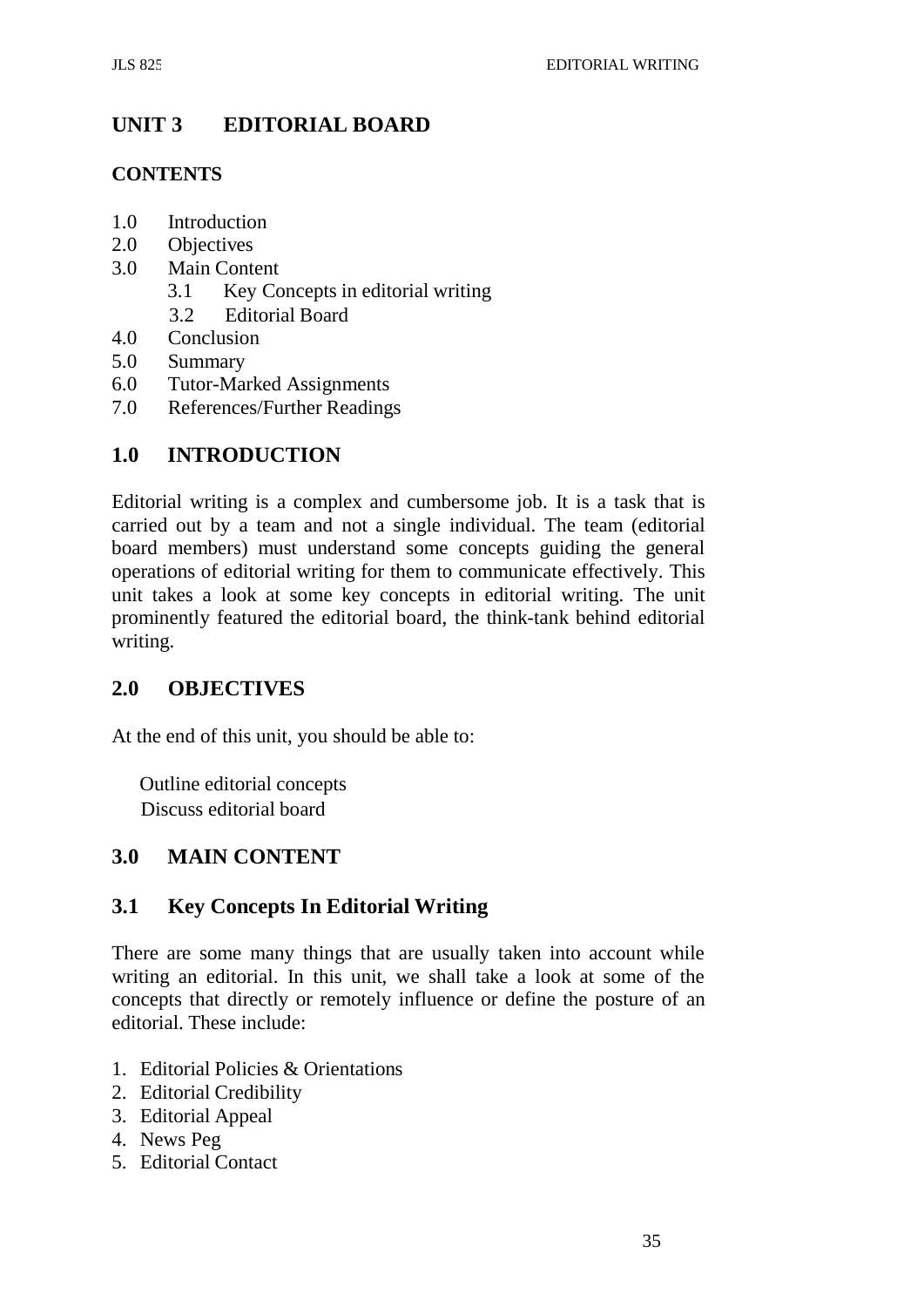- 6. Editorial Integrity
- 7. Editorial Calendar

#### **1. Editorial Policies and Orientations**

A n editorial policy can be referred to as the beliefs of a media organization which it would like to manifest in its news coverage, Ate (2006). A policy is a definite course of action selected from among alternatives to guide and shape present and future actions

Okoro and Agbo (2003) define editorial policy as "the overall attitude, position or outlook, which governs a publication. It is a path a newspaper elects to follow as it answers two basic questions: (1) what shall we publish? (2) How shall we publish it?"

Orientation concerns itself with the aims, objectives or interests of a particular activity or organization or establishment.

Newspaper policies and orientations in the views, of Ate (2006) can be influenced by the following factors:

Readers' interest

Personal interest and preference of the publisher or owner of the newspaper

The socio-political and economic environment in which the media establishment is operating

The degree and dimension of competition in the industry.

How can an editorial policy be determined? Okoro and Agbo (2003) provide the answer. Determinants of editorial policy according to them include the followings:

News stories the paper carries

The paper's slogan (motto) which is often carried in the name plate or below the masthead.

Explanatory editorials usually written as occasion demands to restate its editorial policy.

Platform code in which the paper enumerates the number of projects or principles for which it stands.

Editorial policies can be expressed through diverse ways. Some of the ways are:

**Example 3** First editorial or leading article, news story published by a newspaper.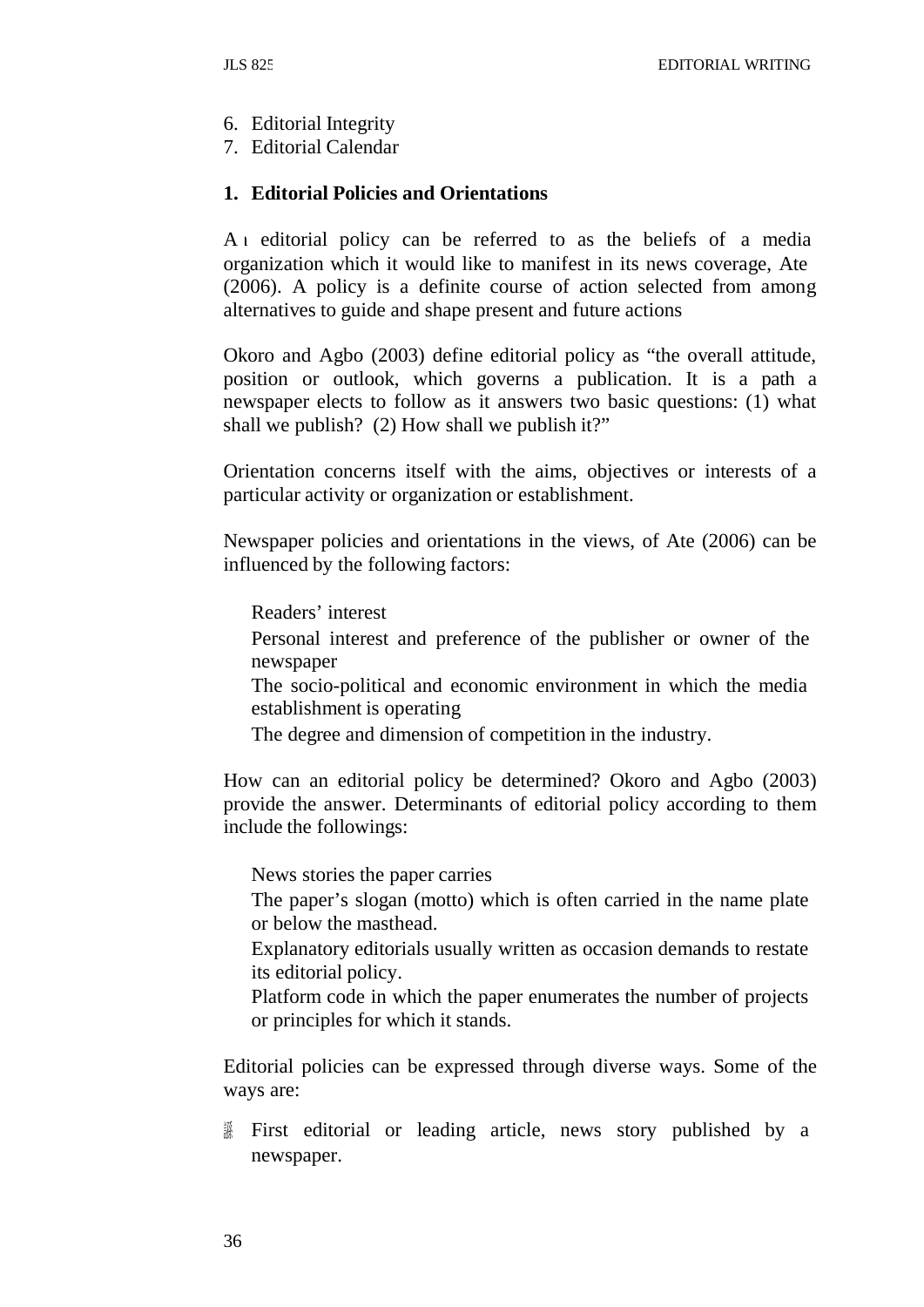Editorial cartoon. These are caricatures that reveal the editorial dimension or direction of a newspaper.

According to Ukonu (2005), cartoons may argue, criticize or explain an issue or a phenomenon. Cartoons are important for entertainment, they extend readership to illiterates and can appeal to both the sophisticated and mundane audience.

- **EXECUTE:** Platforms. Platforms are usually published at the beginning of the editorial page often under the "flag" or "mast head." They usually enumerate a number of projects or principles for which the newspaper stands. Okoro and Agbo (2003).
- Slogan. A slogan is a profound and remarkable statement of policy with public significance which usually appears on editorial pages expressing the newspaper motto.

### **2. Editorial Credibility**

Editorial credibility refers to the newspaper's ability to truthfully disseminate information to its readers. Editorial credibility has to do with how believable the readers, viewers or listeners are to the content of editorial message exposed to them.

A trust worthy reporter and editor would enhance the editorial credibility of their newspapers. Editorial credibility guarantees a continued trust and patronage of a particular medium, Ate (2006).

### **3. Editorial Appeal**

This has to do with how catchy and arresting an editorial piece is to the readers. The degree under which an editorial wins the affection of its audience

According to Ate (2006), editorial appeal is "a situation whereby the newspaper message elegantly penetrates the emotions and feelings of the reader thus having a place in his/her heart." He argues that editorial appeal is possible where the reporter employs persuasive techniques in putting across his message.

### **4. News Peg**

This is part of the story that contains the main ingredients or major gist of the news which justifies the editorial.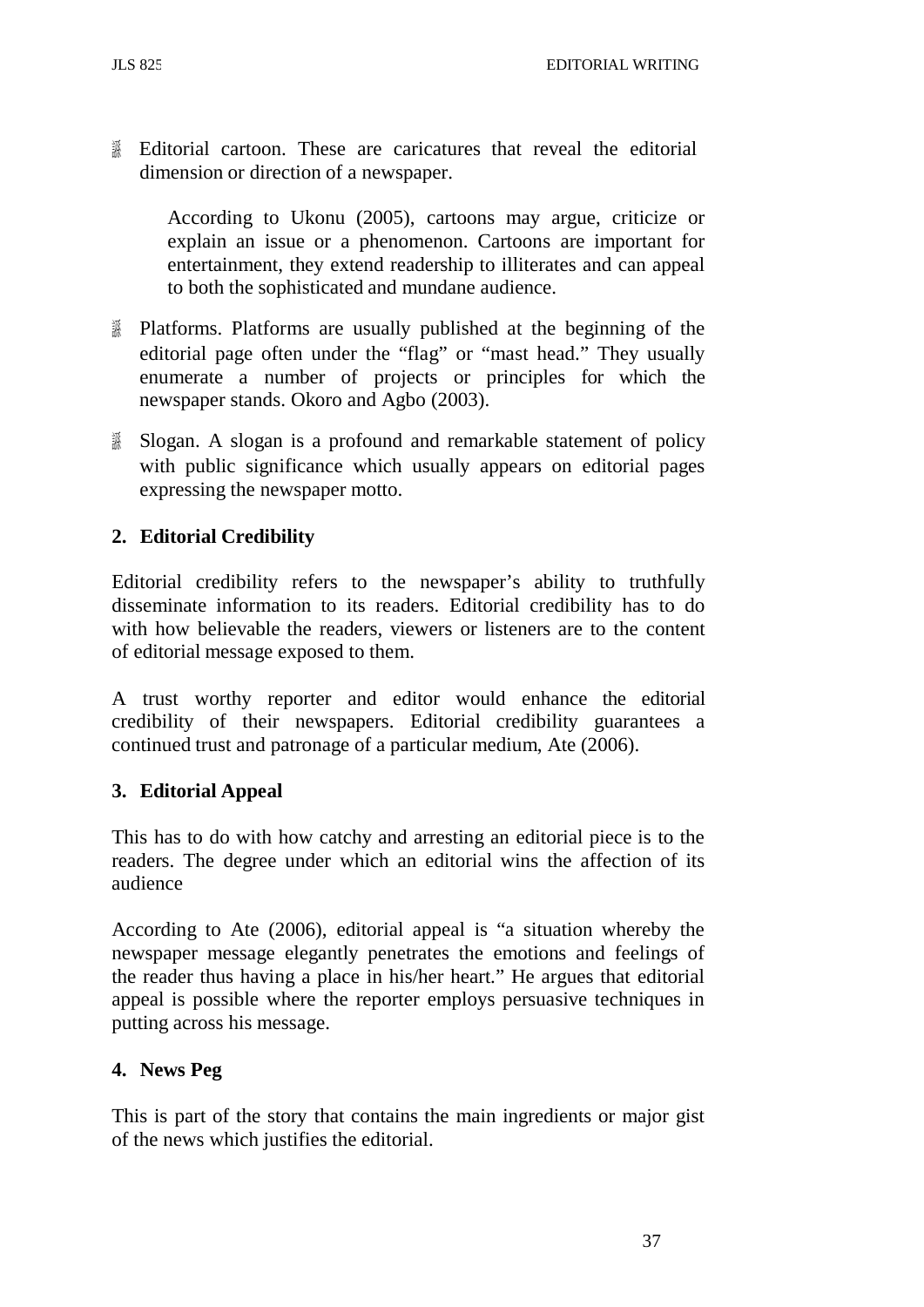### **5. Editorial Contact**

This has to do with discussing with an editor or writer for the story initiatives or editorial direction.

#### **6. Editorial Integrity**

Editorial integrity is the desire of the editor to maintain honesty and impartiality in the course of news gathering, processing and dissemination. This can be achieved in a publication if the editor has freedom to discharge his fundamental responsibility to his audience.

#### **7. Editorial Calendar**

The listing of specific times a publication will focus on special sections or special news reporting (Hoffman, 2007).

### **SELF ASSESSMENT EXERCISE 1**

List and briefly explain some key concepts in editorial writing.

### **3.2 Editorial Board**

In every serious-minded newspaper, a group of knowledgeable writers known as editorial board members are saddled with the responsibility of writing editorials.

Editorial board members usually meet, select and discuss some topical editorial issues. After a thorough and rigorous analysis and criticisms of the issues, a member of the board is assigned to write the editorial. If for instance, one of the editorial board members is a lawyer and the issue to be discussed has legal implications, he may be assigned by the board to write the editorial. Depending on the circumstances, whoever can authoritatively handle the topic would be assigned by the board to do justice to it.

Ideal editorial board members are great thinkers. They are people who are intellectually driven and professionally sound. They must have a deeper understanding of the media environment and the general network of social interaction in their society. Editorial board members must be versatile, proactive and rational in thoughts.

Capturing the characteristics of editorial board members, Duyile (2005:63) observes:

the editorial board of any newspaper must comprise of men and women of intelligence, of sound educational background, of rich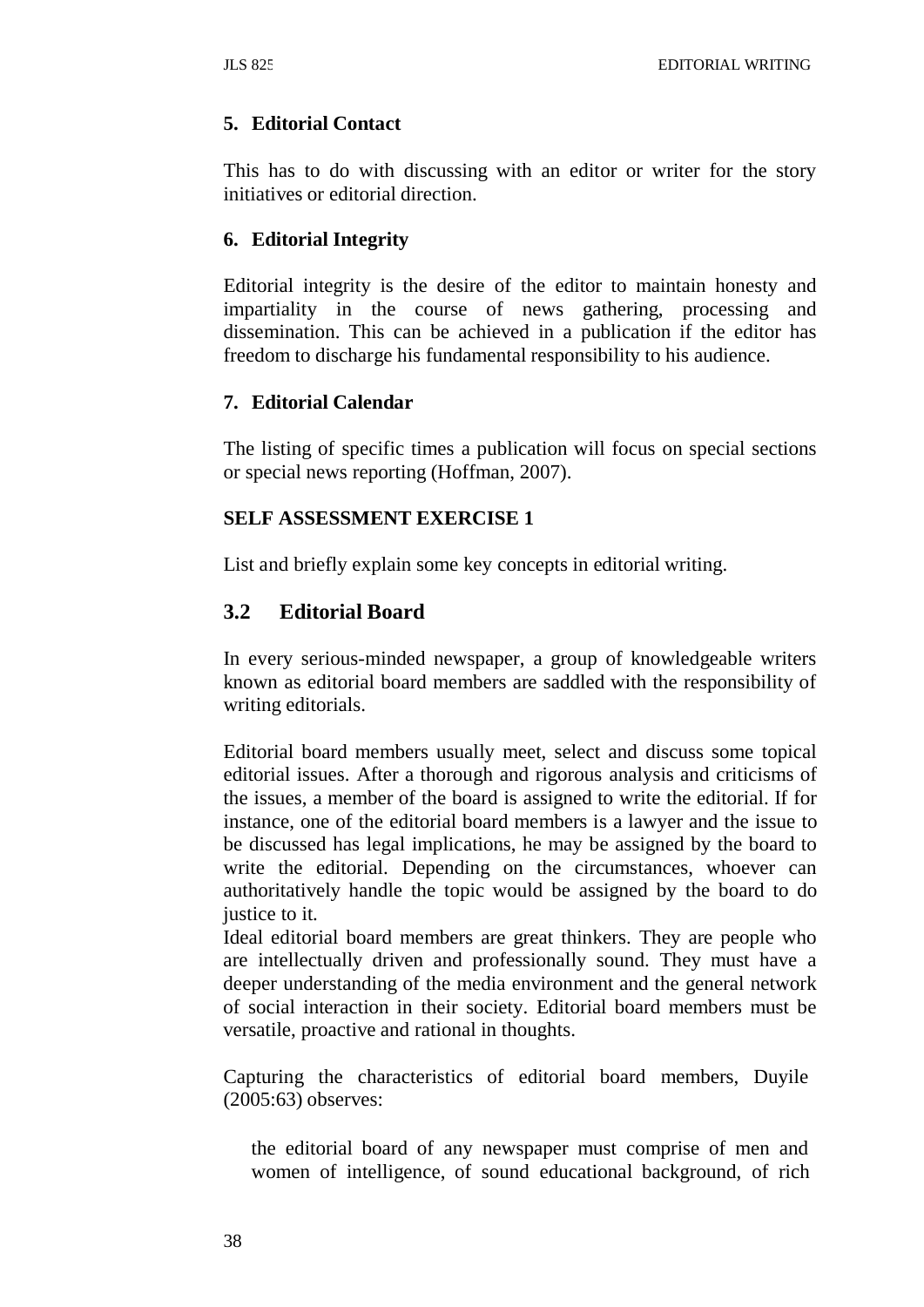interactional ability who posses, in addition, rare conversational ability, and who possess quizzical and logical minds, and above all who are ready to use research methods to verify current issues and who are prepared to write simply and concisely their thoughts… to suit the newspaper's editorial policy.

The editorial board is usually presided over by a chairman who assigns topics to other members to write. All the editorials written must be vetted by the editorial board chairman who is usually an experienced and hardworking fellow.

Topics are chosen and written within the context of the philosophy and policy of the newspaper.

The paper's house style and corporate identity are also taken into cognizance by editorial writers in the course of writing.

Most editorial board members, especially external ones are paid honorariums by the newspapers they serve. Such allowances are usually seating allowances.

A sound editorial team could guarantee the editorial integrity of a newspaper establishment.

In Nigeria, most especially in government newspapers, some editorial members are appointed not based on merit but on political considerations. This abysmal trend is having some negative effects on the editorial contents of their publications.

On a general note, editorial board members in Nigerian private newspapers like *The Punch, The Guardian, The Nigerian Tribune, THIS Day,* etc are doing a good job.

### **SELF ASSESSMENT EXERCISE 2**

Highlight the major features of editorial board members.

### **4.0 CONCLUSION**

We have explained some key concepts that guide editorial writing. We also discussed the editorial board and established the fact that every editorial board member must understand the key concepts that are crucial in the art and science of editorial writing.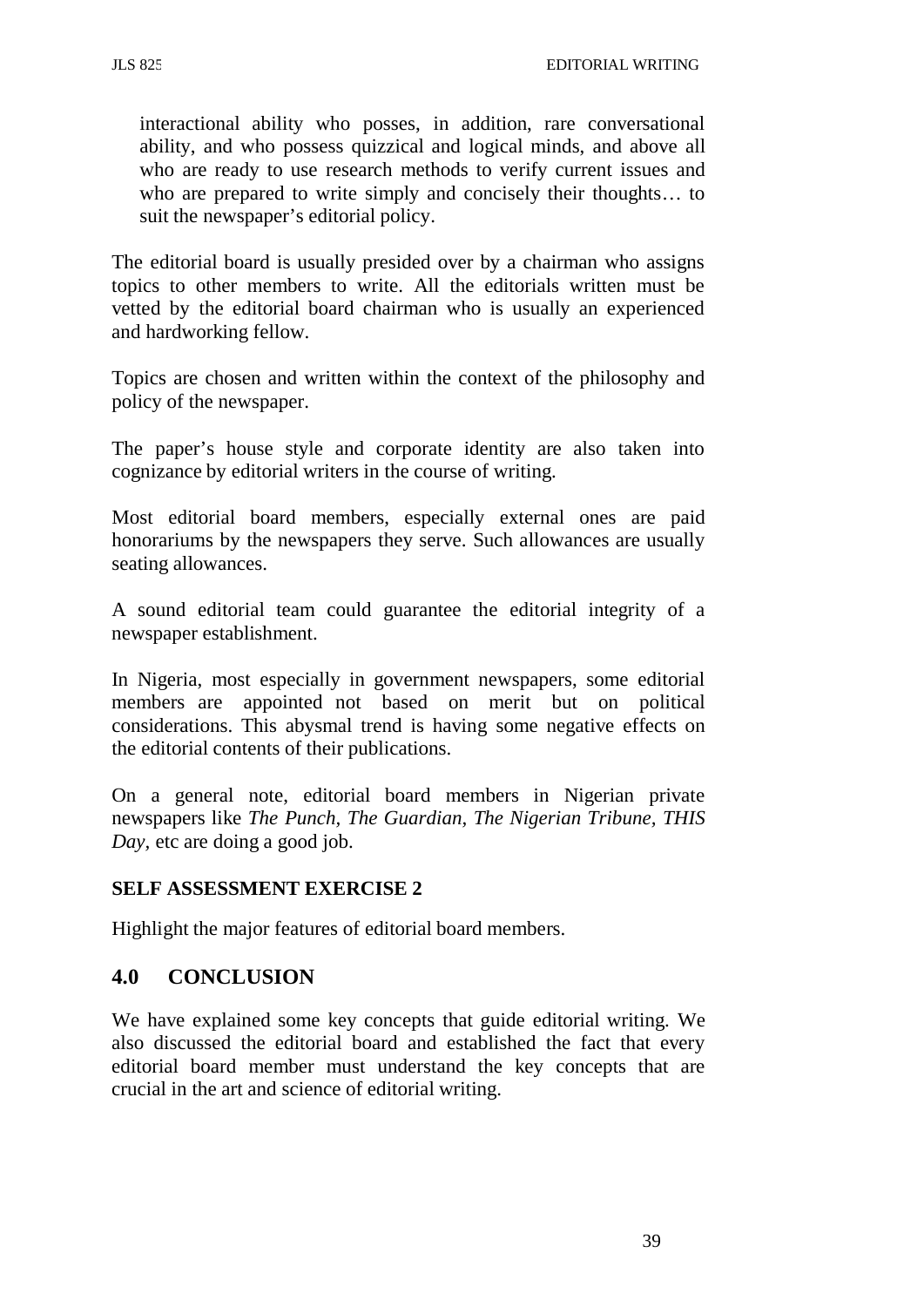### **5.0 SUMMARY**

We have outlined some key concepts in editorial writing in this unit. The unit specifically beamed a major searchlight on the editorial board from a holistic perspective.

#### **6.0 TUTOR-MARKED ASSIGNMENT**

Discuss the features and functions of editorial board members.

### **7.0 REFERENCES/FURTHER READINGS**

- Duyile, D (2005). *Writing for the Mass Media- A Manual for African Journalists*. 2nd edition. Lagos: Gong Communication.
- Etim, A. (1996). *Editorial Writing*. Port Harcourt: Sunray Books.
- Hoffman, M. (2007). *Academic's Dictionary of Mass Communication.* New Delhi: Academic (India) Publishers.
- Ukonu, M. (2005). *Fundamentals of Editorial Writing,* Nsukka: Multi Educational and Services Trust.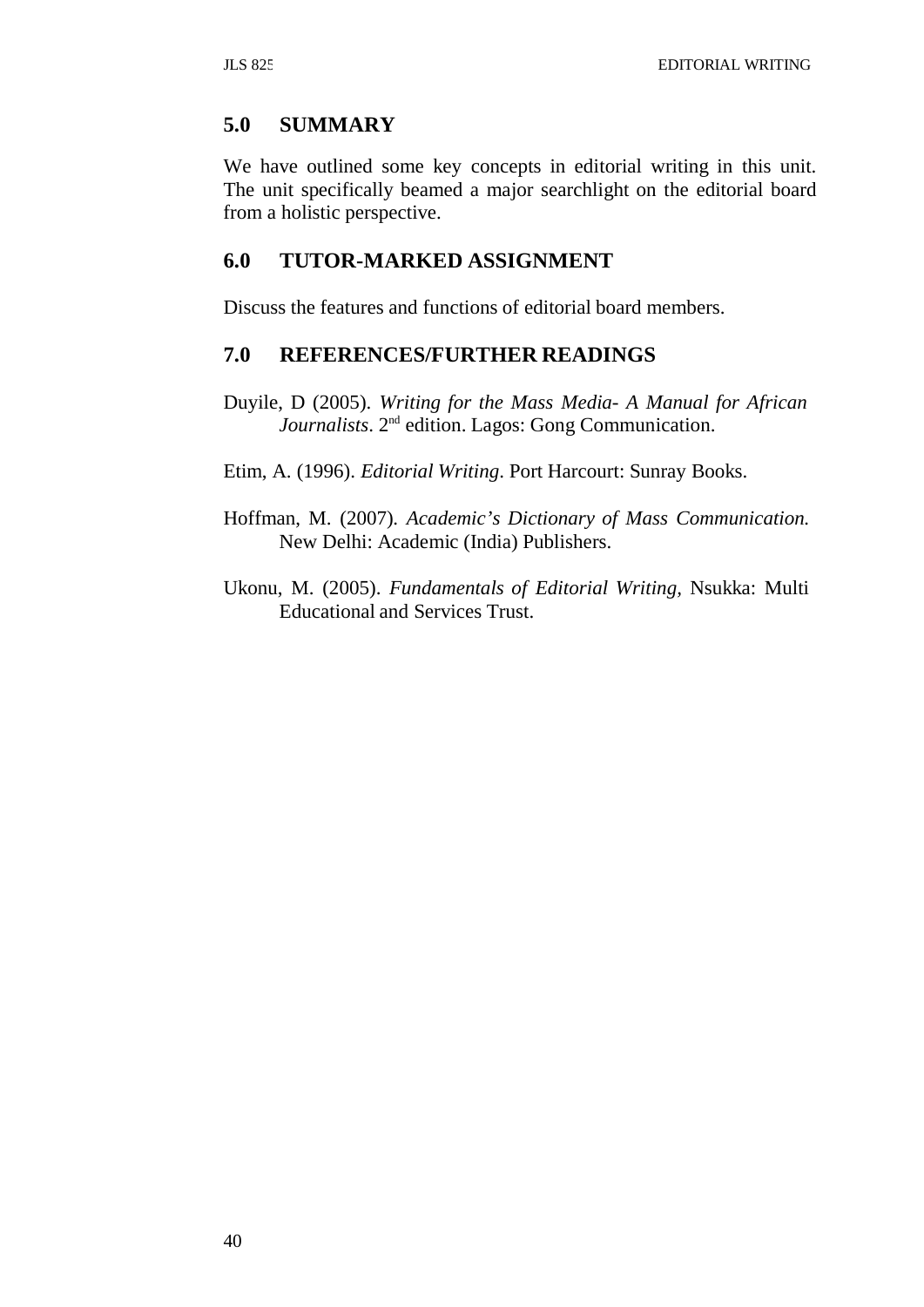# **UNIT 4 TECHNIQUES IN EDITORIAL WRITING**

### **CONTENTS**

- 2.0 Objectives
- 3.0 Main Content
	- 3.1 Definition of Persuasion
		- 3.2 Theories of Persuasion
		- 3.3 Persuasive Techniques in Editorial Writing
		- 3.4 Relevance of propaganda to Editorial Writing
		- 3.5 Propaganda Techniques in Editorial Writing
- 4.0 Conclusion
- 5.0 Summary
- 6.0 Tutor-Marked Assignments
- 7.0 References/Further Readings

## **1.0 INTRODUCTION**

Most editorials are aimed at winning the affection of the readers. For an editorial writer to convince his readers to accept his point of view, the editorial piece must contain reasonable molecules of persuasion. This unit is tailored towards appraising the concept of persuasion in respect to editorial writing. We shall also examine propaganda techniques in editorial writing in this unit.

## **2.0 OBJECTIVES**

At the end of this unit, you should be able to:

Define persuasion Enumerate some theories of persuasion Discuss some persuasive techniques in editorial writing Identify the propaganda techniques in editorial writing

# **3.0 MAIN CONTENT**

## **3.1 Definition of Persuasion**

Persuasion according to Weaver, R and S. Hybels (2001) is a process that occurs when the communicator (sender) influences the values, beliefs and attitudes or behaviours of another person (receiver).

Persuasion is a planned and deliberate effort by the communicator to get his point of view patronized or accepted by his target audience. It is a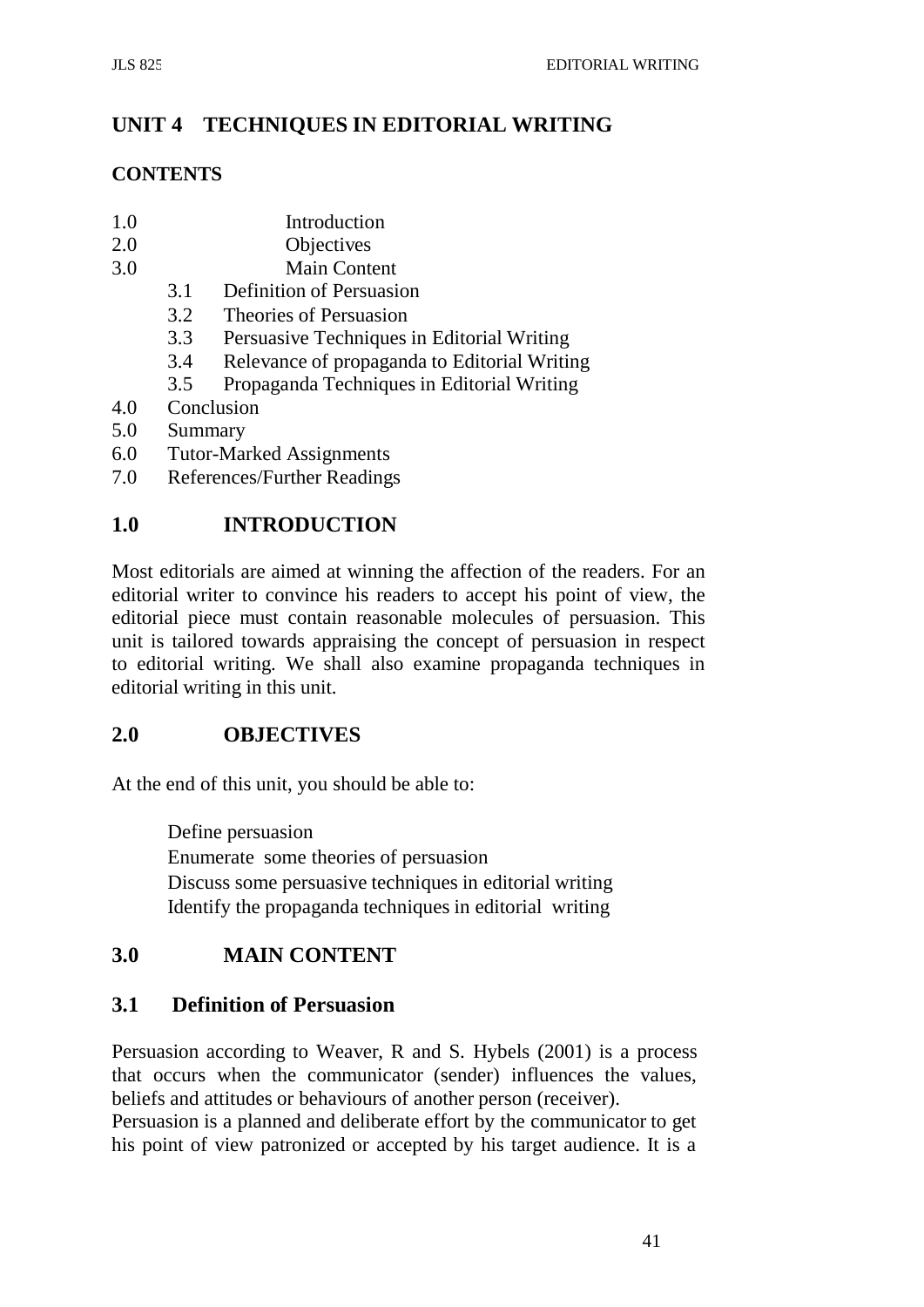soul-searching exercise that tends to get other people to accept one's position on an issue or subject matter.

For an editorial to convert or convince the reader, Okoro and Agbo (2003:139) argued that such an editorial "must put across a wellreasoned argument and/or provide incontrovertible data."

#### **SELF ASSESSMENT EXERCISE 1**

Define persuasion

#### **3.2 Theories of Persuasion**

There are some theories that tend to endorse persuasion as a major tool in communication. Aristotle, in his communication model which was developed at the time rhetoric and public speaking were on a high premium endorsed the idea of persuasion as a masterstroke in the game of communication. Though, the Aristotelian model sees communication as having three major components – the speaker, the speech and the audience, it stressed that persuasive effects of a speech can have a telling impact on the content and arrangement of message as well as its presentation.

According to Aristotle, the character (ethos) of the communicator and the argument (pathos) contribute in no small measure in achieving an effective communication.

For the purpose of this lecture, we shall take a look at psychodynamic theory, cognitive response theory and the social judgment theory as a theoretical framework to justify the relevance of persuasion in editorial writing.

Psychodynamic Theory: This theory is predicated on the notion that for any message to be considered effectively persuasive, it must, in the view of Ukonu (2005), "succeed in altering the psychological functioning of the recipients in such a way that he/she or they will respond overtly with models or behaviours desired or suggested by the communicator.

This theory was expanded by Defleur and Ball-Rokeach (1975) and is anchored on the belief that communication will be fruitless unless the attitude and behaviour of the audience is influenced by the communicator.

Cognitive Response Theory: The main thrust of this theory is that the way and manner people cognitively respond to persuasive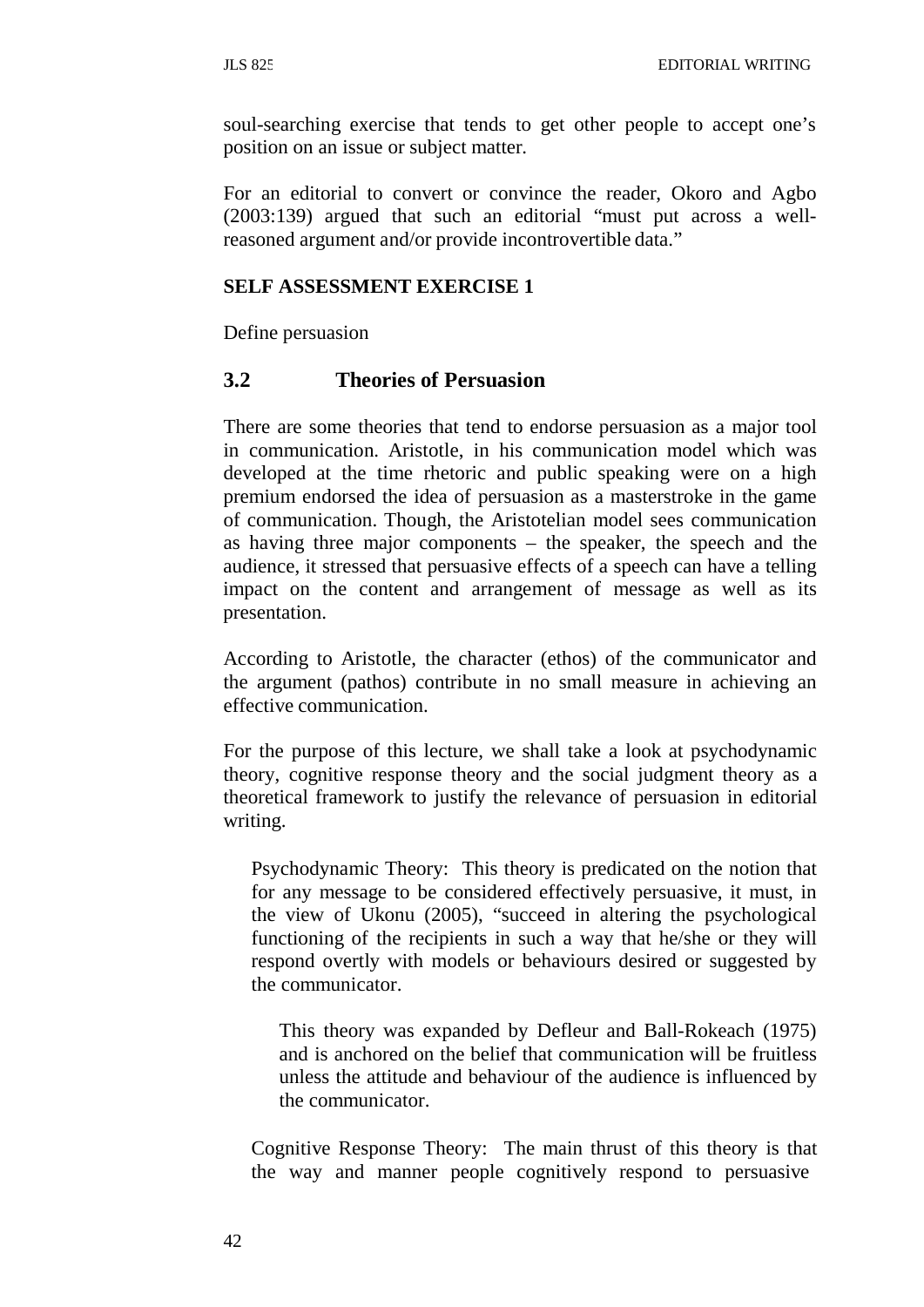JLS 825 EDITORIAL WRITING

communication can aid attitude formation and attitude change. According to Daramola (2003:59), "every persuasive communication is received with either positive or negative response on the subject matter."

Cognitive response theorists believe that the reception and analysis could either form a new attitude or change the existing one. However, the success of that postulation depends to the large extent on the persuasive missiles that are contained in a message.

The Social Judgment Theory: The Social judgment theory in the view of Folarin (1998:78) cited by Ukonu (2005) holds that an attitude is a much complex matter than is suggested by binary decision such as "favourable – unfavourable or position – negative."

### **SELF ASSESSMENT EXERCISE 2**

Outline theories of persuasion relevant to editorial writing.

### **3.3 Persuasive Techniques in Editorial Writing**

For editorials to be arresting and catchy, certain literary techniques must be employed in their introduction, comment and conclusion. Some of these techniques which Ate (2006) tagged "editorial essential balms" are as follows:

- 1. Keep the writing simple but mature and corporate: Don't write to intimidate the reader with bombastic grammar. Write to communicate. An editorial should be simple and compact for easy understanding of the audience.
- 2. Mind your language: Language is the pillar of communication. Even though the editorial audiences are mostly sophisticated in terms of education, the editorial writer has to mind his/her language in order not to censor the barely literate out of communication. The language must be unambiguous, punchy, concise and meaningful.
- 3. Create a remarkable first impression: The introduction or opening paragraph of an editorial must not be dull. It should not be sleepy or lifeless. That would put the readers off. The first, second and third paragraphs of an editorial must be inviting so as to "transport" the audience to the body and conclusion of the opinion piece.
- 4. Sustain the first impression: Having created a remarkable first impression in the opening paragraph of an editorial, the writer must sustain the piece with solid and concrete facts drawn from credible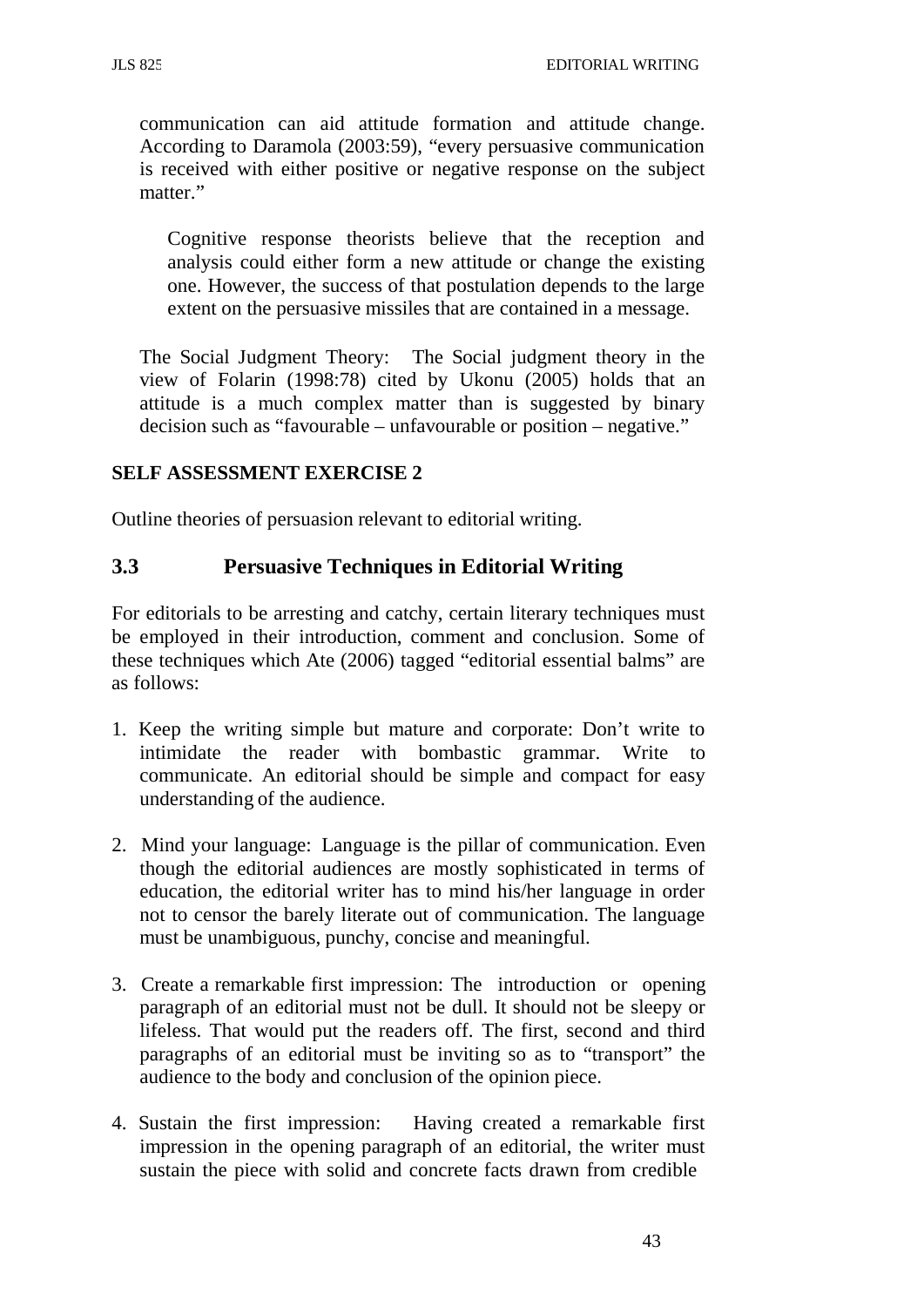sources and authentic documents. An editorial would potently sustain the interest of the reader if it is rooted with uncontestable facts. The first impression therefore can be sustained with undiluted facts; the use of parallelism and proper enumerations.

- 5. Say exactly what you mean: Don't beat about the bush or meander into the forests of ideas or semantics before delivering your message.
- 6. Make use of repetition: Salient points in the editorial must be reechoed again and again to ensure that the reader is at home with the message. Caution: This persuasive technique if not well employed can be abused by inexperienced editorialists. The technique must therefore be used tactically and intelligently.
- 7. Use a lot of literary devices: Literary devices polish the tone, style and approach of the editorial. Devices like metaphors; smiles to mention only a few should be used judiciously in an editorial to achieve desired effects. The essence of using these devices according to a mass communication scholar, Iyorkyaa is to: "create a permanent mark on the mind of the readers or the audience so that they will have one thing to remember you for. If they fail to remember you for the worth of facts, for the parallelism, for enumeration, they should at least remember you for the congruent style for which you have used or the approach."
- 8. A strong closing appeal: For the average editorial reader to be persuaded, the piece has to charge him/her up. The construction of strong, memorable appealing words towards the end of an editorial is a needed persuasive dose to call your audience into action. You must leave them with something to giggle about. It must be extremely arresting and highly captivating.

### **SELF ASSESSMENT EXERCISE 3**

Persuasion is the cornerstone of effective editorial writing. Discuss

## **3.4 Relevance of Propaganda to Editorial Writing**

Some people who consider propaganda as outright lies or a diabolical communication strategy will find it difficult to agree that propaganda could be used in responsible and serious minded journalistic write-up like editorial.

However, Ukonu (2005) who sees propaganda as the (rational) use of argument as well as (sound) emotional appeals to influence behaviour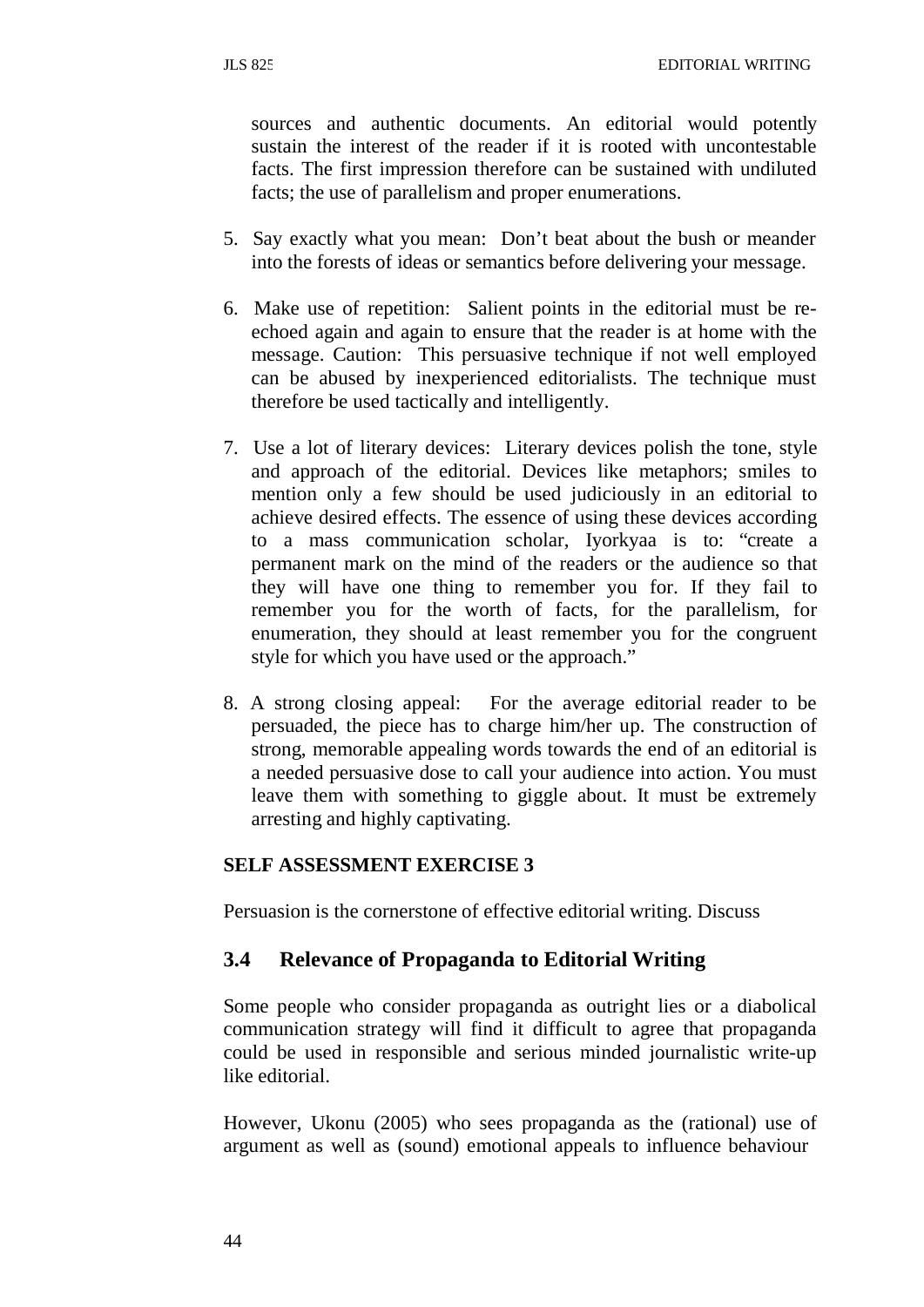either for good or bad believes that propaganda could be useful in editorial writing if the writer may apply its techniques in persuasions.

But in making use of propaganda ingredients in spicing up an editorial menu, Ukonu (2005) warns that the writer should be careful not to portray bias and empty argument by blindly misrepresenting issues. According to him, "when propaganda is obvious, the reader notices and starts either conscientious or unwitting self defense."

The student should understand that positive or subtle propaganda could be rewarding in editorial writing, provided the propaganda techniques are intelligently and tactically handled.

## **SELF ASSESSMENT EXERCISE 4**

Justify the relevance of propaganda in editorial writing.

### **3.5 Propaganda Techniques in Editorial Writing**

There is no gainsaying the fact that propaganda techniques are useful raw materials in editorial writing.

Okoro and Agbo (2003) agree that effective editorial writing required a thorough knowledge and mastery of the techniques of propaganda.

The propaganda techniques according to them would enable the editorial writer to "gain superior edge over competition and win support in the process of crusading for a cause or executing a campaign."

Let us take a look at some propaganda techniques as captured by Ate (2006)

Glittering generalities: This propaganda technique is usually used to make a broad report about an entire group.

During the dark days of late Nigerian Head of state, General Sani Abacha, one Kanu, the co-ordinator of the youth wing of Abacha's self succession campaign categorically stated that all the youths in Nigeria would go on hunger strike if Abacha refused to continue in power. That was a sweeping generality. Not all Nigerian youths were contacted on the issue but they were scoped by the generalization.

Again, some white men often describe Africa as a dark continent where crime and cannibalistic atrocities abound. This also, is a glittering generality. Again, words like national interest, public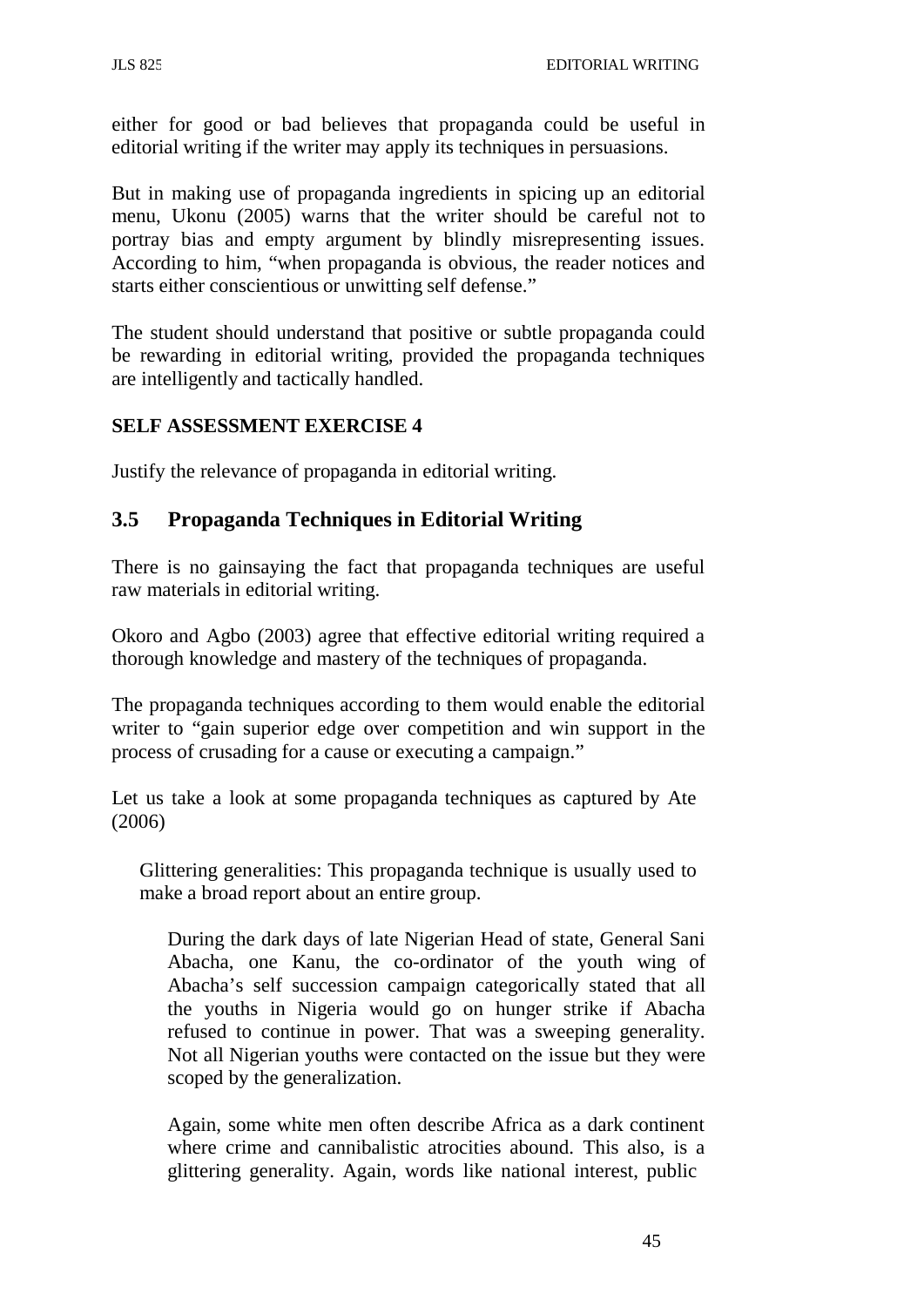Name calling: Name calling technique could be used either negatively or positively. According to Okoro, N and Agbo, B (2003), "bad name is given to whatever the propagandist wants the public to reject or condemn without examining the evidence. For example, the opponents may be labeled detractors, labour union executives as destabilizers."

On a positive and softer perspective, names like honey, sweetie, darling, my dear to mention only a few carry strong torrents of love from the addresser to the addressee.

Card stacking: This device or technique is the act of presenting one side of the coin. The propagandist advertises or highlights some aspects in an issue he wants the public to know and covers up or down plays those he doesn't want the public to know. Here, strong and concrete facts, vivid illustration and profound statements are used in achieving the device.

Bandwagon: This technique is anchored on the belief that if you can't win them, join them. It is the act of joining the Joneses, following the crowd, the reigning idea or thing.

Testimonial: Having a celebrity or well known person in society to endorse a product, idea or an issue. This is an appeal to authority of the personality involved in an issue. Editorial writers can make use of quotations from powerful and celebrated personalities at the national and international levels to put across their message with high fidelity and credibility.

Transfer device: Certain symbols communicate the prestige and authority of some things. The propaganda and should identify and interpret those symbols. The propagandist here has to transfer the prestige in the symbol and bring it to bear on his message.

Plain folk: This strategy entails coming down the level of the people you want to win their affection and presenting yourself as one of them. You identify their aspirations and yearnings, weep and laugh with them where necessary.

Appeal to Popularity: This entails judging a person, an idea or an issue based on successful past experience. "He has done it before; therefore, he will do it again. Let's fellow him."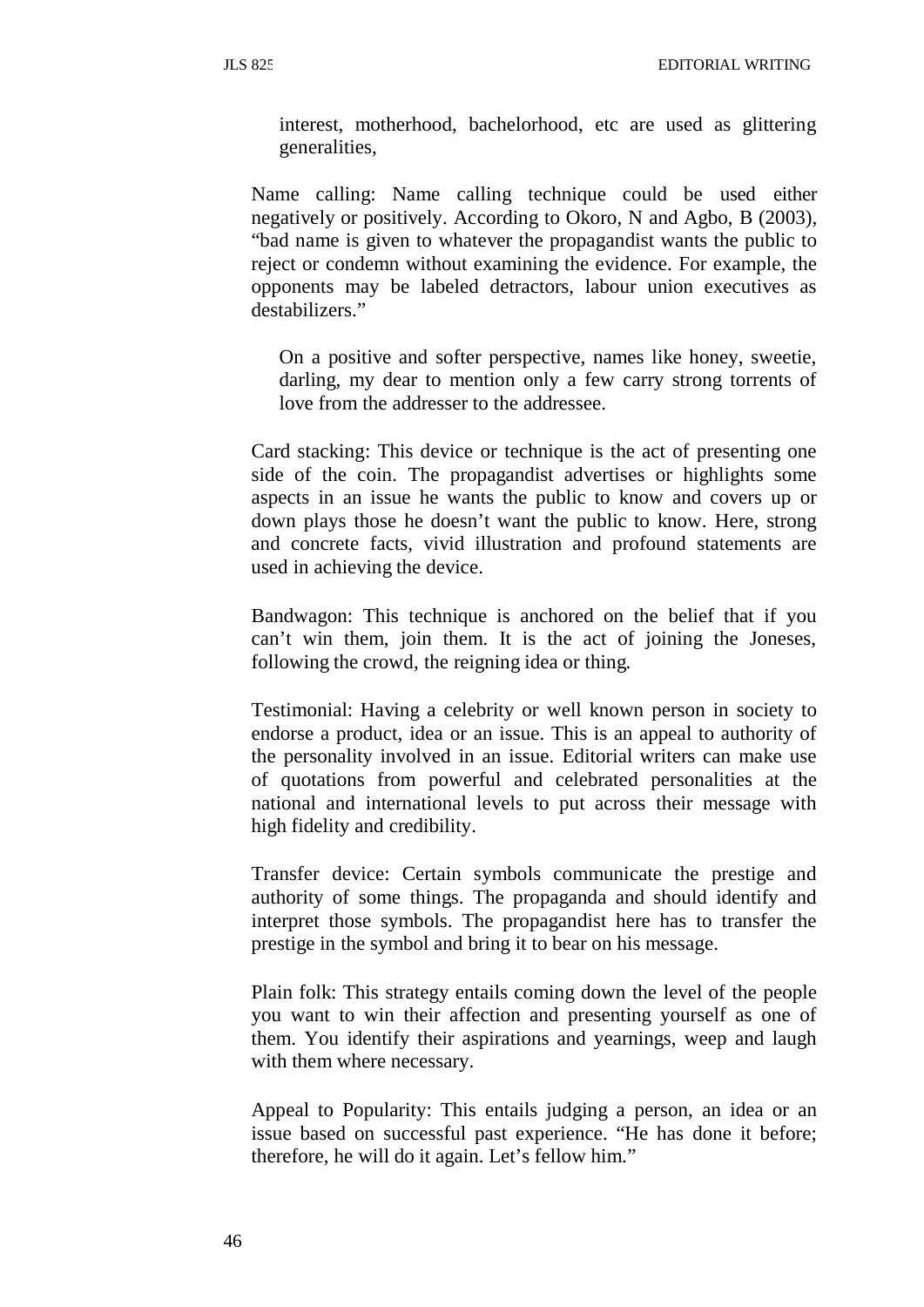JLS 825 EDITORIAL WRITING

Appeal to popularity can trigger the fire of bandwagon effect as people are likely to join the winning man, party, idea, etc.

Appeal to sympathy: The use of words like marginalization, minorities, discrimination, etc is a deliberate strategy of invoking sympathy. A politician who makes a pledge before a women gathering to dismantle male chauvinism if voted into office is likely to win the sympathy of the women folks. The editorial writer can use this technique to launch his message into the heart of readers.

Appeal to special interest: This is a kind of appeal which goes to a special group of people who have a common interest which the editorial writer is trying to defend or protect.

Appeal to change: This works on the assumption that the present socio-political and economic order is tiresome and retrogressive.

A change or outright re-engineering of the old order is therefore inevitable and must be preached with will vehemence.

Appeal to status quo: This is the opposite of appeal to change. Here the editorial writer is satisfied with the socio- political and economic order in motion and votes for its continuity. It is an appeal to religiously keep and preserve the old order.

Appeal to bread and butter: This has to do with addressing some basic economic problems like provision of jobs, reduction of prices of commodities like fuel, garri, etc. Appeal to bread and butter may also include provision of free health services, education and so on.

When an editorial writer takes a position that is in line with the above, he is making use of bread and butter appeal.

The attack strategy: This is predicated on the notion that attack is the best form of defense. Here, the propagandist and editorial writer attacks views or ideas that are not in consonance with his.

Appeal to truth: There are certain things, individuals and beliefs that the society holds as sacred. The propagandist and editorial writer should always uphold the sacred truth in the course of their dissemination of message as any form of violation of the truth will offend the feelings and sensibilities of members of the public.

#### **SELF ASSESSMENT EXERCISE 5**

Outline at least 15 propaganda techniques you know.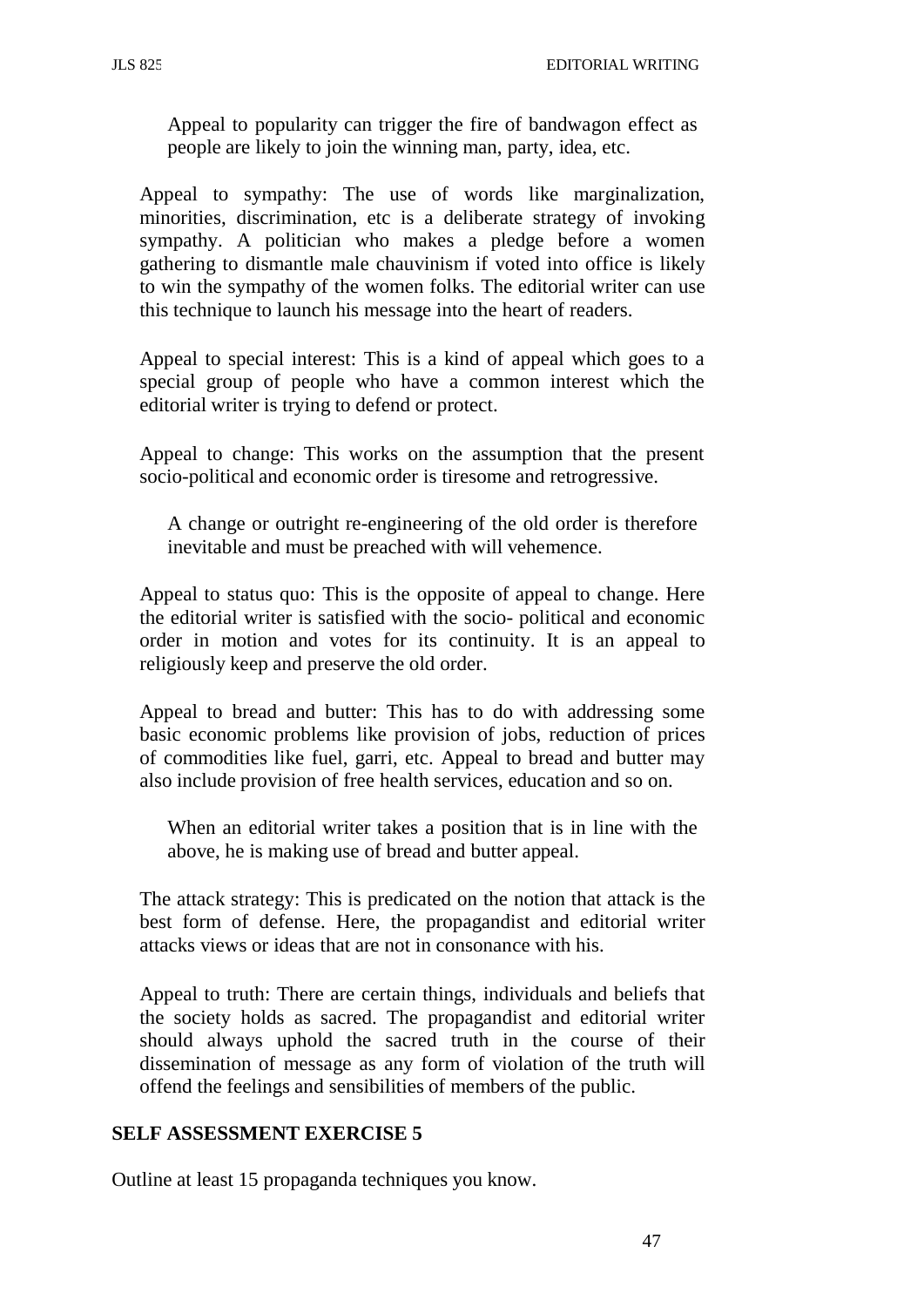### **4.0 CONCLUSION**

Every editorial that is worth its salt must be spiced up with persuasive elements if it must win the affection of the audience. It is therefore expedient for every editorial writer to understand the nitty-gritty of persuasion and exploit same for effective case making. The knowledge of propaganda techniques is also important to every editorial writer.

### **5.0 SUMMARY**

This unit dealt with the meaning, theories of editorial. It also x-rayed some persuasive and propaganda techniques that are useful in editorial writing.

#### **6.0 TUTOR-MARKED ASSIGNMENT**

Persuasion and propaganda techniques are important ingredients in editorial writing. Discuss.

#### **7.0 REFERENCES/FURTHER READINGS.**

- Ukonu, M (2005). *Fundamentals of Editorial Writing.* Nsukka: Multi Educational & Services Trust.
- Daramola, I (2003). *Introduction to Mass Communication.* Lagos: Rothan Press.
- Weaver, R & S. Hybel (2001). *Communicating Effectively. 6th* edition. New York: McGraw Hill.
- Okoro, N and B. Agbo (2003). *Writing For the Media Society.* Nsukka: Prize Publishers.

#### **MODULE 3**

- Unit 1 Determinants of Editorial Subjects
- Unit 2 Classification of Editorial
- Unit 3 Structure of an Editorial and Pitfalls in Editorial writing
- Unit 4 Ethics of Editorial writing

#### **UNIT 1 DETERMINANTS OF EDITORIAL SUBJECTS.**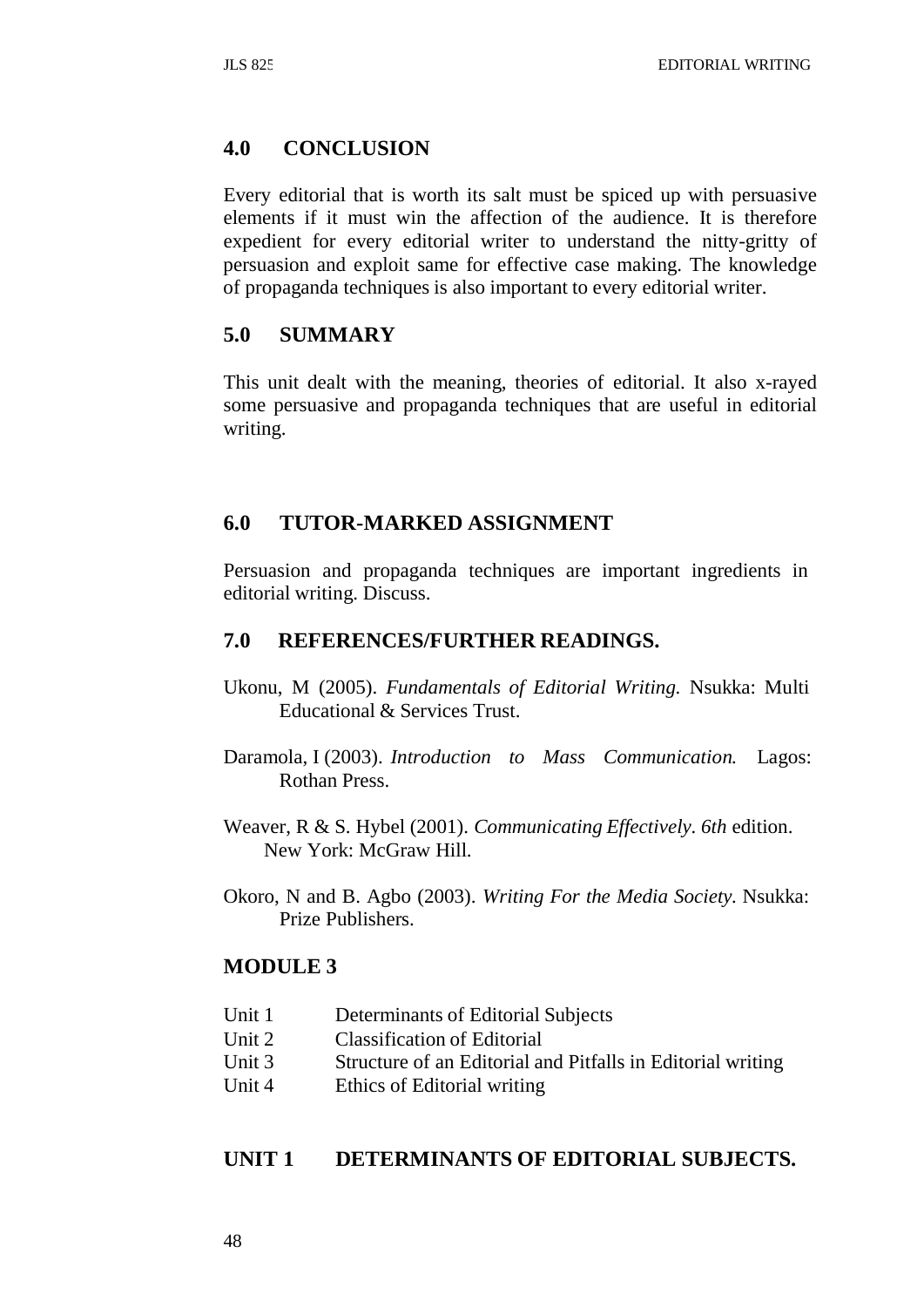#### **CONTENTS**

- 1.0 Introduction
- 2.0 Objectives
- 3.0 Main Content
	- 3.1 Guides for Good Editorial Writing
	- 3.2 Determinants of Editorial Subjects
- 4.0 Conclusion
- 5.0 Summary
- 6.0 Tutor-Marked Assessments
- 7.0 References/Further Readings

### **1.0 INTRODUCTION**

You will agree with me that writing an editorial is a research based exercise. The writer will have to find a subject, that is, something to write about. After that, the editorialist will have to do research so as to collect relevant information on the subject. Editorial writing, as you know, is a serious minded business, it is not every issue that can be editorialized upon. This unit focuses mainly on things or issues that determine editorial subjects.

#### **2.0 OBJECTIVES**

At the end of this unit, you should be able to:

Outline he guides for good editorial writing. Enumerate the determinants of editorial subjects.

### **3.0 MAIN CONTENT**

### **3.1 Guides for Good Editorial Writing**

Writing an editorial is a professional task that calls for proactive planning and creativity.

The editorial policy of a newspaper establishment and the substance of editorial board members are crucial factors in determining the posture or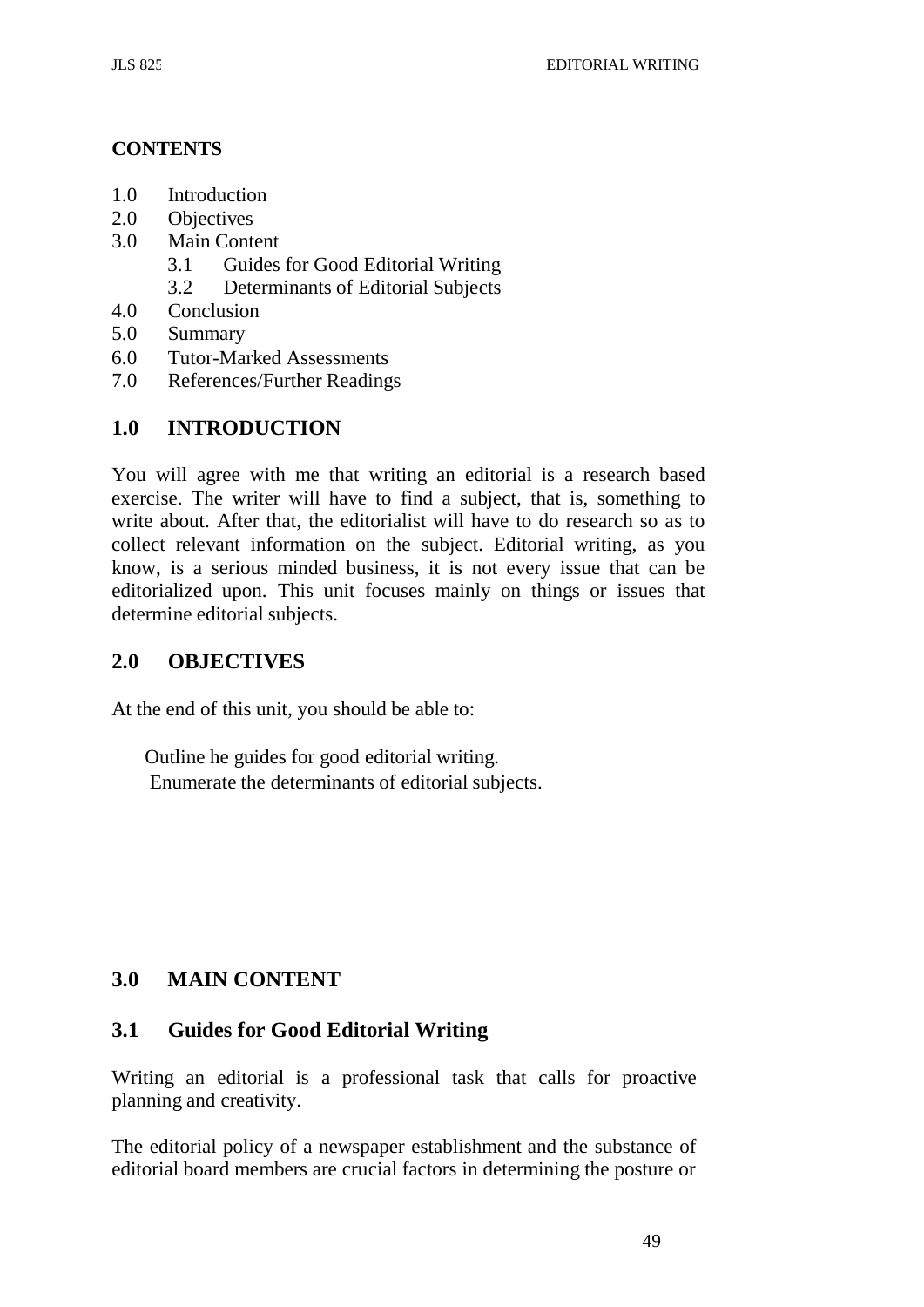tone of an editorial. However, for a good editorial to be packaged, certain guides must be taken into consideration. Every editorial topic must be topical, logical and factual. The treatment of all editorials must be corporate and institutional.

Duyile (2005) provides some guides for good editorial writing. The road map to a good editorial according to him includes the following:

- 1) Get all your facts at your finger tips before making an outline of the editorial.
- 2) Be exhaustive in your fact finding for purposes of objectivity.
- 3) Let there be consistency in your paper's editorial opinions.
- 4) Be upright in your views and aggressive in your expression to drive your point's home.
- 5) A good and respectable newspaper is not obscene-in its use of language in its editorials… Dignity in editorial is an indispensable factor in this respect. The more dignified the editorial, the more respect a newspaper receives from the society.

#### **SELF ASSESSMENT EXERCISE 1**

List the guides to good editorial writing.

### **3.2 Determinants of Editorial Subject**

Writing an editorial piece is not a tea party. It is not a venture that would thrive in an environment of gossip and rumor mongering. Ate (2006) provides a catalogue of factors that determine editorial subjects. These factors are:

- 1) Ensure that the topic is relevant and timely
- 2) The topic chosen might be local but the treatment should not be parochial
- 3) Editorial topic should be drawn from socio-political and economic issues
- 4) Topics could be borne out of the desire to amaze or amuse.
- 1) Ensure that the topic is relevant and timely: In order to achieve this, the editorialist must factor into a consideration of the way and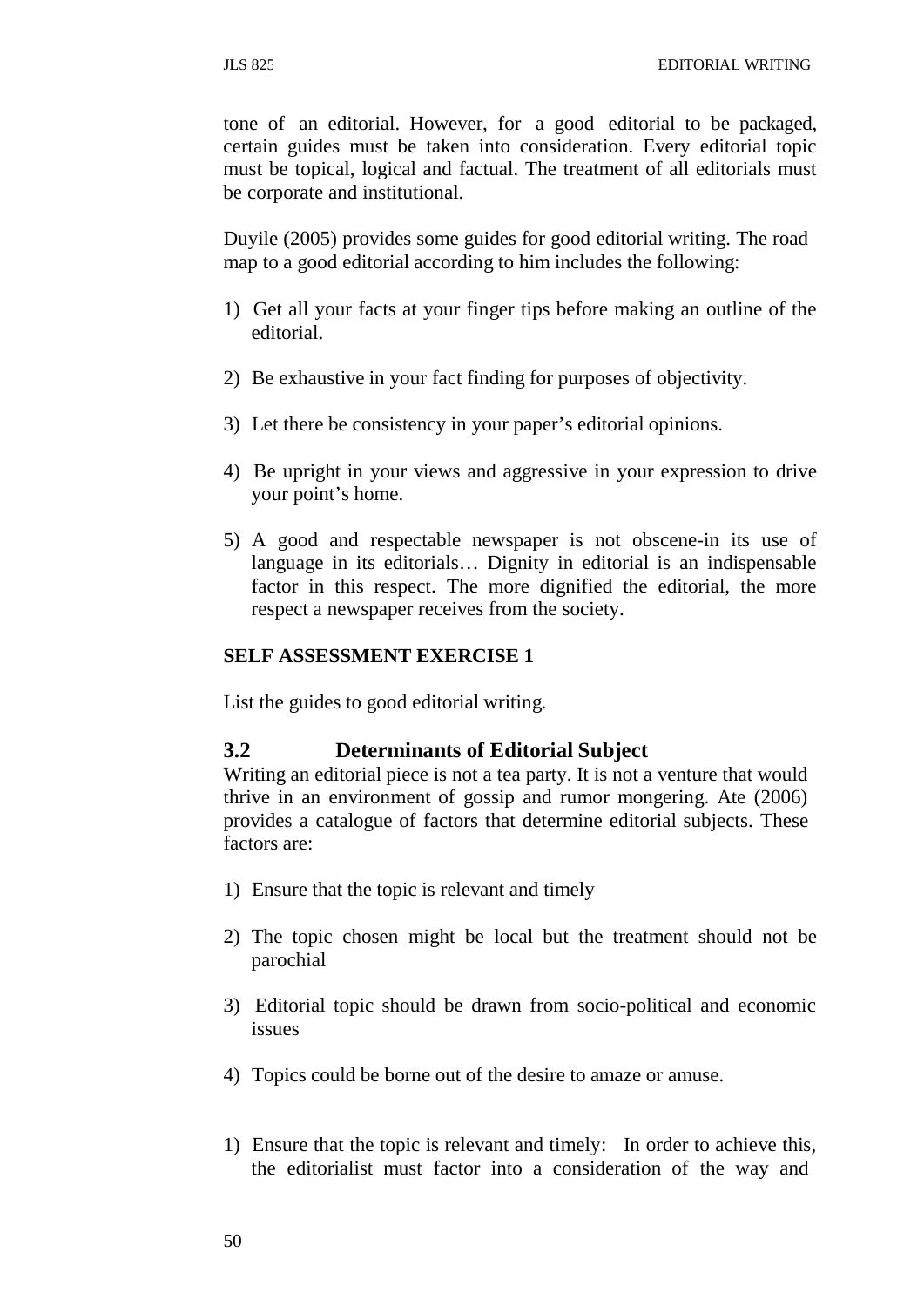manner people converse with one another. In every society, people converse basically in three ways:

- (a) people talk about people
- (b) people talk about things/events
- (c) people talk ideas.

Editorials that focus on people discussing people are likely going to be pedestrian in approach and may invoke the temptation of using fowl or abusive language. Such editorials are hardly profound as they provide avenues for character assassination rather than opportunities for robust societal thinking.

Editorials that deal with people discussing things or events are a little bit advanced and more acceptable than the first – people talking about people. However, these editorials cannot stand erect in the market place of ideas because they lack the fundamental oxygen that shapes public opinion or enliven public discourse.

The best kinds of editorial are those whose platforms are erected on ideas. Ideas are vehicles that drive or move the society forward. Therefore, ideas oriented or anointed editorials are the most profound and celebrated ones.

2) Topic might be local but the treatment should not be parochial: In writing an editorial masterpiece, a local, conservative and unusual topic could be raised but its treatment should be sound and logical. The writer should be able to bring out issues from the local event that are of national or international significance.

For instance, in 2005, there was an editorial in *The Guardian,*  about the extinction of wild animals in the University of Ibadan (U.I) zoo. Naturally, the topic was local but its treatment was superb.

The piece traced the history of the U.I Zoo as one of the first generation zoos in the country and remembered with pains how the zoo used to attract local and international tourists during its good days.

The editorial blamed the ugly development on the nation's leadership and society and wondered why a society that is unable to meet people's yearnings would be friendly to animals.

The editorial called for urgent steps from stakeholders to redress the injustice against the animal kingdom and warned that nature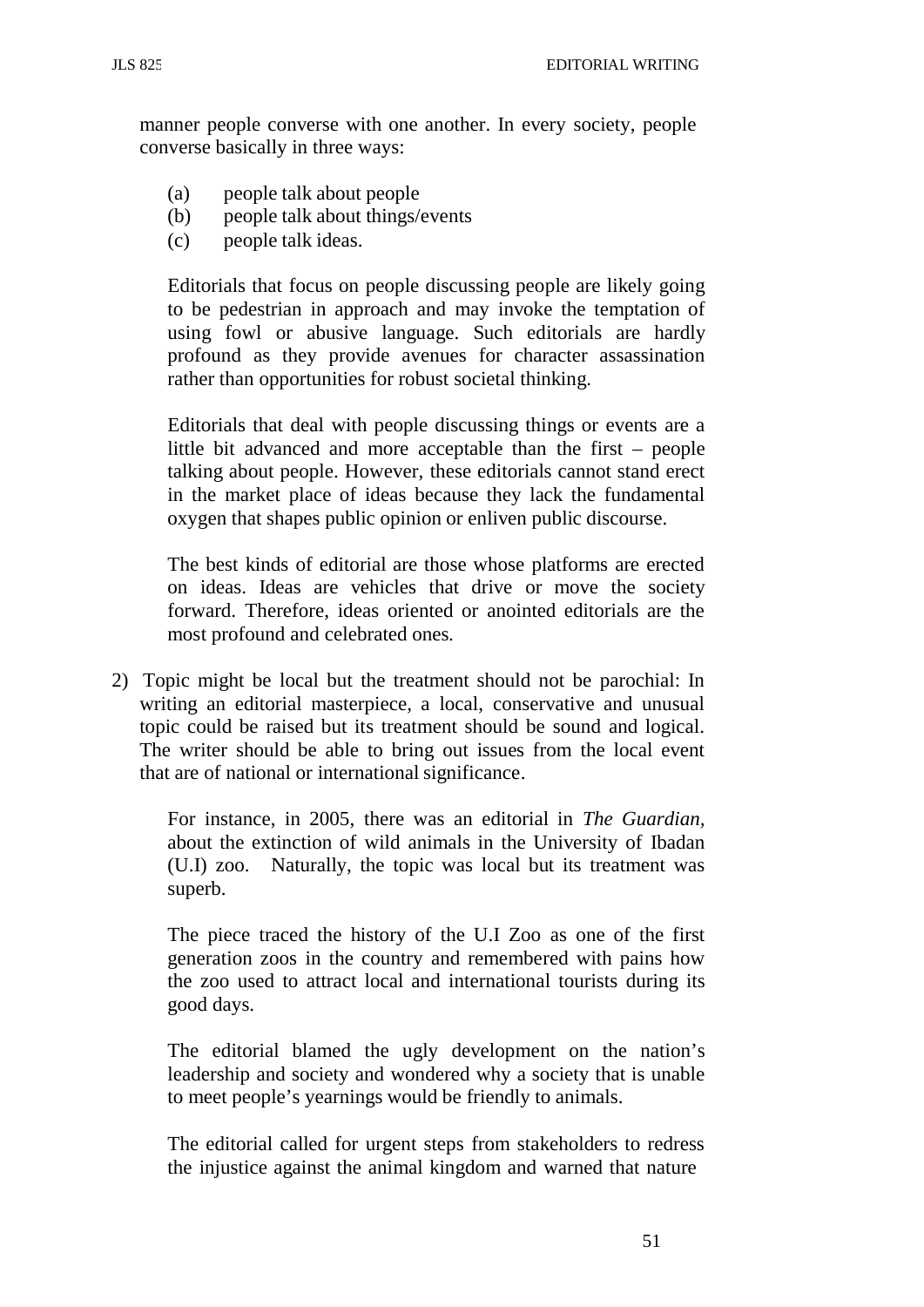and posterity would judge our generation for its hostility against wild and special specie of animals.

- 3) Editorial topics should be drawn from socio-political and economic issues: The above would enable the editorialist to juxtapose thorough background of the event with clear illumination of the day's intelligence for the enrichment of public opinion, forecast the probable outcome of some issues and pass a moral judgment on same.
- 4) Topics could be borne out of the desire to amaze or amuse: There is no gainsaying the fact editorial writing is a serious-minded affair. However, it is not all the times that the writer would feed the audience with serious-minded stuff. There are some situations where an editorial topic could be given light treatment to entertain the audience while feeding them with concrete facts. This is done to ease their tension and dilute the stress that usually goes with analysis of burning issues.

#### **SELF ASSESSMENT EXERCISE 2**

Outline factors that determine editorial subjects.

## **4.0 CONCLUSION**

We explained in this unit that good editorial subjects have certain attributes. It is therefore expedient for every editorial writer to be conversant with factors that determine editorial subjects. This development will prevent the editorialist from venturing into no-go areas in the course of writing an editorial.

## **5.0 SUMMARY**

In this unit, we identified guide for good editorial writing and discussed in details determinants of editorial subjects.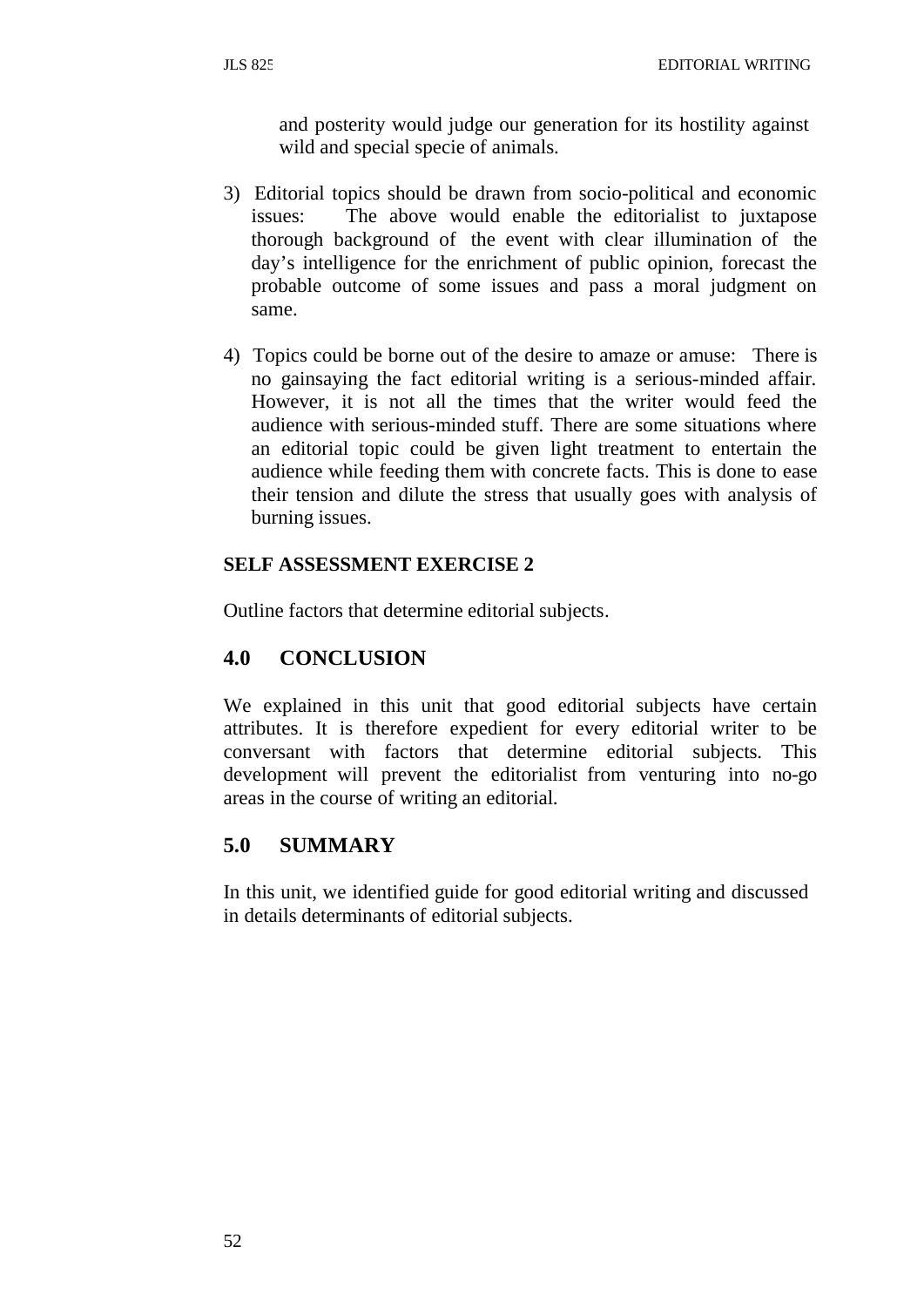## **6.0 TUTOR-MARKED ASSIGNMENT**

Discuss with concrete examples factors that shape editorial subjects.

## **7.0 REFERENCES/FURTHER READINGS**

Duyile, D (2005). *Writing For the Media – A Manual for African Journalists. 2nd edition.* Lagos: Gong Communication.

Ate, A.A. (2006). *"Editorial Writing."* Unpublished work.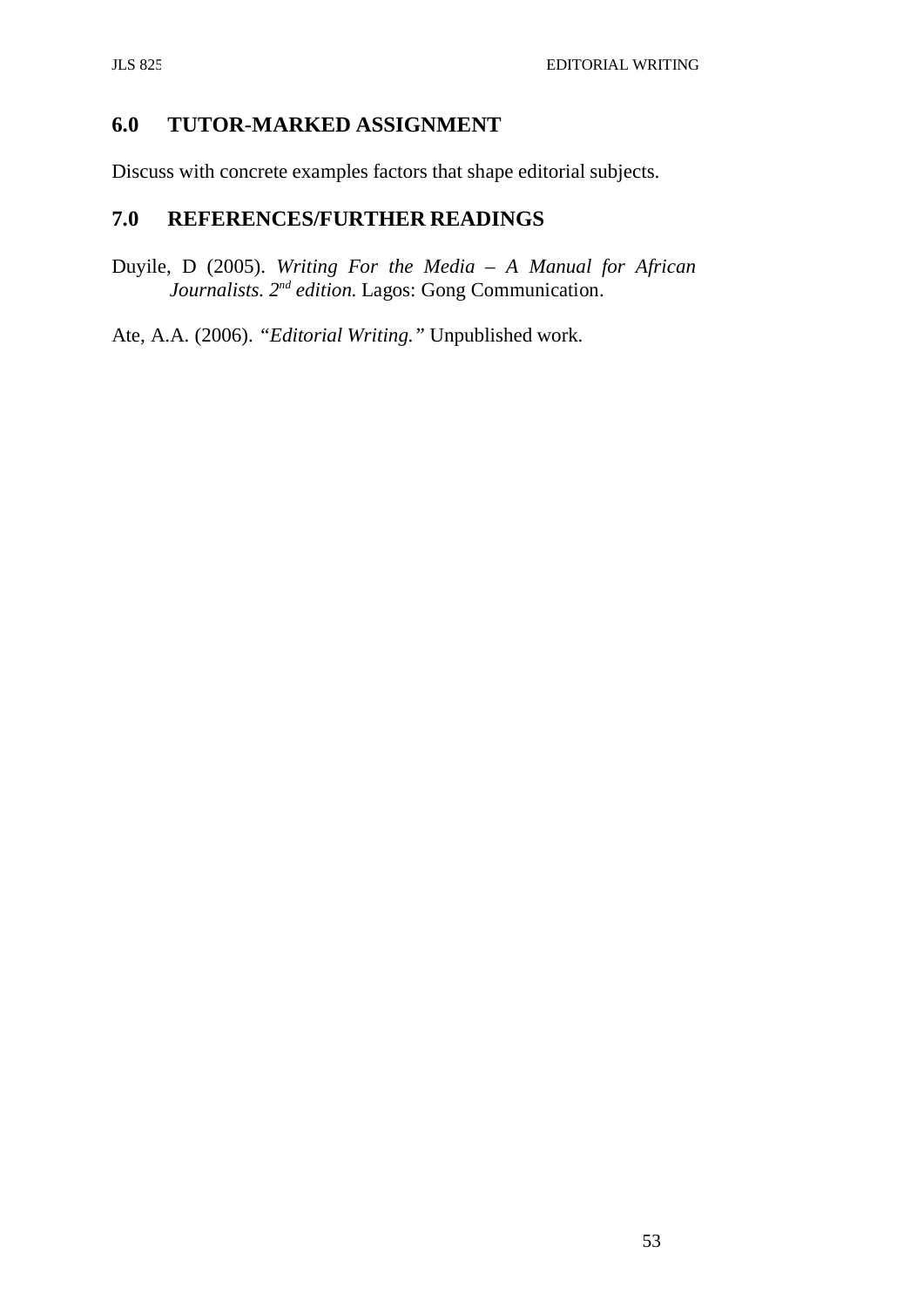### **UNIT 2 CLASSIFICATION OF EDITORIALS**

#### **CONTENTS**

- 1.0 Introduction
- 2.0 Objectives
- 3.0 Main Content
	- 3.1 Reasons for Classification of Editorials
	- 3.2 Debate for Classification of Editorials
	- 3.3 Classification of Editorials
- 4.0 Conclusion
- 5.0 Summary
- 6.0 Tutor-Marked Assignments
- 7.0 References/Further Readings

### **1.0 INTRODUCTION**

Classification is a process of putting something into the group or class it belongs to. Locating the exact domain of an editorial in the midst of other journalistic write-ups is our major concern in this unit. An editorial borrows some stuff from both objective and subjective journalism. Where then can we place an editorial? This unit is designed to solve every puzzle surrounding classification of editorials.

### **2.0 OBJECTIVES**

At the end of this unit, the student should be able to:

Outline reasons for classification of editorials.

Appreciate the diverse opinions on classification of editorials. Know how to classify editorials.

#### **3.0 MAIN CONTENT**

### **3.1 Reasons for Classification of Editorials**

There are three concrete reasons why classification of editorials in the mass media is a child of necessity. Ate (2006) enumerated the reasons for classification of editorials as follows:

One, the classification will assist journalism and mass communication students to appreciate and distinguish various forms and types of journalistic write-ups from editorial.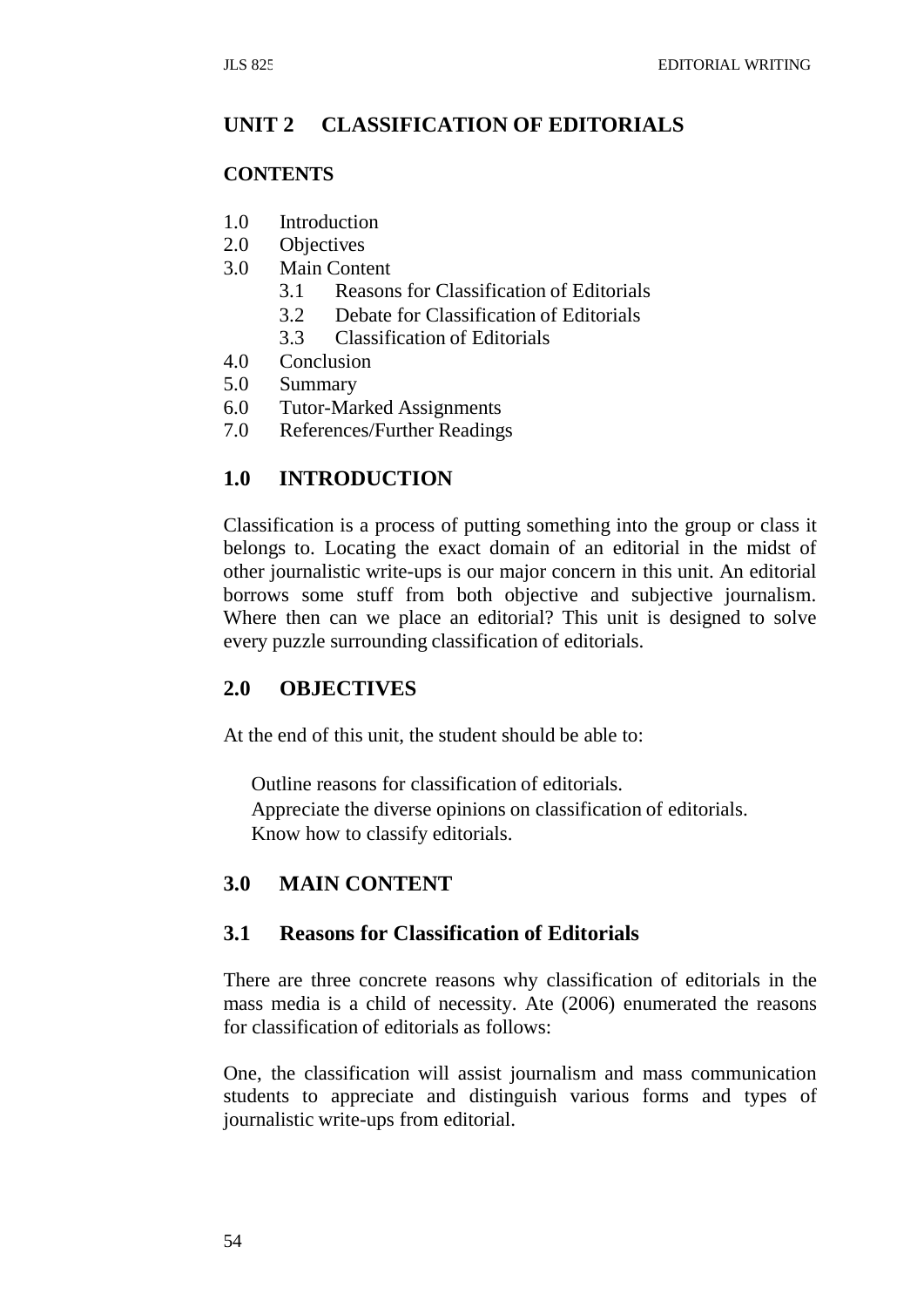Two, the development will equip media practitioners to establish a clear-cut distinction and relationship between opinion writing and factual news reporting.

Three, the classification will empower mass communicators to locate the exact domain of editorial writing and establish its relationship with other write-ups.

Apart from the above reasons, classification of editorials could open a new chapter in mass communication research by researchers.

#### **SELF ASSESSMENT EXERCISE 1**

Outline reasons for classification of editorials in the mass media.

### **3.2Debate for Classification of Editorials**

There are divergent views in respect of classification of editorials. For example, there is a school of thought which sees editorial as a pure independent subjective write-up. However, some professionals and scholars of mass communication vehemently oppose that line of thought. Such people according to Ate (Ibid) believe that the best approach to classify an editorial is to view the concept as a systematic graduation of other journalistic write-ups to an advanced and higher realm of writing. Proponents of this school of thought, he argued, see editorial as an independent super structure but as a continuum of both factual news reporting and other opinionated write-ups. This view is opposed to the contentious objective-subjective dichotomous classification of the subject matter.

Let us take a look at some diagrams for easy understanding of the argument.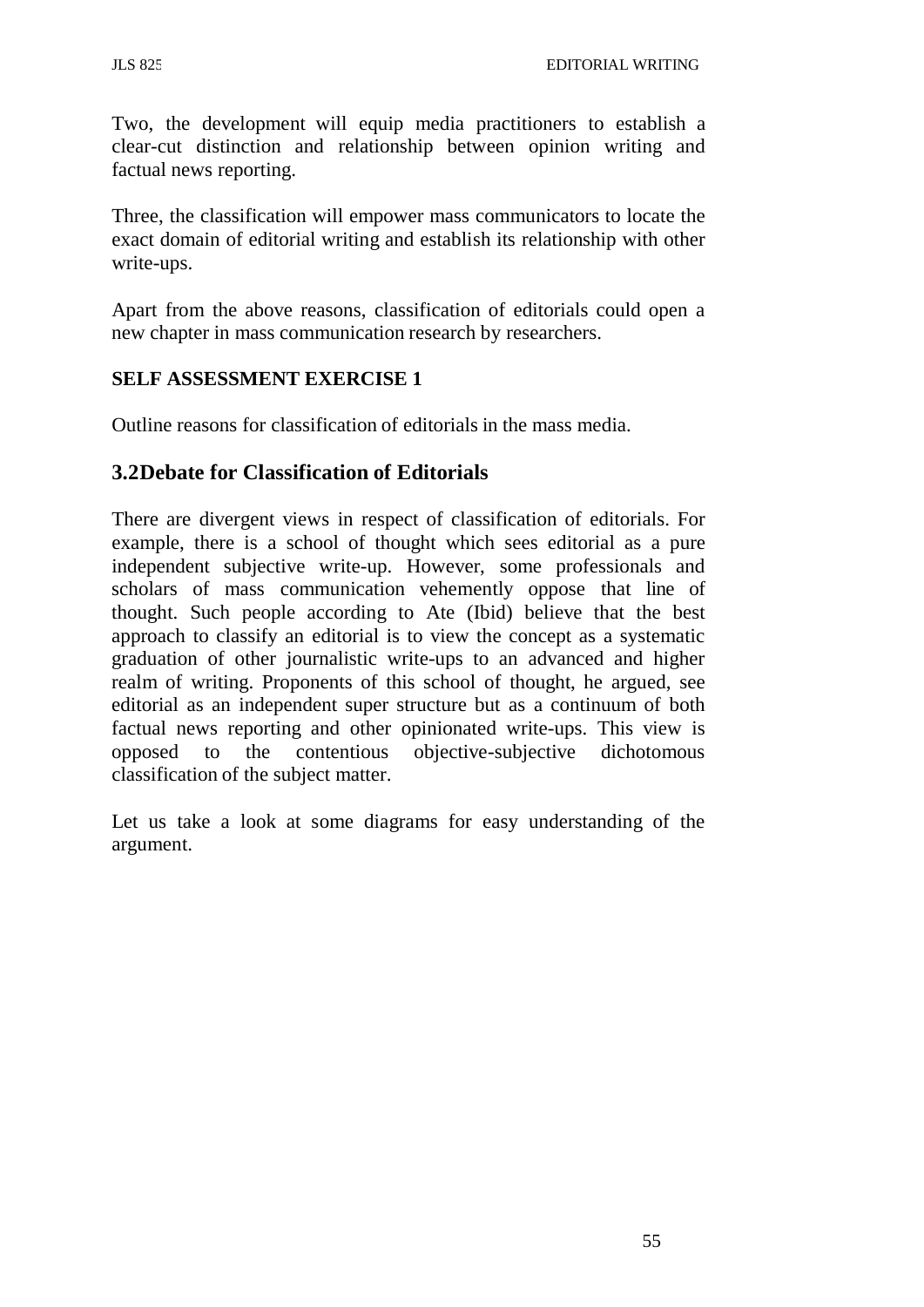

From the diagram 1, it is clear to stress that virtually all editorial issues have news nuances. According to Ate (2006), an editorial topic or subject cannot emerge from the blues. It must be a topical issue that has been reported in the mass media (print & electronic) either by way of hard news or features. Such an issue must attract public attention and debate.

56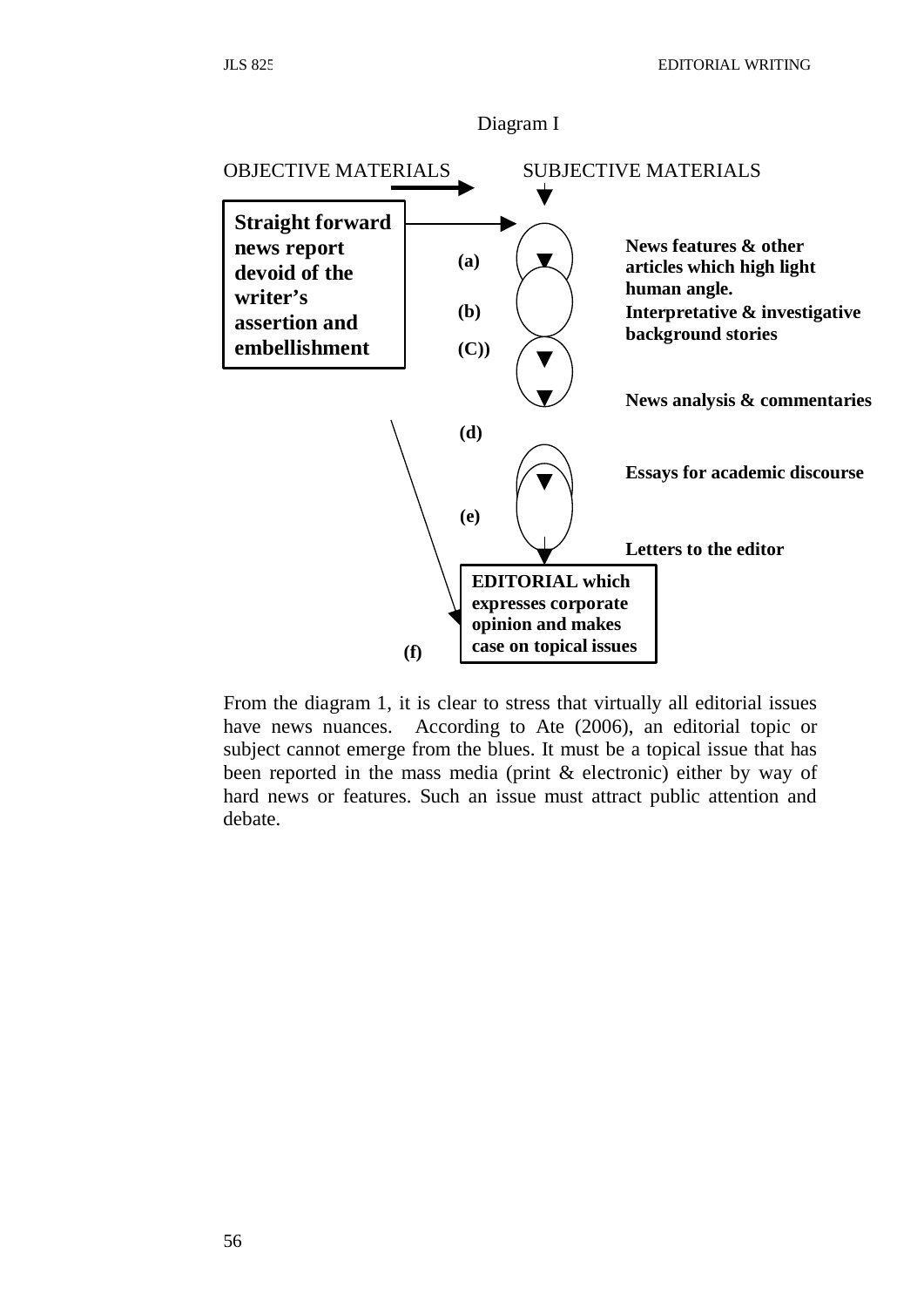

In diagram 2, you can see that editorial could be described as a continuum of other journalistic write-ups because it has its blood flown from straight forward news reporting and other subjective write-ups.

It can be stated clearly that other journalistic write-up often smoke out issues which are thoroughly feasted upon by editorialists Ate (2006).

In diagram 2, the arrows from A to B and B to C clearly show the continuum dynamics of an editorial. The diagram locates the exact domain of editorial through the objective-subjective journalistic route.

#### **SELF ASSESSMENT EXERCISE 2**

Briefly discuss the arguments surrounding classification of editorials.

#### **3.3Classification of Editorials**

Editorials can be classified into three major ways. We have classification according to Parts, Purpose and Types.

Ate (2006) offers a profound explanation on pros and cons of the classifications under probe.

#### **Classification according to parts**

Basically, a typical editorial has three parts. These are: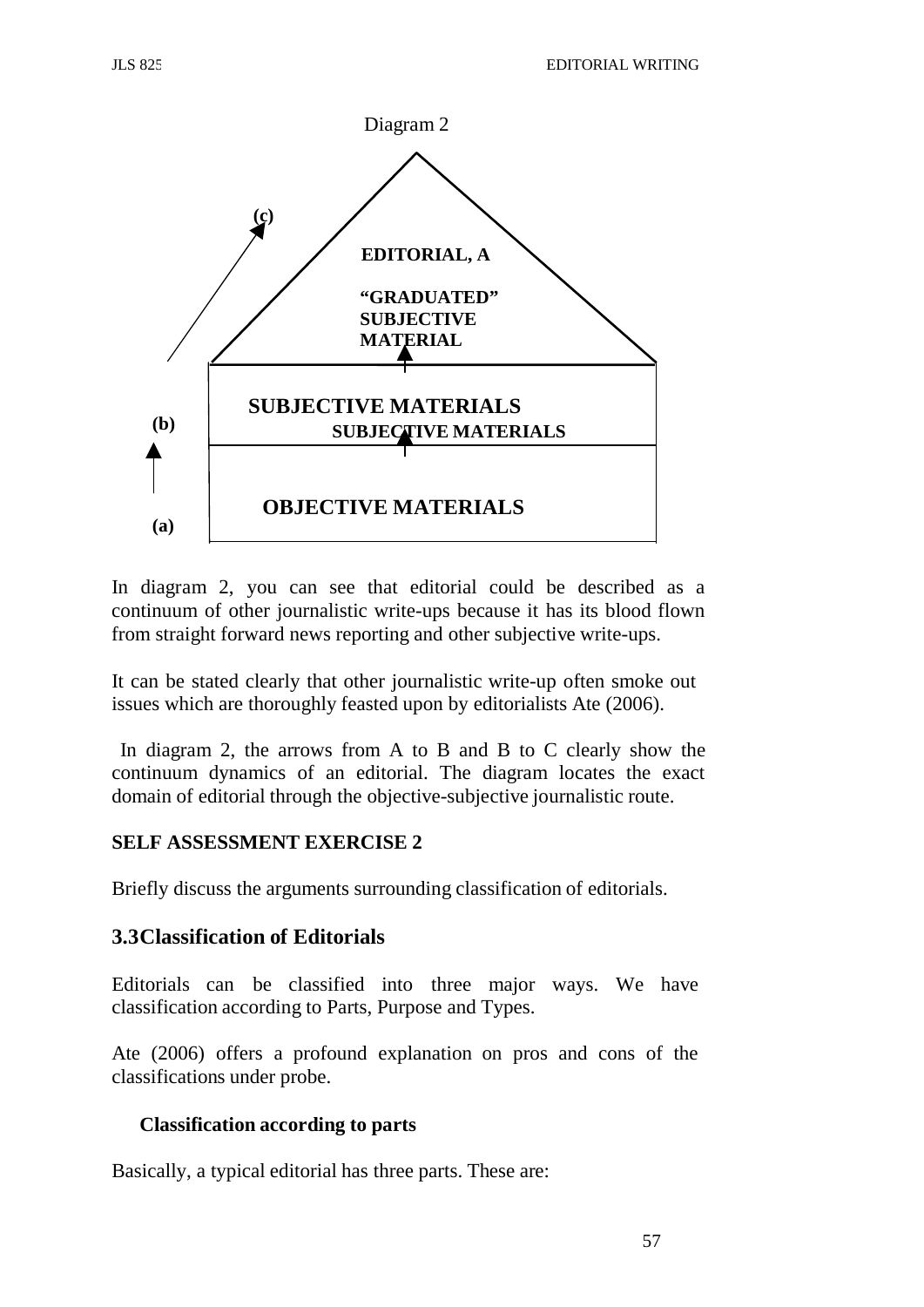- (a) Statement of the issue, subject or thesis
- (b) Comment on the problem and
- (c) Conclusion which normally contains solutions to the problems identified in the editorial.

It is instructive to note that the arrangement of the parts of editorial is not a dogmatic affair. Some skillful editorial writers may turn the above formular upside down and begin the editorial piece with conclusion followed by comment and then statement of the issue or thesis.

Another logic is that other writers prefer to integrate statement of problem with comment in a single sentence or paragraph and then move to conclusion.

Yet other editorialists believe that an editorial is having only two parts – statement of the problem and comment. Their arguments are predicated upon the notion that like an artiste, the editorial writer need not provide solution to the problems identified. Such editorial are bound to be unpatronising, unattractive and unpersuasive because the central or cardinal instrument of persuasion is missing. The missing link which can only be appreciated from the standpoint of solutions to the problem can affect in no small measure the body and soul of the entire editorial.

#### **Classification according to purpose**

For everything under the sun, there must be a purpose. The same thing is applicable to the concept of editorial writing. Editorials are usually packaged to meet multi-dimensional purposes.

While some editorials are designed to inform or explain an issue, others are crafted with the burning desire to persuade, amuse or amaze the audience.

Editorials whose mission or purpose is to persuade are supposed to be loaded with concrete facts so as to have desired effect.

#### **Classification according to types**

This form of classification is closely related to the second category of classification. Here, we have three major types – Interpretative editorials, controversial editorials and explanatory editorials which perform their unique functions.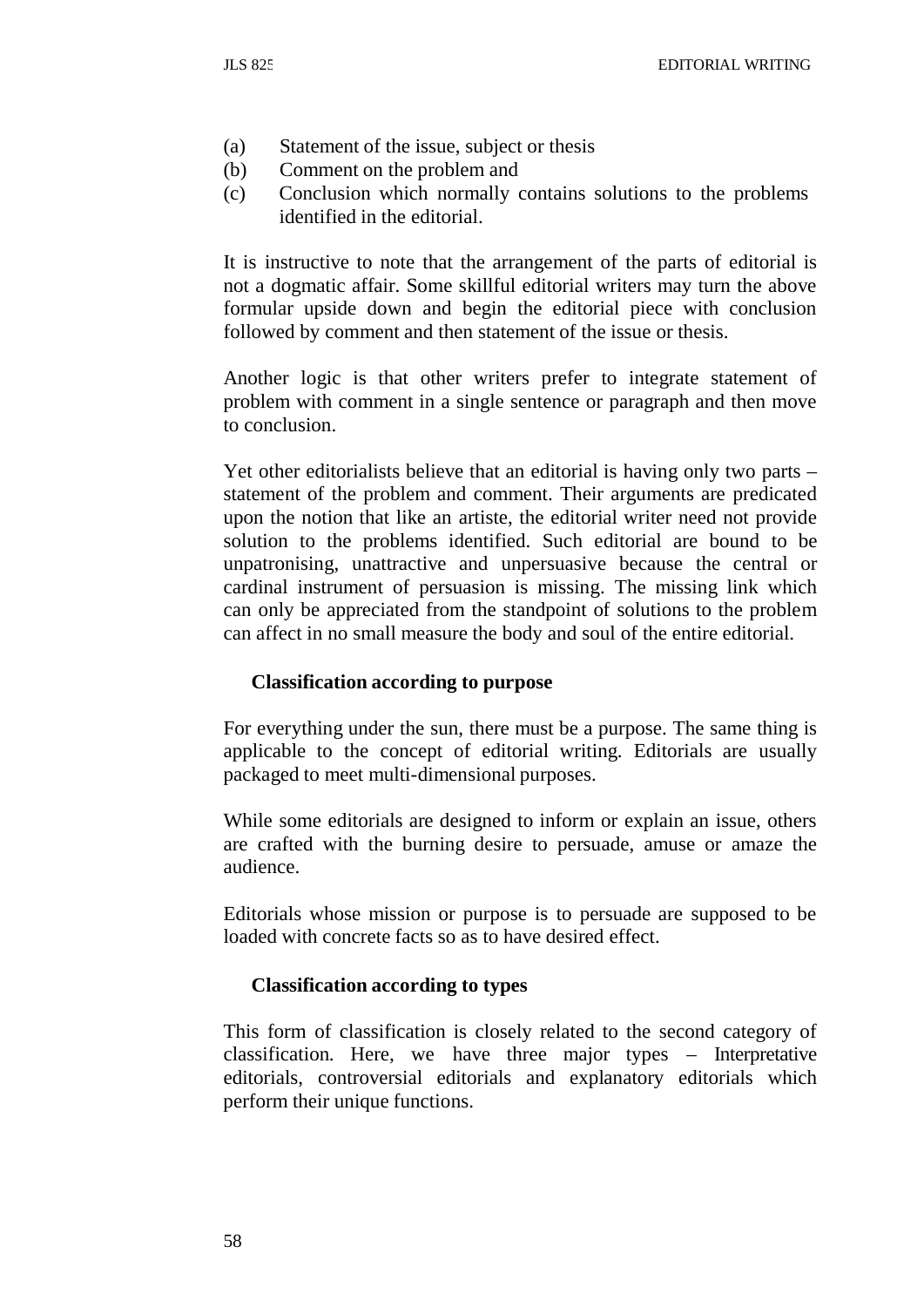### **SELF ASSESSMENT EXERCISE 3**

Editorials can be classified in three major ways. Discuss.

## **4.0 CONCLUSION**

Though there are different arguments surrounding the nature of classification of editorials, we have established in this unit, that there are three solid ways of classifying an editorial. These are - classification according to purpose, parts and types.

### **5.0 SUMMARY**

In this unit, we outlined reasons for the classification of editorials, featured the debate surrounding classification of editorials and finally identified proper ways of classifying editorials.

### **6.0 TUTOR-MARKED ASSIGNMENT**

Explain the *why* and *how* of classification of editorials.

## **7.0 REFERENCES/FURTHER READINGS**

Ukonu, M (2005). *Fundamentals of Editorial.* Nsukka: Multi Educational and Services Trust.

Ate, A.A (2006). *"Editorial Writing."* Unpublished Work.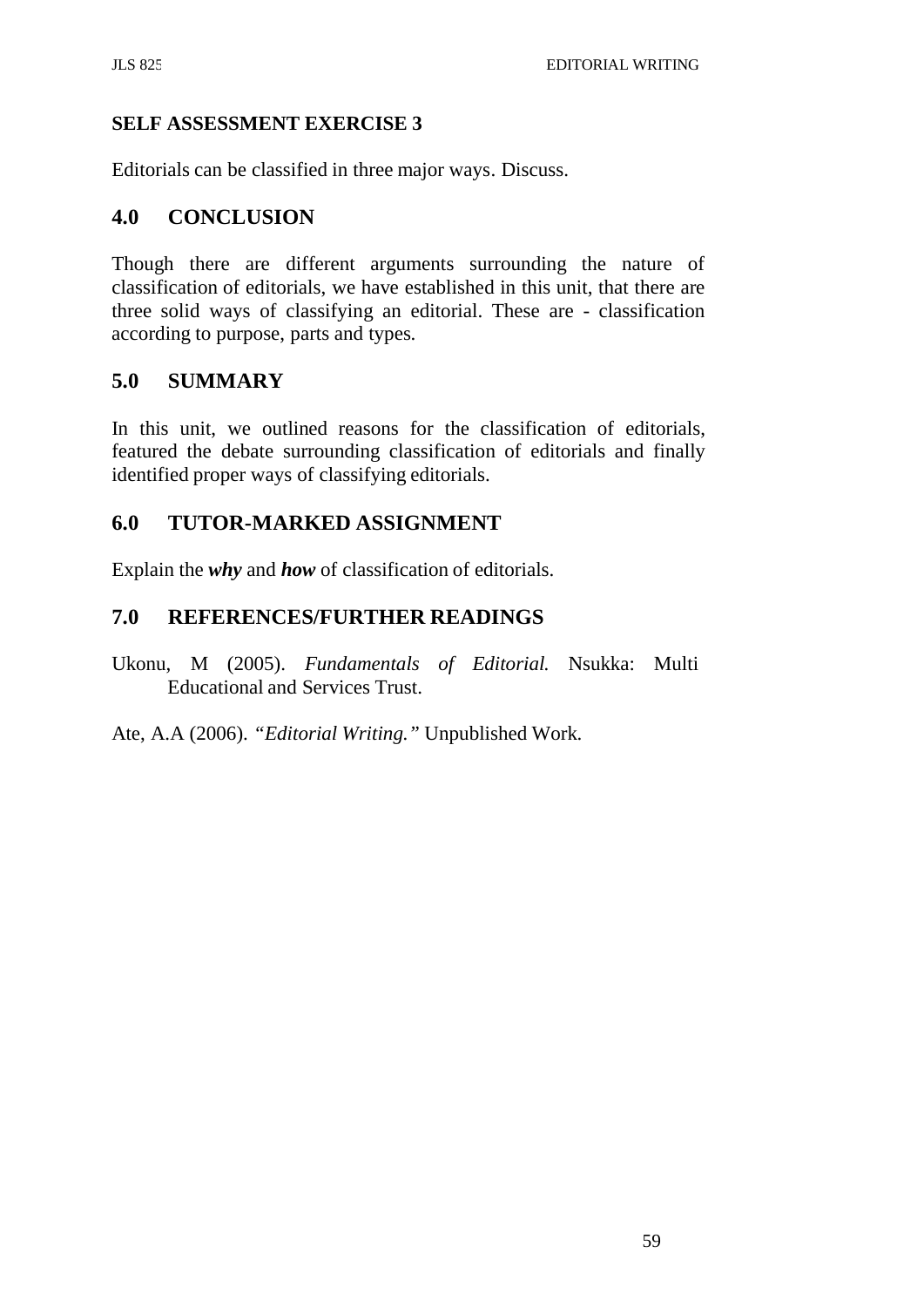## **UNIT 3 STRUCTURE OF AN EDITORIAL AND PITFALLS IN EDITORIAL WRITING**

#### **CONTENTS**

- 1.0 Introduction
- 2.0 Objectives
- 3.0 Main Content
	- 3.1 Structure of an editorial
	- 3.2 Important of focus on editorial writing
	- 3.3 Pitfalls in editorial writing
- 4.0 Conclusion
- 5.0 Summary
- 6.0 Tutor-Marked Assignments
- 7.0 References/Further Readings

### **1.0 INTRODUCTION**

Editorials cannot be written in a vacuum. There must be a probing issue of public significance and such an issue must be treated for a target audience.

In this unit, we shall take a look at the structure of an editorial. Editorial writing as a concept and subject matter has some dos and don'ts. In other words, there are certain things that could be integrated or incorporated in an editorial to make it elegant, rich and tantalizing. In the same vein, there are some things that must be out-rightly avoided if an editorial is to achieve its purpose. Equally, in this unit, we shall be discussing the general hints on editorial writing; how the writer will remain focused while delivering his message and some pitfalls in editorial writing.

### **2.0 OBJECTIVES**

At the end of this unit, you should be able to:

Discuss the structure of an editorial To recount the general hints on editorial writing Identify the pitfalls in editorial writing

## **3.0 MAIN CONTENT**

### **3.1 Structure of an Editorial**

A typical editorial has four parts. These are: Title, Introduction, Body and Conclusion.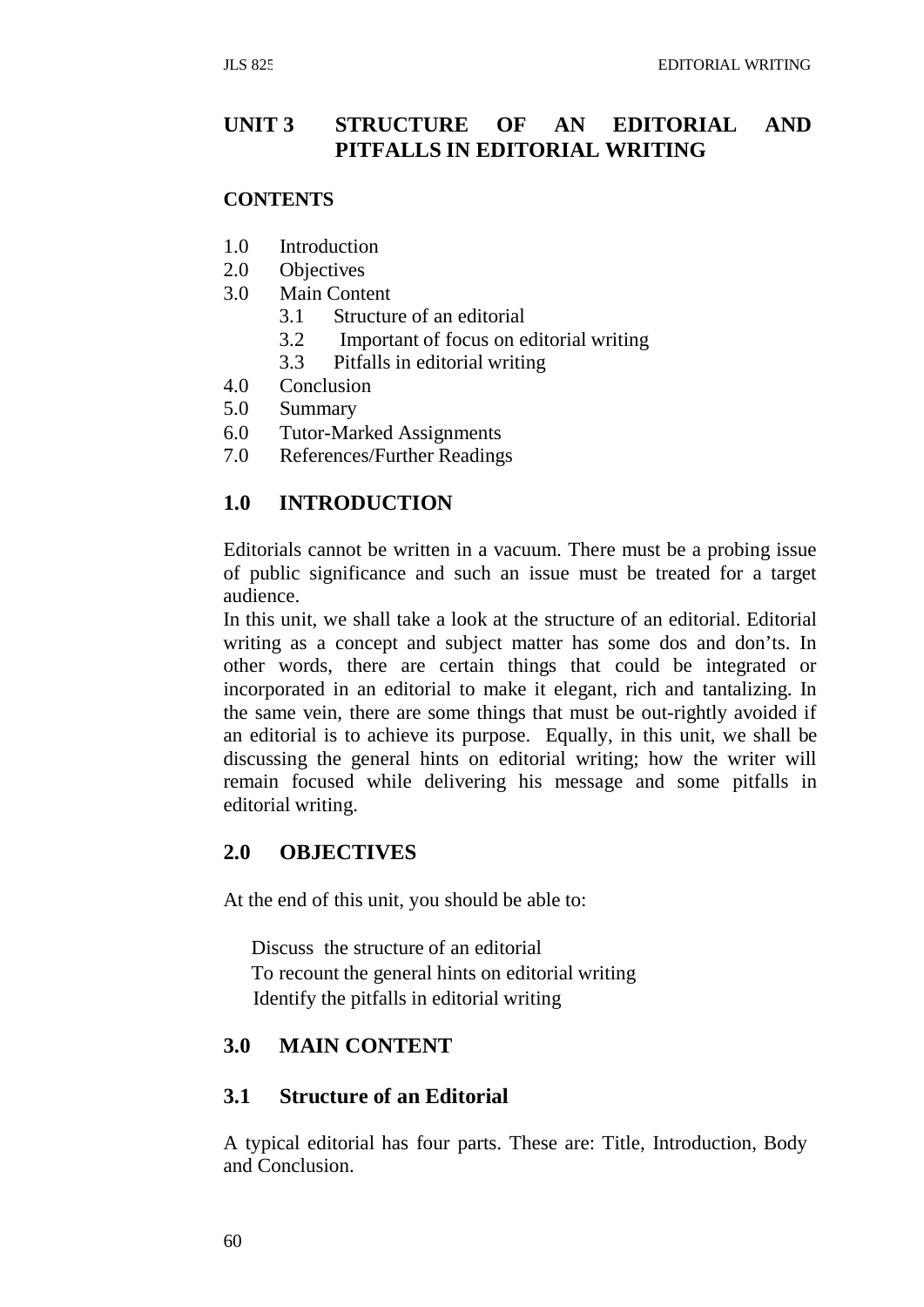1. The Editorial Title: This defines or introduces the editorial. It should be active, arresting and less wordy. Because titles serve as windows to editorials, they should not be dull, ambiguous or misleading. Rather, they should be sharp, punchy and catchy.

In composing a good editorial title, Etim (1996:94) provided some useful hints.

Some of the best titles are questions. e.g.

Can NEPA improve?

The *who*, *what*, *why* and *how* are useful in editorial heads. E.g.

- Who shot Ibru?
- What a country?
- Who runs the economy: Central Bank or IMF?
- How to stop the touts?
- Why can the little children

Sometimes looking at common sayings, short quotes and adages may lead to a good title. E.g.

- "Arise O Compatriots" from the national anthem can form the title of an editorial calling for national solidarity.
- "who can bell the cat"? This adage can be the title of an attack editorial on vacillation.

Since all human beings respond to rhythm, devices of alliteration and rhyme can be effective in titles. E.g.

- The hoodlums of October 25
- Sapped by SAP

Simple statements summing up the editorial thrust are good as titles. E.g.

- Put up or shut up
- Leave Nigeria alone

Word play can produce titles, especially for lighthearted and praise editorials… e.g.

- Milking the Government…
- 2. The Lead or "Intro": Next to the title is the lead which is simply the first paragraph of the leader or editorial. Like the editorial title, the lead or introduction must be captivating and juicy in order to compel the reader to read the entire editorial. A good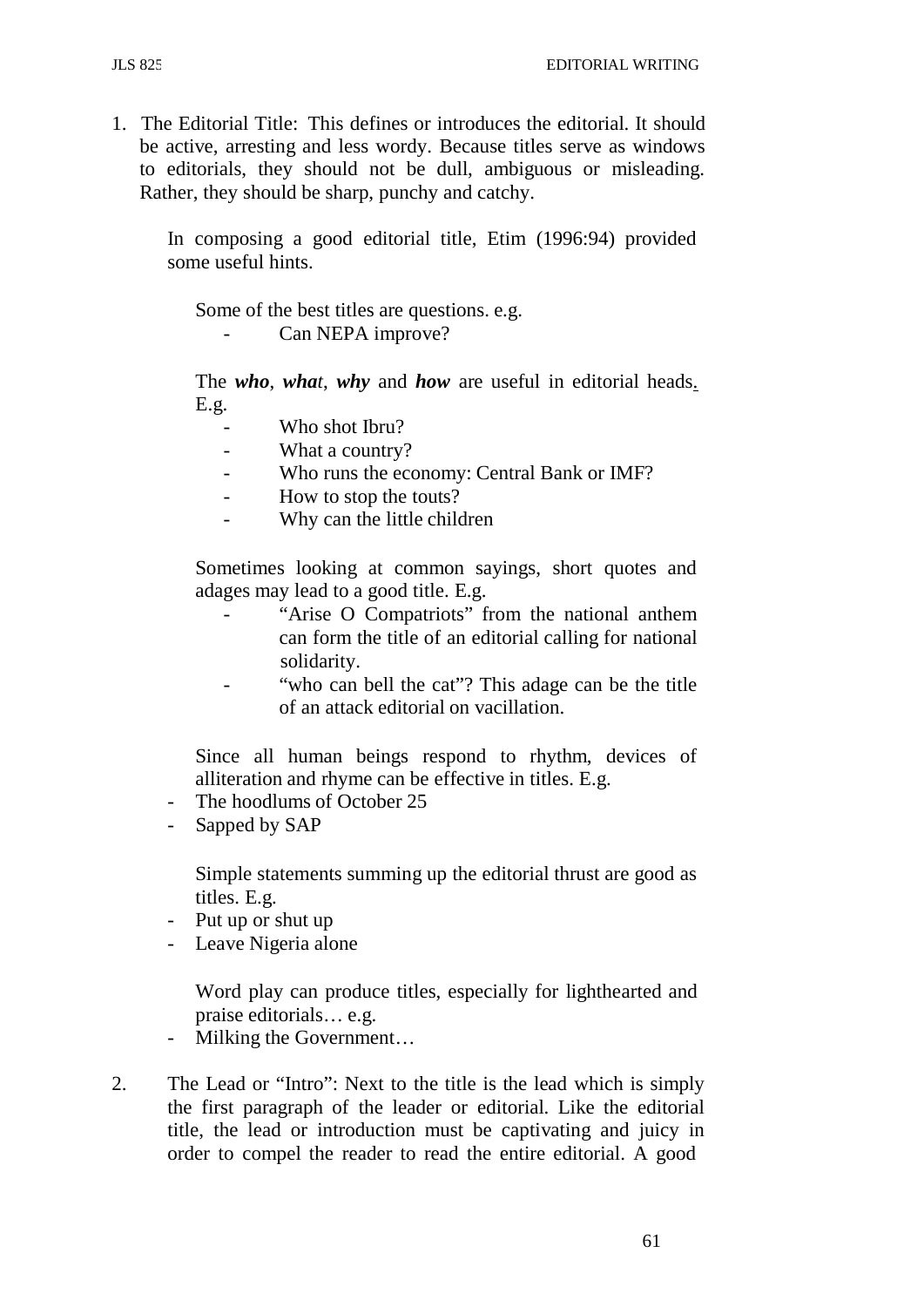leader must be able to sustain the interest earlier aroused by a tantalizing title.

Depending on the creative prowess and experience of the editorial writer, any kind of lead, be it question lead, contrast lead, freak lead, direct address lead, etc would perform the magic, if is well crafted.

On a general note, the introduction according to Etim (1996:95) contains:

- (1) The news peg
- (2) The focus of the editorial
- (3) Explores the tone presaged in the title

Sample of an editorial intro in an editorial titled "Nigerian Universities and world ranking."

The latest worldwide universities' ranking shows that Nigerian universities have dropped out of reckoning because of the poor quality and scope of research conducted by indigenous academics. No Nigerian university featured on the world best 500 universities list. Indeed from the African continent, only University of Cape Town, South Africa made the list. More embarrassing was the fact that even among contending universities in Africa, the best Nigerian university was ranked number 44, trading behind some universities in Kenya, South Africa and Ghana. (Source: *The Guardian,* May 25, 2007, page 14)

3. The Body: This contains the meat and substance of the editorial. It is the place where the props and cons of an issue are analyzed; conflicts of different colours are raised and resolved in the body of an editorial. The body of the editorial provides a platform for editorial reaction. Editorial reaction concerns itself with the stand or position of a newspaper on an issue.

A good editorial body must be coherent and logical in presentation and analyses of data. There must be page unity and harmony of words and ideas in the body of the editorial. In a persuasive editorial, Etim (1996:99) observes that this section contains "the argument – evidence of fairness, credibility, appeal to emotions, if need be, and knowledgeability,

comparisons, contrasts, statistics are contained in this section".

Sample of the body of editorial from an editorial – "Nigerian Universities and world ranking" earlier cited.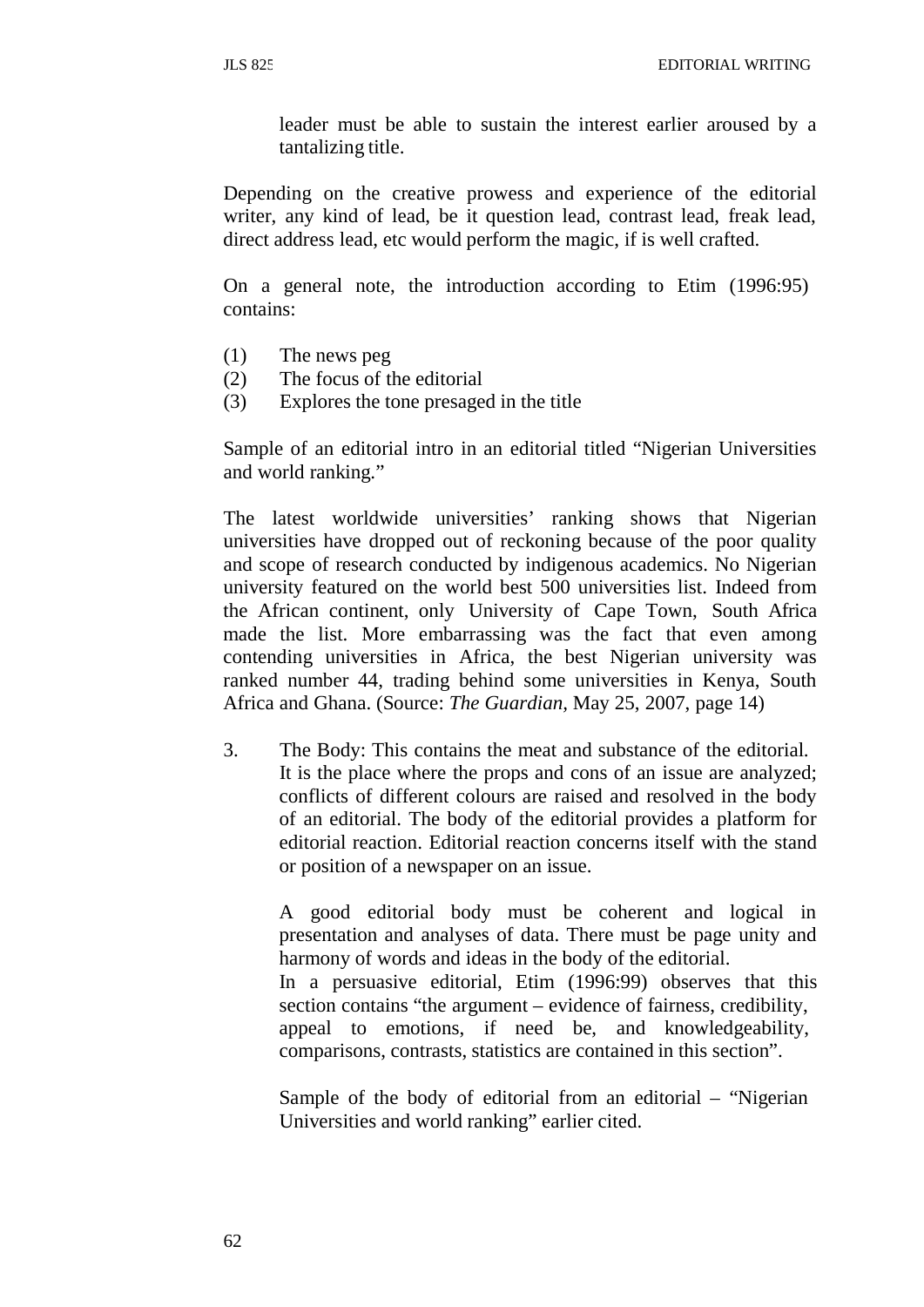The Nigerian academic is not lucky. He is entitled to attend international conferences about once in two years. If he must attend other conferences, he is required to look for funding from other sources. Reputable journals which were published in the universities of Ibadan, Lagos, Nsukka and Ife in the past have all disappeared due to poor funding. For example, the University of Ibadan used to be a reference point to international scholars of African history and culture. Those were the halcyon days of professors Kenneth Dike, Festus Ade Ajayi and Tekena Tamuno, etc. Indeed, Nigerian universities hosted academics and students from all regions of the world. These days, only refugees come to Nigerian universities to study.

While others universities are expanding their library facilities, some federal universities have closed down departmental libraries. Ironically, most of our libraries are stocked with old volumes, with cramped up spaces for the teeming population of students. Yale University has over one hundred libraries. Harvard makes about \$25bn from endowments alone. With these funds, scholars have no problem whatsoever embarking on research and publishing their findings. The Nigerian government ought to take education more seriously, (Source: *The Guardian*, May 25, 2007).

4. Conclusion: Conclusion is the last part of an editorial. Usually, conclusion may be a re-affirmation of earlier position or idea advocated by the editorial writer in the body of the editorial. It may serve as an amplifier of a strong and potent view earlier put across in the course of writing.

In handling the conclusion of an editorial, dangling modifiers and redundant words must be avoided. The conclusion of an editorial in the views of Okoro and Agbo (2003:137) could be done in any of the following ways:

- i. Straight-away summary
- ii. Quotable ending
- iii. Appeal for action.

A good conclusion of an editorial should leave a food for thought for the audience. It must reverberate something spectacular in the editorial.

Sample of conclusion from the editorial titled "Nigerian Universities and world ranking."

The world ranking of Nigerian universities ought to be a wake up call to all stakeholders, including the State and Federal Ministries of Education,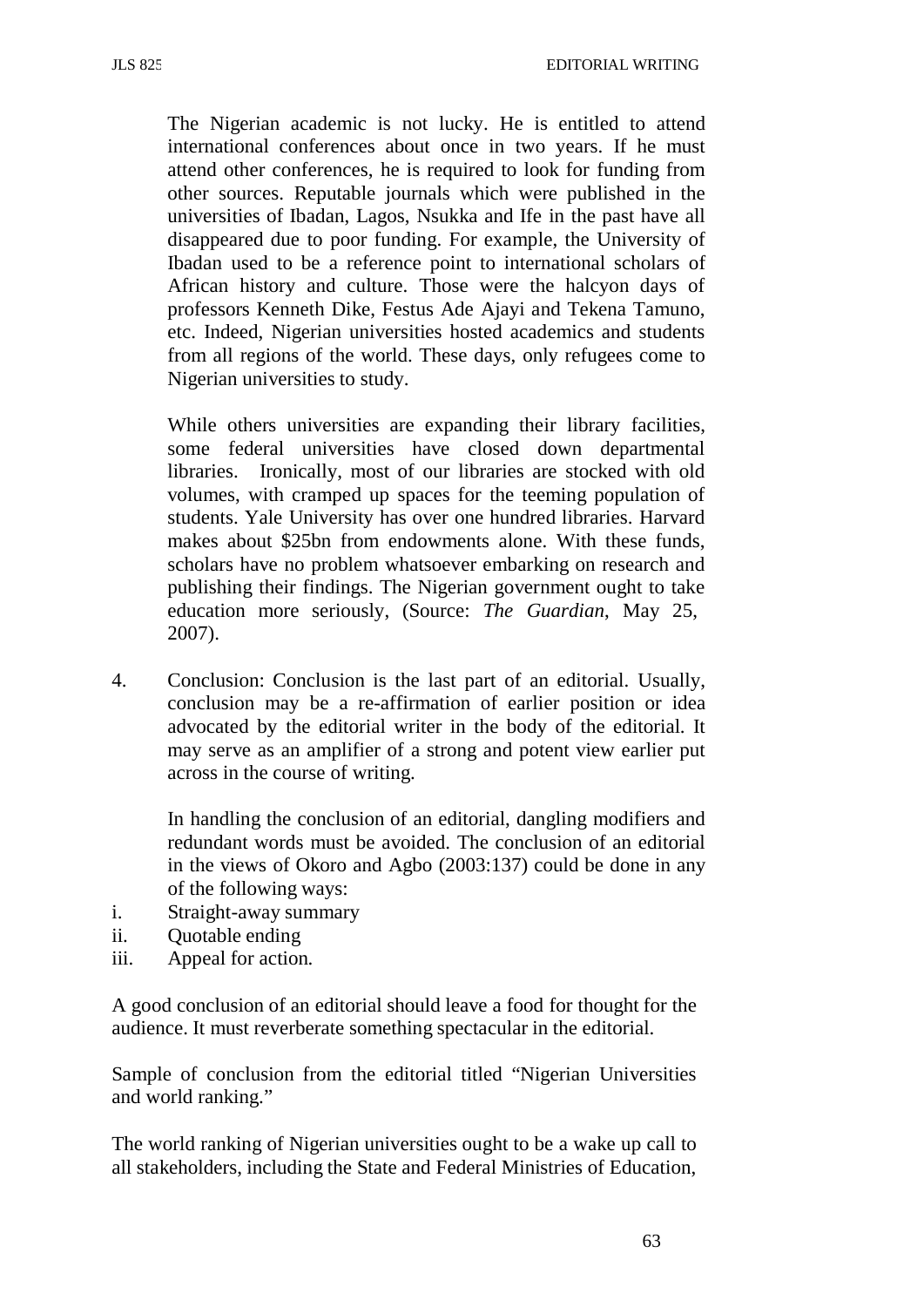the National Universities Commission (NUC) and the universities. (Source: *The Guardian*, May 25, 2007).

### **SELF ASSESSMENT EXERCISE 1**

In writing an editorial, every part must be treated with utmost concern. Discuss.

## **3.2 Importance of Focus in Editorial Writing**

As focus is very important in features writing, so it is to editorial. The writer like a builder must be able to align bricks (words and ideas) in a straight line. There must be a plumb-line serving as a compass to the editorial writer.

The plumb-line will prevent the writer from venturing into irrelevancies concerning the topic under probe; it will debar the writer from meandering into the forest of ideas.

As it is in features writing, focus is important in editorial writing because it will assist the writer in choosing a topic that is narrow enough to handle. Focus will assist the editorialist in defining the boundary of what is useful to the target audience and what is not.

Focus is achievable through discipline on the side of the writer and through environmental scanning. Focus can assist the writer in defining the dimension of the discourse.

### **SELF ASSESSMENT EXERCISE 2**

Briefly discuss the importance of focus in editorial writing.

### **3.3 Pitfalls in Editorial Writing**

In writing an editorial, the avoidance of pitfalls is the beginning of wisdom. It is therefore expedient for editorial writers to know the guide posts underlying editorial writing.

Ate (2006) identified things that must be avoided while writing an editorial. These are:

a. Avoid Afghanistanism: The concept of Afghanistanism presupposes a situation where the editorial writer focuses on issues in far-away places that had little or no relevance to the people he/she is writing for. Such a practice is unacceptable. There must be geographical or psychological proximity between the audience and the topic.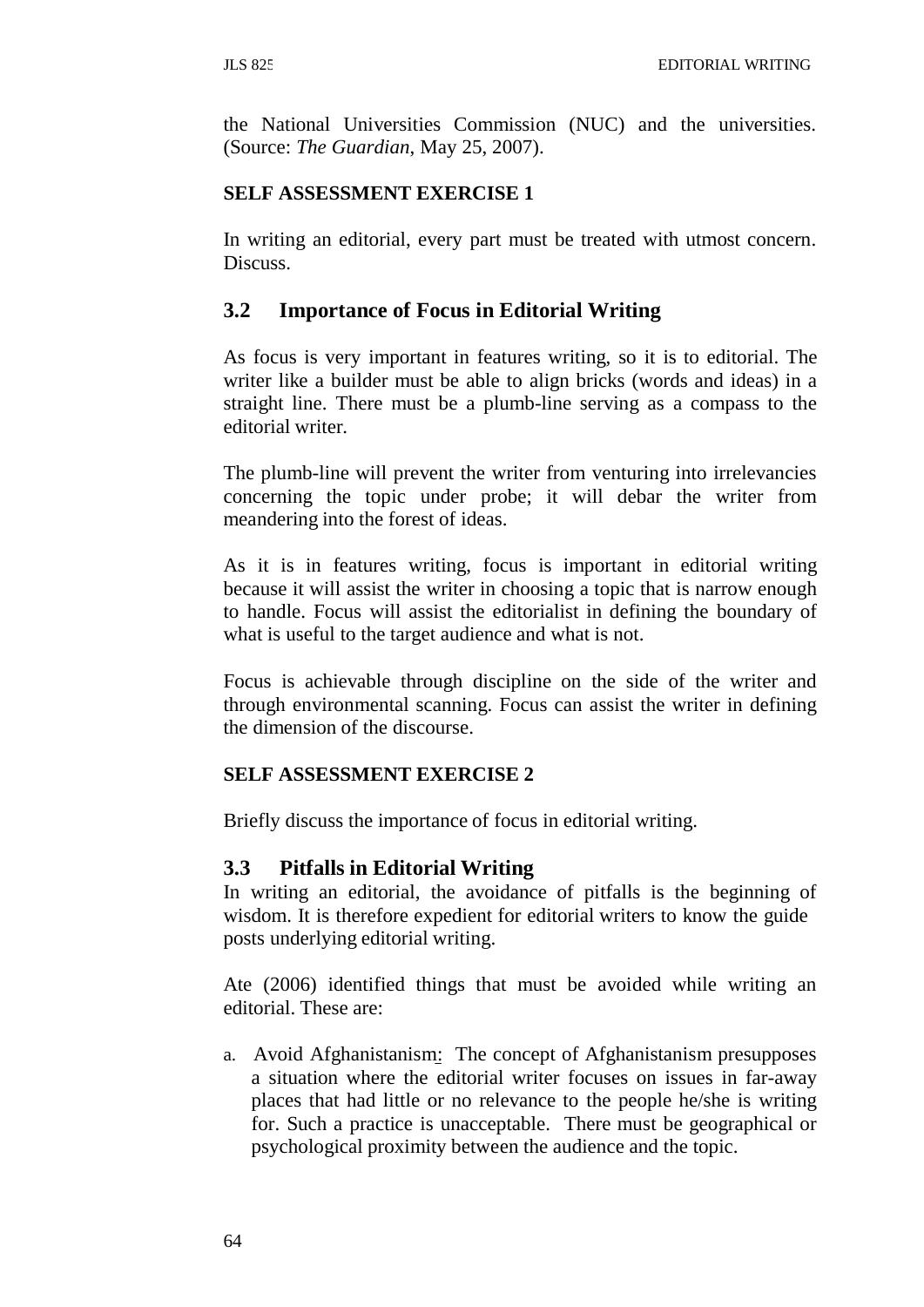- 
- b. Avoid being seduced by Public Relations men: The job of Public Relations (PR) men is to ensure that their organizations are always captured in good light by media practitioners. To achieve this, they often embark on overt and covert lobbying procedures to ensure that press men including Editorial writers are always on their side. One of these measures includes offering gratification to journalists to guarantee favourable mention of their establishments in the media. The editorial writer as an activist and social crusader must avoid the temptation of dancing to the rhythm or tune of PR men by refusing to be censored by any posture of inducement.
- c. Avoid the temptation of falling flat in the name of being timely: Just like news is timely, editorial writers are also fond of presenting their facts and arguments in a timely manner. However, most editorialists in their quest of being pace setters or emergency experts fall into this temptation. They rush to write editorials on emerging news issues without carefully examining their pros and cons. This could be dangerous and counterproductive as such a practice might prevent the editorial writer from digging deep into the heart of an issue.
- d. Avoid making predictions about issue pending in a law court: The judge will not take it kindly with any interference in his area of jurisdiction. The editorial writer must know that passing a judgment on issues that are pending in the court is an art of *sub judice*, an offence against the court. Since, nobody is above the law; the editorial writer should steer clear of such an act.

In a similar development, Okoro and Agbo (2003:130) advised that editorial writers should avoid "trial by newspapers." In other words, editorials should not rush to convict a person in the news.

Again, they warned that editorialists should always handle rumour, race, (and tribe) and religion with at most caution. This is because according to them, "these are emotion-laden and when it comes to issues of emotion, many people become reason-blind. Remember that appeal to prejudices can be monumentally destructive."

In addition to the above, it is crucial for editorial writers to discard unnecessary exaggerations, out-right or pathological lies in the course of writing an editorial piece.

## **SELF ASSESSMENT EXERCISE 3**

Identify the pitfalls in editorial writing.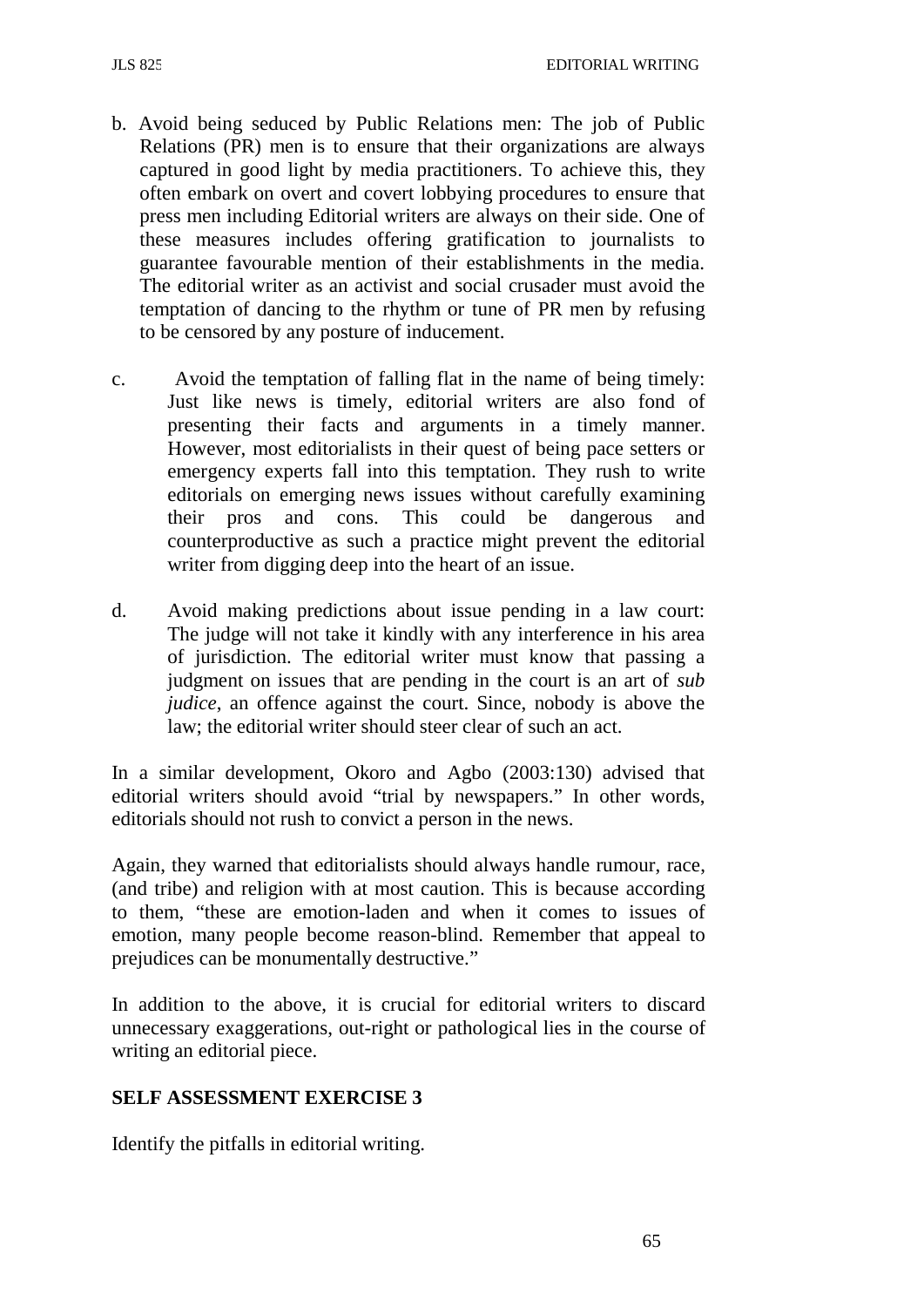### **4.0 CONCLUSION**

In this unit, we have discussed the structure of an editorial and the pitfalls in editorial writing. Knowing the general hints on editorial writing is certainly good; appreciating the inevitability and desirability of focus in editorial writing is a worthwhile venture but the job of an editorial writer will only be complete if he knows the pitfalls guiding the concept of editorial writing. It is therefore established that the don'ts in an editorial are equally important as the dos.

#### **5.0 SUMMARY**

In this unit, we took a look at the structure of an editorial from the title, the lead, the body and the conclusion. Thereafter, we acknowledged the importance of focus in editorial writing and extensively unearthed some major pitfalls in editorial writing.

### **6.0 TUTOR – MARKED ASSIGNMENTS**

- 1. Discuss the structure of an editorial and show how the various parts of a corporate opinion write-up could be handled to produce a sound editorial.
- 2. Discuss the **dos** and **don'ts** in editorial writing.

### **7.0 REFERENCES/FURTHER READINGS**

- Ukonu, M (2005). *Fundamentals of Editorial Writing.* Nsukka: Multi Educational & Services Trust.
- Okoro, N and B. Agbo (2003). *Writing For the Media Society.* Nsukka: Prize Publishers.
- Etim, A (1996). *Editorial Writing.* Port Harcourt: Sunray Books.
- *The Guardian* (2007). "Nigerian Universities and World Ranking." May 25, 2007, Editorial.
- Ate, A.A (2006). *"Editorial Writing."* Unpublished material.
- Okoro, N and B. Agbo (2003). *Writing For the Media Society.* Nsukka: Prize Publishers.
- Ukonu, M (2005). *Fundamentals of Editorial Writing.* Nsukka: Multi Educational &Services Trust.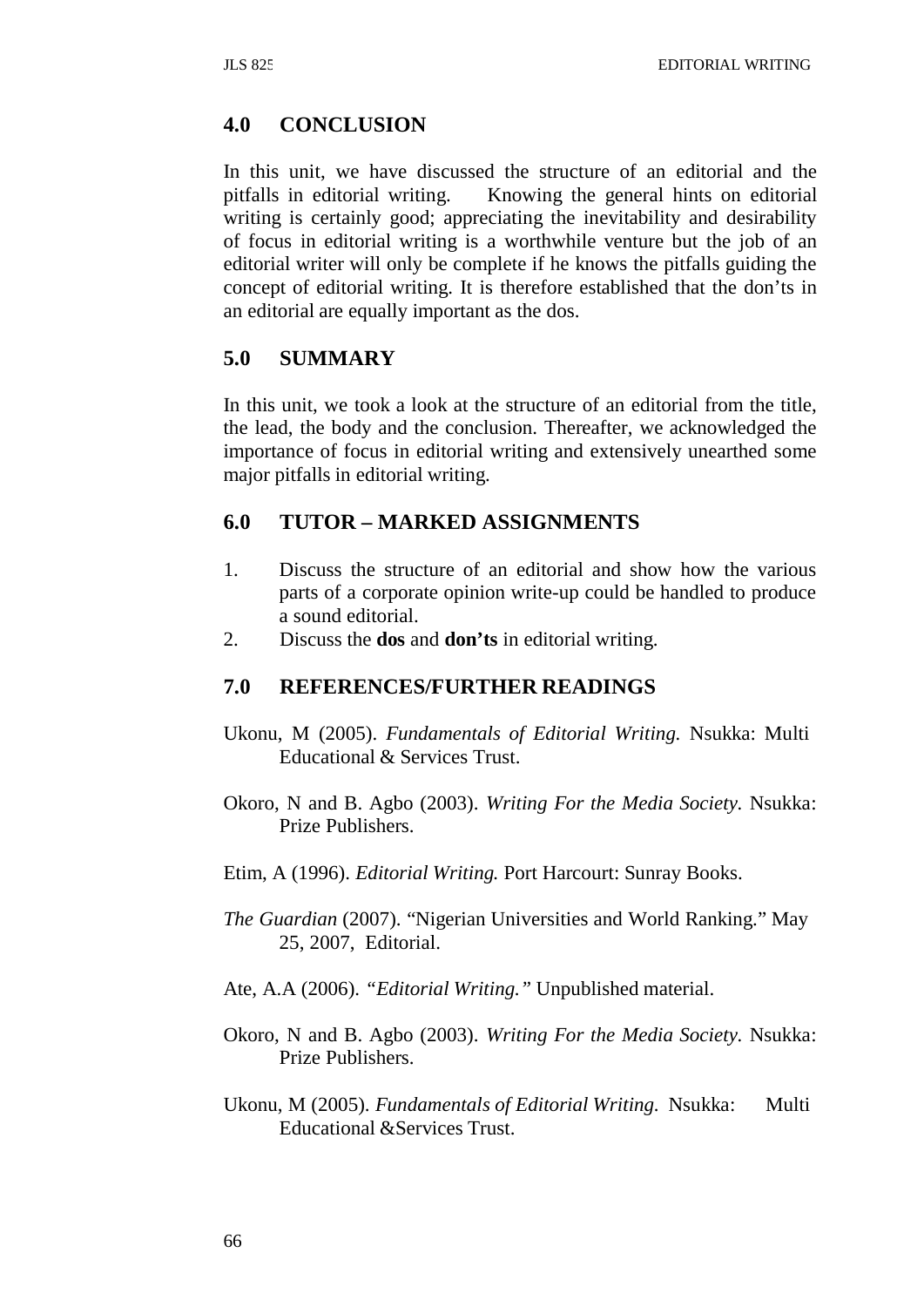# **UNIT 4 ETHICS OF EDITORIAL WRITING**

### **CONTENTS**

- 1.0 Introduction
- 2.0 Objectives
- 3.0 Main Content
	- 3.1 Definition and History of Ethics
	- 3.2 Ethics of Editorial Writing
- 4.0 Conclusion
- 5.0 Summary
- 6.0 Tutor-Marked Assignments
- 7.0 References/Further Readings

## **1.0 INTRODUCTION**

Virtually every profession under the sun is guided by certain codes of conduct. Journalism as a profession is also governed by certain norms, creeds or cannons. In this unit, we shall be examining the meaning of ethics, its origin, and the codes of conduct guiding editorial writing.

### **2.0 OBJECTIVES**

At the end of this units, you should be able to:

Define ethics and trace its origin Outline ethics of editorial writing.

### **3.0 MAIN CONTENT**

### **3.1 Definition and History of Ethics**

Ethic according to Hartzell (2006:138) is "a system of behaviour, expectations and morals comprising standards of conduct for a population or profession".

Ethics are the general science of right and wrong. Ethics are code of conduct which defines standards of behaviour and morality for members of a given profession. A veteran journalist, Duyile (2005:80) describes media ethics as the "Moses of journalism" and insisted that the journalist who wants to remain in the profession for life or the journalist-in-training who is just entering the profession for life time career, will do himself or herself a lot of good if they avail themselves with the ethics of this noble profession. He argued that conscience is the great judge on matters of ethics.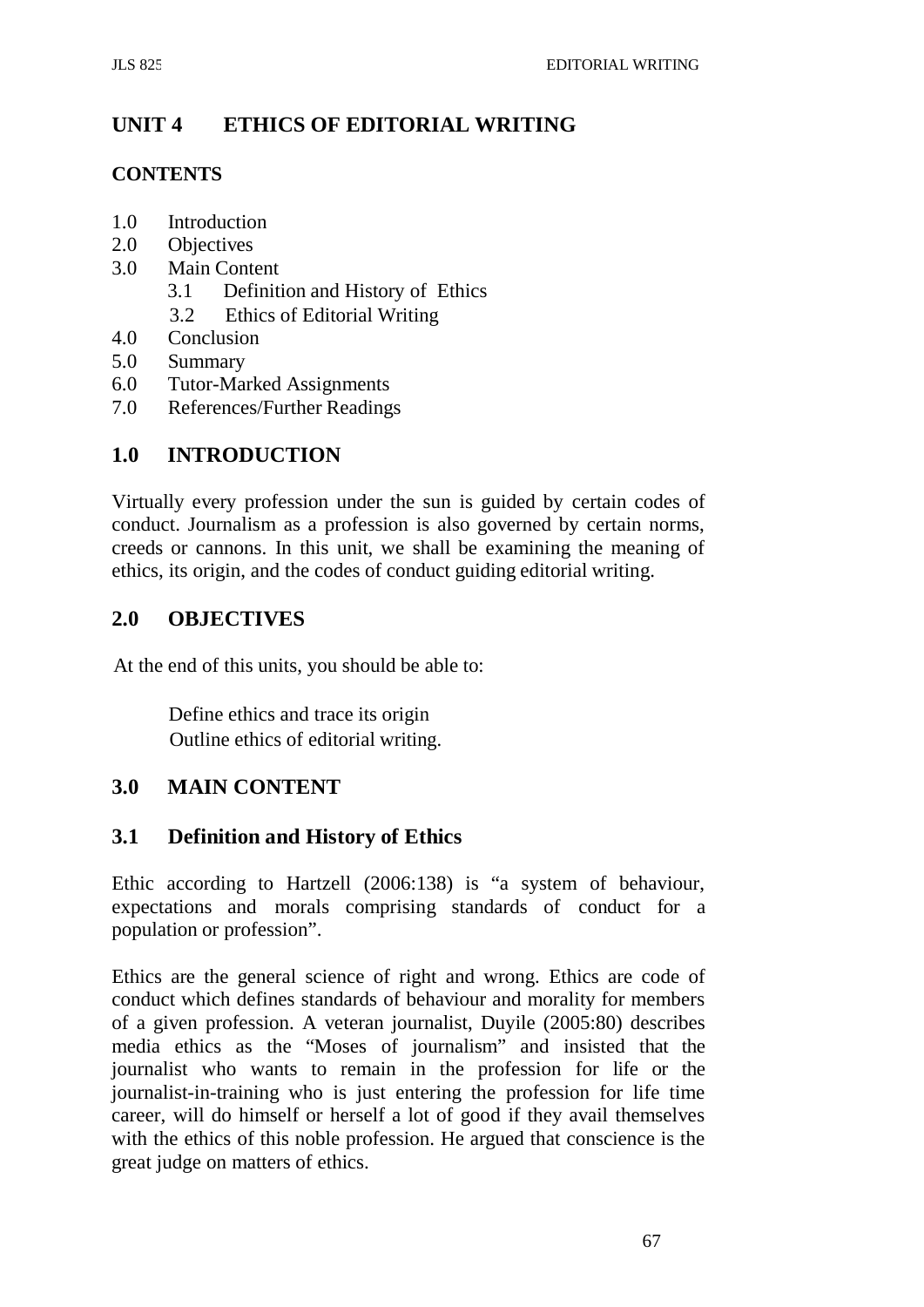Ethics are desirable and inevitable for a number of reasons. According to Daramola (1999:198), ethics can infuse "a dose of morality into the crude performance of a particular profession to which they refer. They enhance competence in the exercise of the profession. They constitute a means of control and discipline among the members of the profession. Invariably, professional ethics regulate the relationship between professionals and their particular publics".

Historically, the word ethics originated from the Greek words *ethikos*  (moral) and *ethos* (character) which refers to the values or rules of conduct held by a group of individuals. Daramola (1999).

Credit must be given to Aristotle, a Greek philosopher who popularized the concept of ethics in his book, NICOMACHEAN ETHICS. Before that book, different philosophers formulated some ethical values or systems but Aristotle's book actually opened the floodgate for recognition of ethics across different disciplines.

In order to safeguard the freedom of the press, on account of its abuse, Daramola (1999:199) observed that ethical norms began to be codified in the early 1920s. According to him "it is estimated that, at least, 60 countries in the world have such codes, although the codes vary in their form and scope".

Today, many organizations, professions, and associations have formulated different codes of conduct to ensure inner discipline and guaranteed healthy practice among their members.

#### **SELF ASSESSMENT EXERCISE 1**

Define ethics and briefly trace its origin.

### **3.2 Ethics Of Editorial Writing**

In editorial writing, certain things are expected of editors, writers and other media practitioners to adhere to in order to maintain high journalistic standards.

Ethics are necessary to ensure sanity and inculcate discipline within a profession. Ethics define what is acceptable and what is not acceptable within a professional setting.

In the Nigerian media setting, the Nigerian Press Council which regulates the activities of three professional bodies – the Nigerian Guilds of Editors (NGE), the Nigerian Union of Journalists (NUJ), and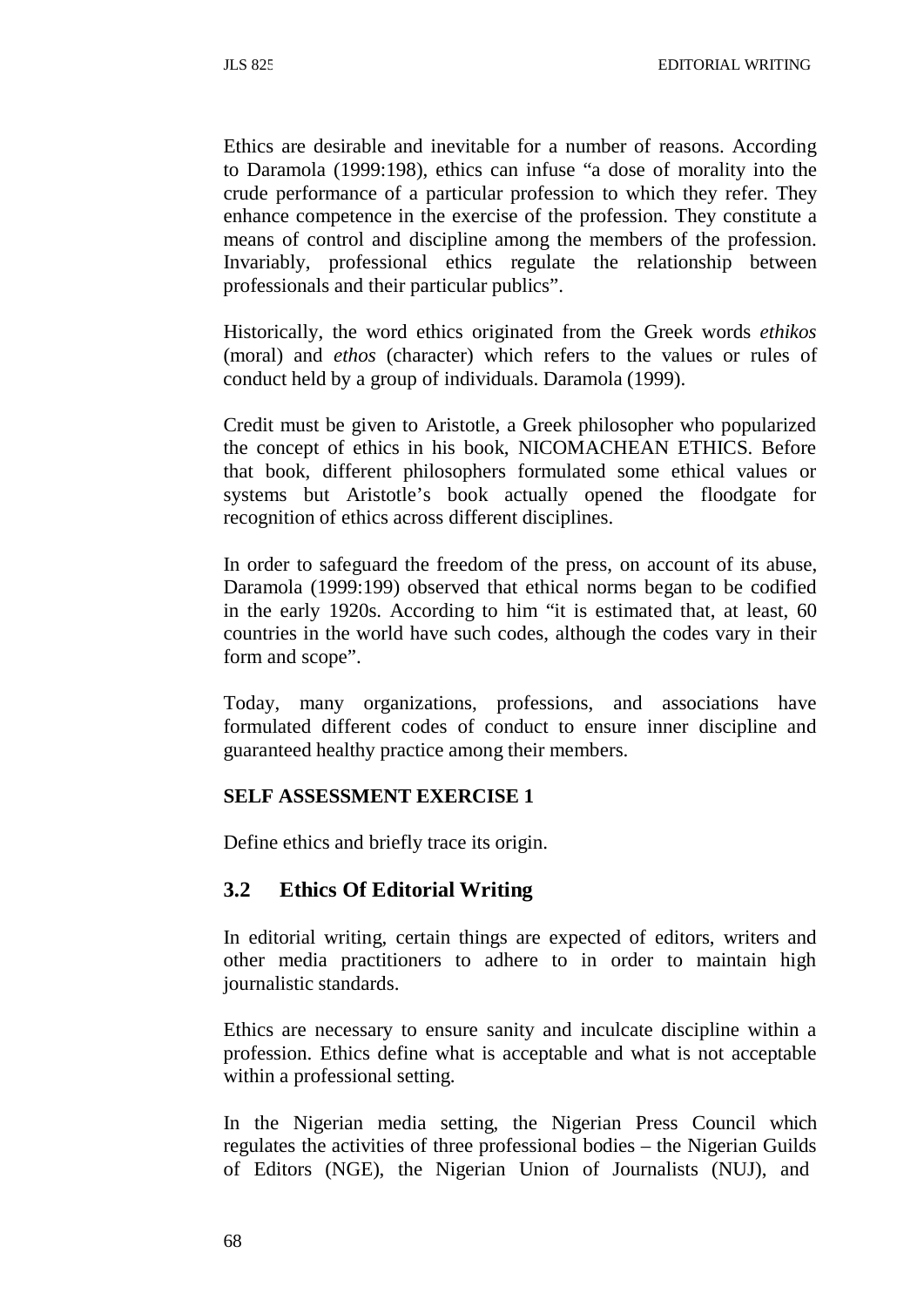Newspapers Proprietors Association of Nigerian (NPAN), are the general overseers of ethical issues in the journalism profession.

All journalists in Nigeria, irrespective of their medium of communication are expected to adhere strictly to ethics of journalism. Editors, reporters, editorial writers, features writers, etc are expected to work within the confines of ethical boundary of their noble profession.

Let us take a look at the code of conduct (ethics) of the Nigerian Union of Journalists as chronicled by Daramola (1999:200-203).

# **CODE OF JOURNALISM PRACTICE**

The Nigeria Union of Journalists (NUJ) has the following as its code of conduct (ethics):

# **1) Editorial Independence**

Decisions concerning the content of the news should be the responsibility of professional journalists.

## **2) Accuracy And Fairness**

- (i) The public has a right to know that factual, accurate, balanced and fair reporting is the ultimate objective of good journalism and basis of earning public trust and confidence.
- (ii) A journalist should reframe from publishing inaccurate and misleading information. Where such information has been inadvertently published, prompt correction should be made.
- (iii) In the course of his duties, a journalist should strive to separate fact from conjecture and comment.

# **3) Privacy**

As a general rule, journalists should respect the privacy of individuals and their families, unless it affects public interest.

- (a) Information on the private life of an individual or his family should only be published if it infringes on public trust.
- (b) Publishing of such information about an individual, as mentioned above , should be deemed justifiable only if it is directed at:
	- (i) Exposing crime or serious misdemeanor,
	- (ii) Exposing anti-social conduct
	- (iii) Protecting public health, morality and safety
	- (iv) Preventing the public from being misled by some statement or action of the individual concerned.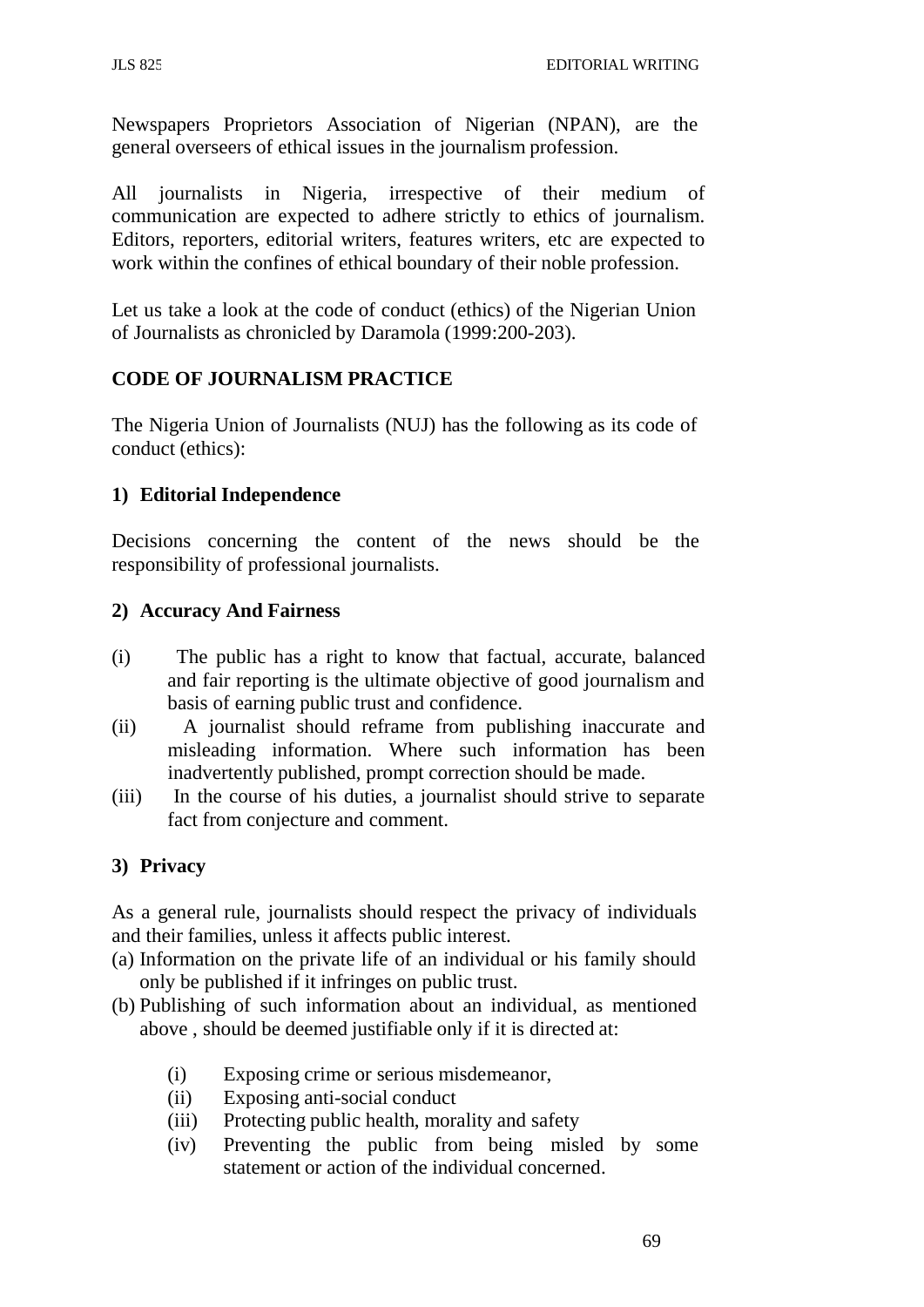### **4) Privilege/Non – Disclosure**

- (i) Journalists should observe the universally accepted principle of confidentiality and should not disclose the source of information obtained in confidence.
- (ii) A journalist should not breach an agreement with a source of information obtained as off-the-record or as background information.

### **5) Decency**

- (i) A journalist should dress and comport himself in a manner that conforms to public taste.
- (ii) A journalist should refrain from using offensive, abusive or vulgar language.
- (iii) A journalist should not present lurid details, either in word or picture, of violence, sexual acts, abhorrent or horrid scenes.
- (iv) In cases involving personal grief or shock. Enquiries should be carried out and approaches to the public right to know, the press should generally avoid identifying relatives or friends of persons convicted or accused of crime.

### **6) Discrimination**

A journalist should refrain from making pejorative reference to a person's ethnic group, religion, sex, or to any physical or mental illness or handicap.

### **7) Reward and Gratification**

- (i) A journalist should neither solicit nor accepts bribe, gratification or patronage to suppress or publish information.
- (ii) To demand payment for the publication of news is inimical to the notion of news as a fair, accurate, unbiased and factual report of an event.

### **8) Violence**

A journalist should not present or report acts of violence, armed robbery, terrorist activities or vulgar display of wealth in a manner that glorifies such acts in the eyes of the public.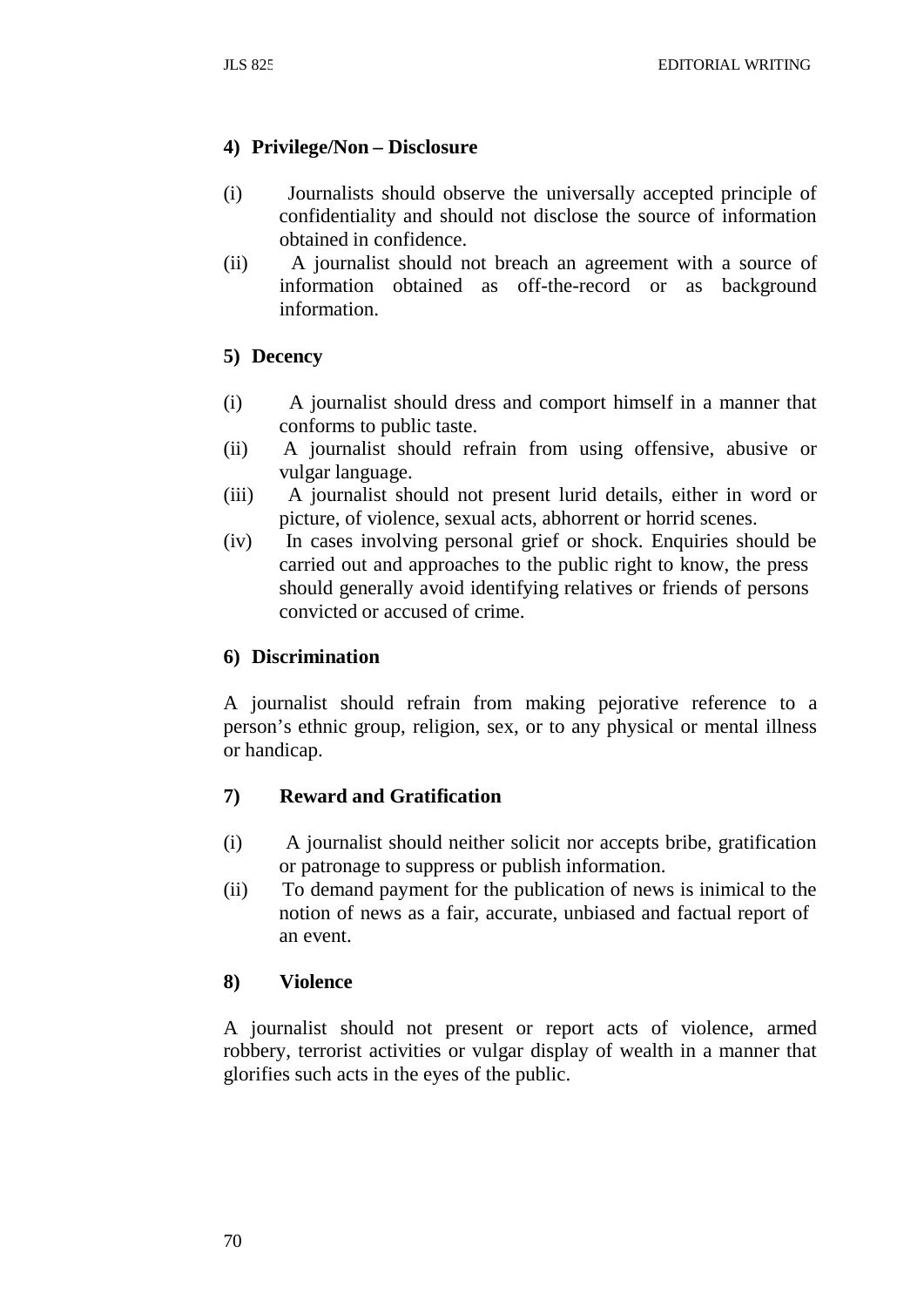## **9) Children and Minors**

A journalist should not identify, either by name or picture, or interview children under the age of 16 who are involved in cases concerning sexual offences, crimes and rituals or witchcraft either as victims, witness or defendants.

## **10) Access to Information**

- (i) A journalist should strive to employ open and honest means in the gathering of information. Exceptional methods may be employed only if public interest is at stake.
- (ii) A journalist should, therefore, avoid paying for information except public interest so dictates.

## **11) National Interest**

A journalist should use his position to enhance national unity, public good and national interest.

## **12) Social Responsibility**

A journalist should promote human rights, democracy, peace and international understanding.

### **13) Plagiarism**

A journalist should not copy wholesale, or in part, other people's work without attribution.

# **14) Copy Right**

Where a journalist reproduces a work, be it in print, broadcast, art work or design, proper acknowledgement should be accorded by national and international laws conventions.

In order to have a deeper and global perspective of ethics of editorial writing, it is expedient for us to take a look at the Editorial Code of Ethics of the American Business Media (ABM) which highlights some similar issues in consonance with NUJ's Code of Conduct.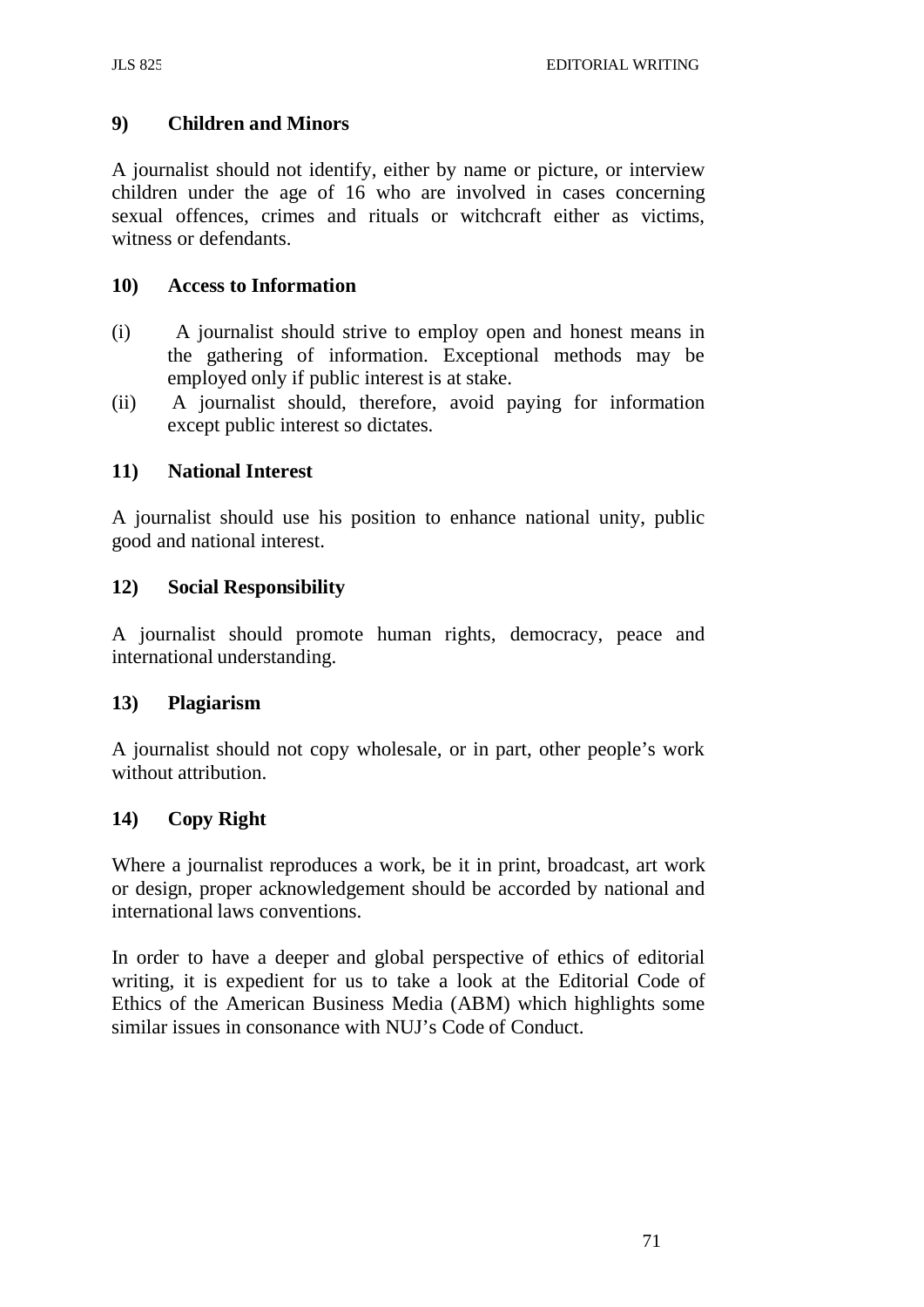### **AMERICAN BUSINESS MEDIA'S EDITORIAL CODE OF ETHICS**

#### **I. General editorial code of ethics**

Editors, reporters and writers employed by American Business Media publications adhere to the highest standards of journalistic practice. In doing so, they pledge to:

- a) Maintain honesty, integrity, accuracy, thoroughness and fairness in the reporting and editing of articles, headlines, and graphics.
- b) Avoid all conflicts of interest as well as any appearances of such conflicts.
- c) Maintain an appropriate professional distance from the direct preparation of special advertising sections or other advertisements.
- d) Show the distinction between news stories and editorials, columns and other opinion pieces.
- e) Accept as their primary responsibility the selection of editorial content based on readers' needs and interest.

#### **II. American Business Media Guide to Preferred Practices:**

#### **II – 1 Conflicts of Interest**

- a. Editors should not invest in companies and/or industries they personally cover (this does not preclude investments in mutual funds, pensions or 401(k) plans that hold shares in a manner not directly controlled by the editor). Their spouses and other immediate family members should also avoid personal investments that might reflect unfavorably upon the editor. Investing on the basis of "insider information" is, of course, a violation of securities laws.
- b. If a conflict arises in an investment held by an editor before his/her employment, or because of a merger or acquisition, he/she should immediately bring the conflict to the attention of his/her editorial management.

#### **II – 2 Gifts**

- a. Editors should not accept any gifts or favours, except those of nominal value, from companies or associations they cover, their public relations representatives or any other person or organization related to companies they cover. The editor's supervisor should determine what is of "nominal value."
- b. Editors may accept occasional meals and refreshments in the course of business dealings.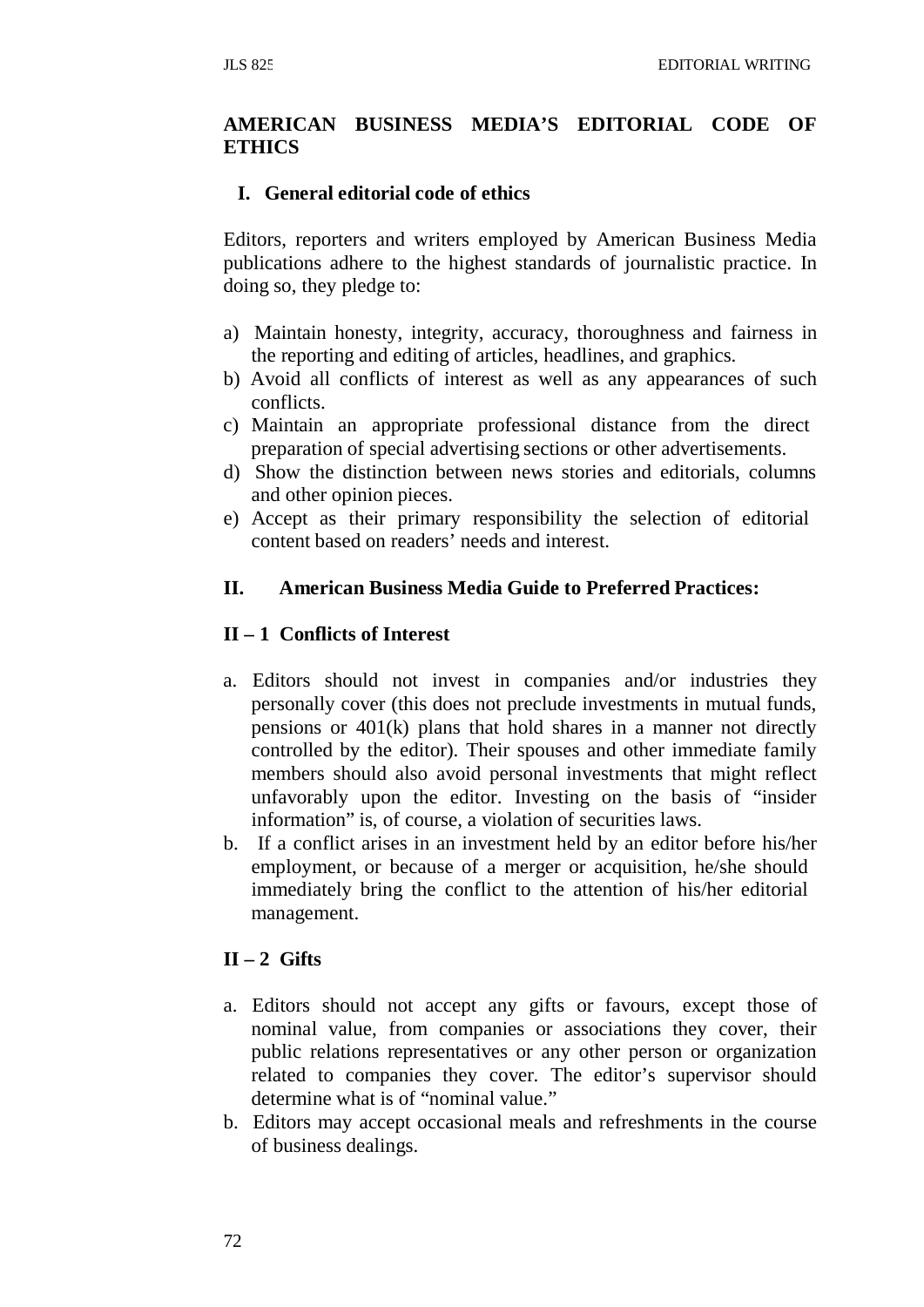# **II – 3 Outside Activities**

- a. Editors should not accept freelance work from companies, associations or any other entity they cover.
- b. Because editors are expected to speak as authorities within their markets, they may accept invitations to appear on television, radio and other electronic media and may accept payment upon approval of editorial management.
- c. Editors should not accept payment of any kind for making speeches, judging contests or making appearances at functions held by companies or associations they cover.
- d. Reimbursement of reasonable expenses incurred in connection with such speeches may be accepted.
- e. Editors may also accept speaker gifts of nominal value for participating in such events.

## **II – 4 Travel**

- a. Editors should not accept payment of travel and hotel expenses incurred in the course of performing editorial duties from any source other than their employers.
- b. In cases of group press affairs, presentations and other events involving representatives from several publications, editors should reimburse information sources for these expenses.

### **II – 5 Relationship with Advertisers**

- a. Selection of editorial topics, treatment of issues, interpretation and other editorial decisions must not be determined by advertisers, advertising agencies or the advertising departments of publications.
- b. Editors must never permit advertisers to review articles prior to publication.
- c. Advertisers and potential advertisers must never receive favorable editorial treatment because of their economic value to the publication. Similarly, non-advertisers should not receive unfavorable editorial treatment or be excluding from articles because they do not advertise. This provision applies not only to stories and articles but to all products of the editorial group, including lists, rankings, product or company of the year awards and other such special features and events.
- d. Editors must have the right to review, prior to publication, all sponsored content and other advertiser-supplied content.

### **II – 6 Separation of Advertising and Editorial**

a. Editors must make a clear distinction between editorial and advertising. Editors have an obligation to readers to make clear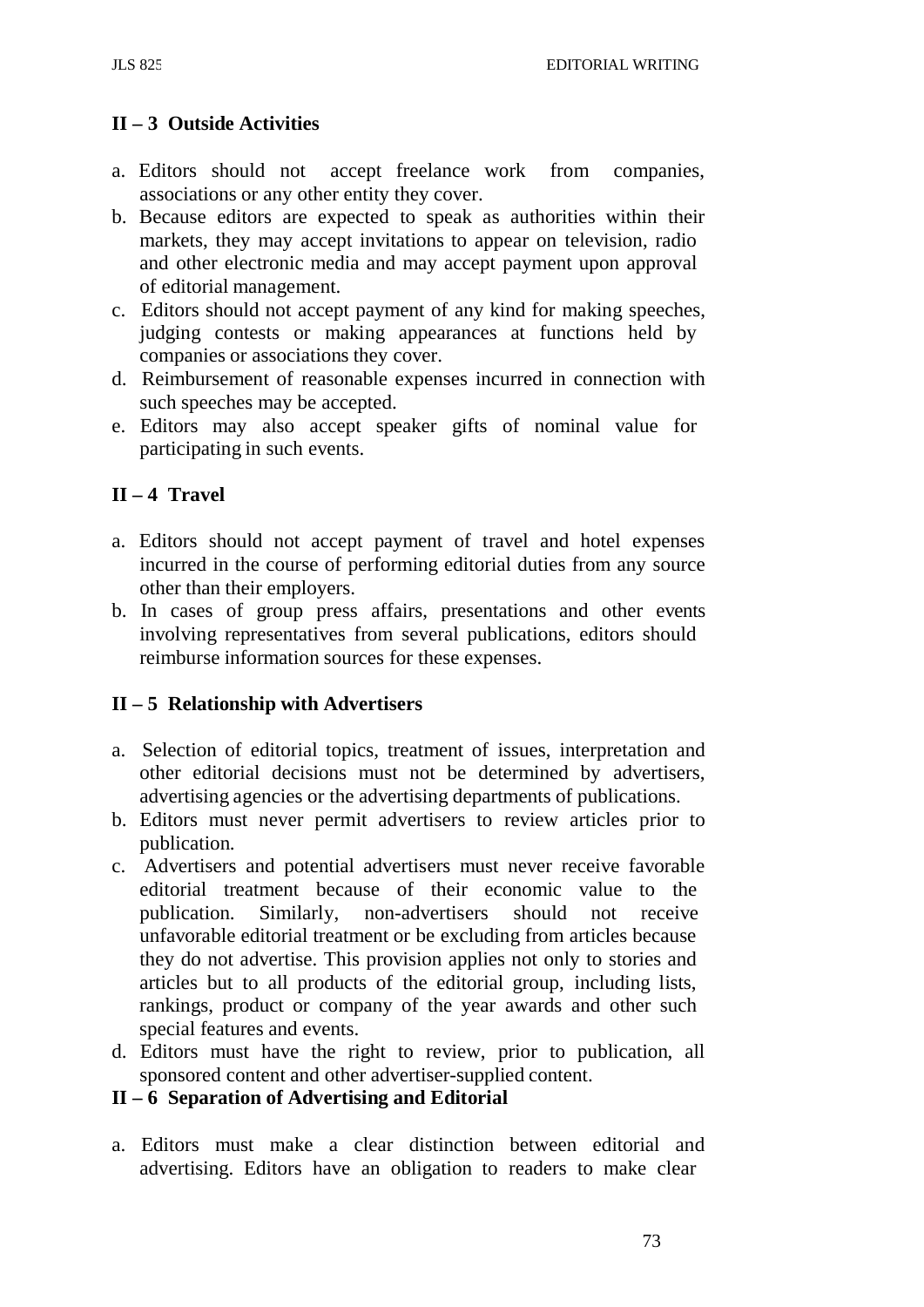which content has been paid for, which is sponsored and which is independent editorial material. All paid content that may be confused with independent editorial material must be labeled as advertisersponsored.

- b. With respect to special advertising supplements or advertorials: The words advertising, advertisement, special advertising supplement or similar labeling must appear horizontally at or near the center of the top of every page of such sections containing text, in type at least equal in size and weight to the publication's standard body typeface [adapted from American Society of Magazine Editorial Guideline, Nov. 2004].
- c. The layout design, typeface and style of special advertising sections or custom publishing products must be distinctly different from those of the publication [adapted from ASME, Nov. 2003].
- d. Special advertising sections must not be slugged in the publication's cover (including stickers) nor included in the table of contents. In general, the publication's name or logo may not appear as any part of the headlines or text of such sections, except in connection with the magazine's own products or services [adapted from ASME Nov. 2004].
- e. Editorial staff members and freelancers used by editorial should not participate in the preparation of custom publishing or advertising sections, except that the chief editor may review contents of such sections before they appear.

## **II. Editorial Code of Ethics and Guide to Preferred Practices for Electronic Media**

Credibility is the key to the success of digital media offerings, just as it is for print publications; users must trust the advice and information presented. In order to build and maintain that trust, the distinction between independent editorial content and paid promotional information must remain clear. American Business Media believes it is possible to keep that clear distinction while still taking advantage linking and other technologies that make digital media the unique and robust experience it has come to be for the user.

With that goal in mind, ABM recommends the following standards, adapted from those of the American Society of Magazine Editors for the express needs of business media:

a. The publication's Web site should display the publication's name and logo prominently, in order to clarify who controls the content of the site. All editorial content must be under the sole control of the editorial staff.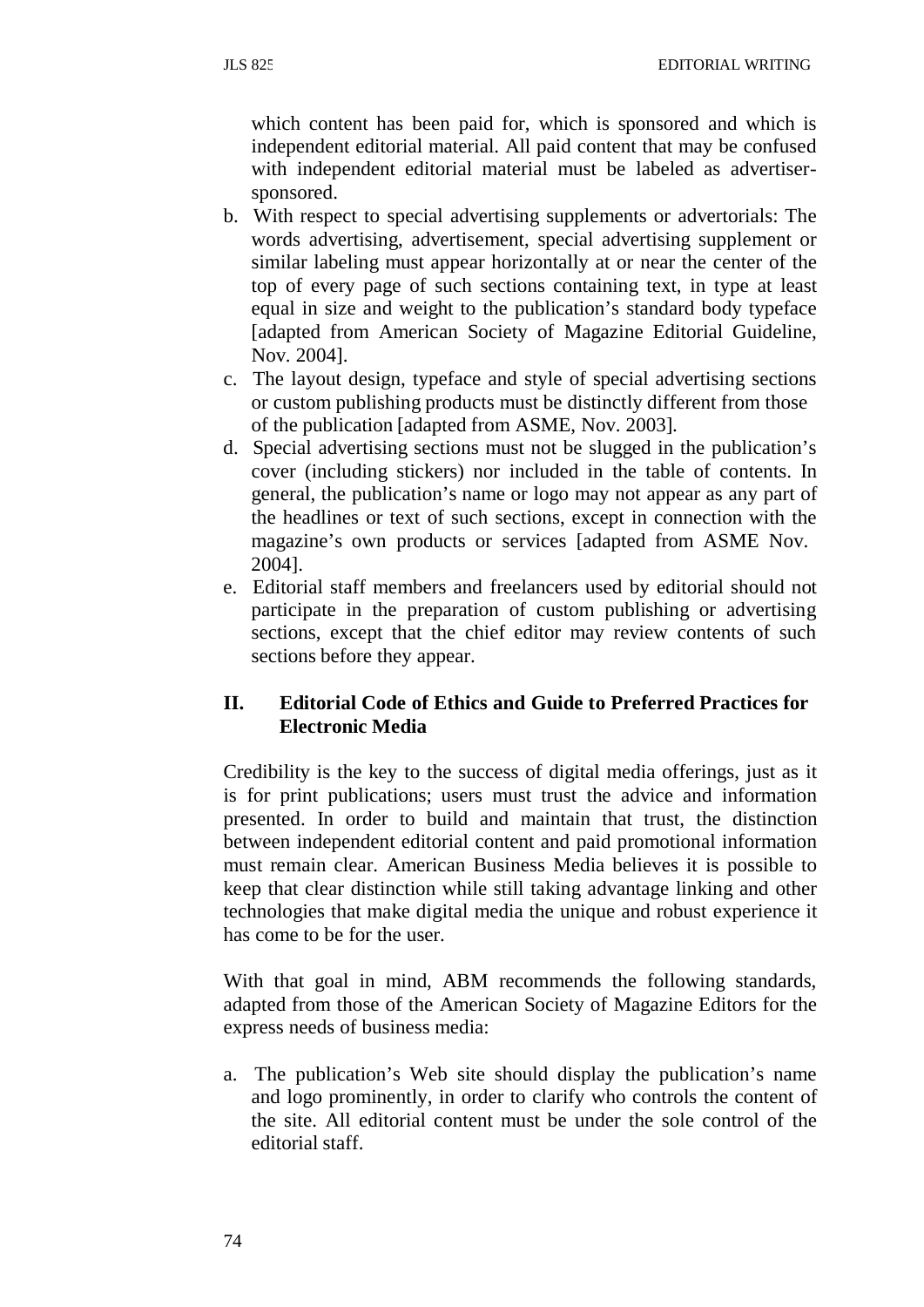- b. All online pages must clearly distinguish between editorial and advertising or sponsored content. Non-editorial must be clearly labeled. The publication's name or logo should not be used in any way that suggests editorial endorsement of an advertiser. The site's sponsorship policies must be clearly noted, either in text accompanying the article or on a disclosure page to clarify that the sponsor had no input regarding the content.
- c. Hypertext links that appear within the editorial content of a site, including those within graphics, must be solely at the discretion of the editors. Links within editorial should never be paid for by advertisers.
- d. Special advertising or "advertorial" features should conform to the same guidelines in section II that apply to print.
- e. Special advertising sections or feature must be displayed in such way that users will not confuse them with editorial content.
- f. To protect the brand, editors/producers should not permit their content to be used on an advertiser's site without an explanation of the relationship (e.g. "Reprinted with permission").
- g. Advertiser or e-commerce partners must not receive preferential treatment in search engines, price comparisons, and other applications presented under the content provider's brand unless this is clearly disclosed. An editorial site should not vouch for others' tools that it may offer.
- h. A web site should respect the privacy of its users. If a site intends to collect information about its visitors-whether the data will be disseminated to third parties or not – it must offer users a chance to decline if they choose, through an "opt-out" option. As part of its privacy policy, the site should explain its use of cookies and other data collection methods and tell what it intends to do with the information it gleans. Potential benefits to the user-broader site access, better personalization features, etc. –should be presented as well.
- i. Advertisements should not be intentionally placed next to editorial coverage of the specific product advertised. This does not preclude ads on search results pages, topic index pages, channel pages and the like, as selection criteria for those pages not weighted in favour of advertisers and are free of other commercial consideration.

Source: [\(www.](http://www/) americanbusinessmedia.com)

On a general note, ethics of editorial writing revolve round integrity, honesty and decency, to mention only a few attributes expected of a journalist in the course of discharging his/her fundamental responsibilities. Journalists are not expected to be induced in the course of their writing. They are not supposed to disclose their source of their information to anybody but to uphold all the tenets of their profession anytime, anywhere.